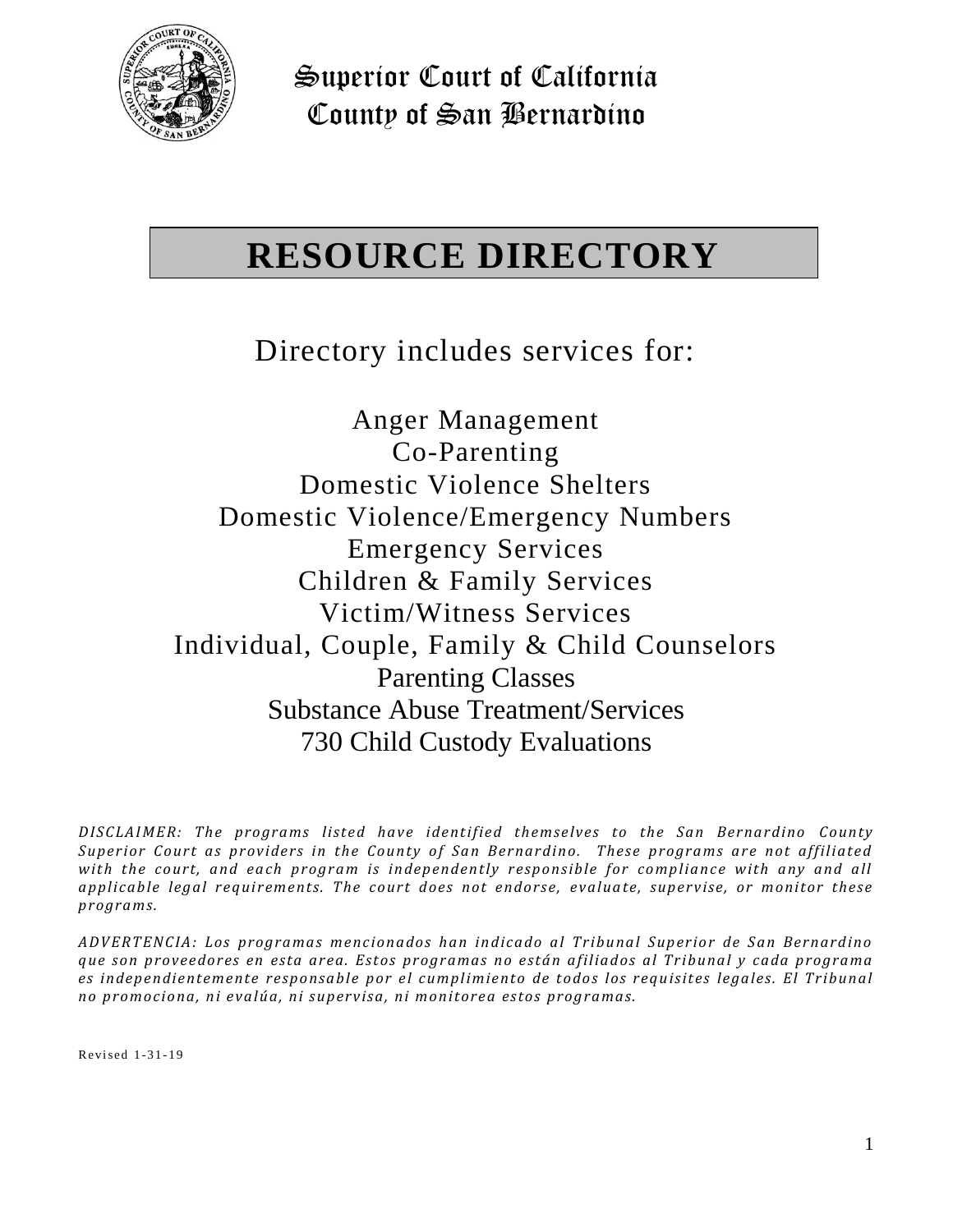

# **FAMILY COURT SERVICES DIVISION RESOURCE DIRECTORY - TABLE OF CONTENTS**

| <b>Anger Management</b>                                  | $3 - 7$   |
|----------------------------------------------------------|-----------|
| <b>Co-Parenting Classes</b>                              | $8 - 11$  |
| <b>Domestic Violence Shelters</b>                        | $12 - 13$ |
| <b>Domestic Violence / Emergency Phone Numbers</b>       | 14        |
| <b>Emergency Services</b>                                | $15 - 17$ |
| <b>Children &amp; Family Services</b>                    | 18        |
| <b>Victim / Witness Services</b>                         | 19        |
| <b>Individual, Couple, Family &amp; Child Counselors</b> | $20 - 25$ |
| <b>Parenting Classes</b>                                 | $26 - 32$ |
| <b>Substance Abuse Treatment / Services</b>              | $33-41$   |
| <b>730 Child Custody Evaluations</b>                     | 42-43     |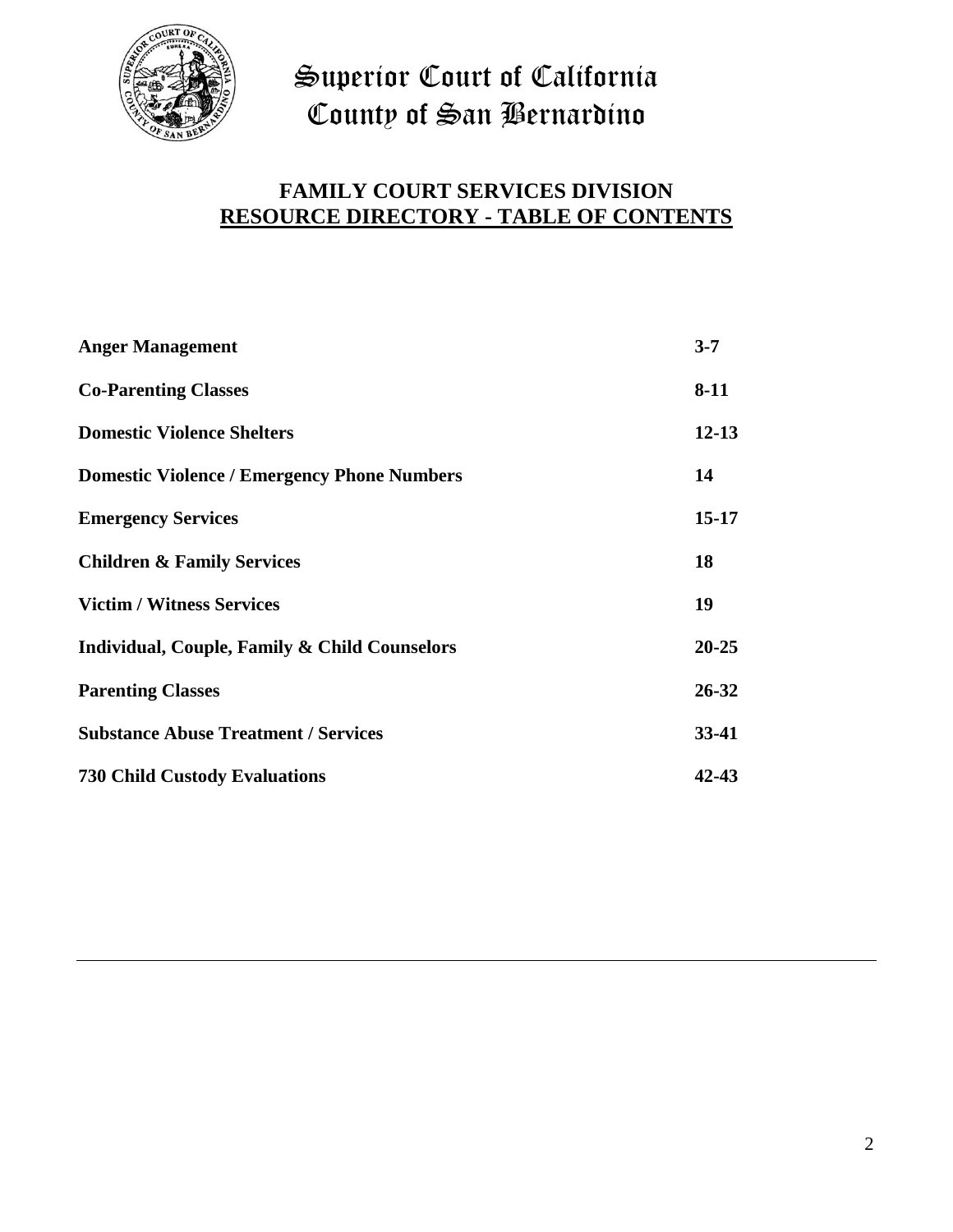

### **Anger Management**

DISCLAIMER: The programs listed have identified themselves to the San Bernardino County Superior Court as providers in the County of San Bernardino. These programs are not affiliated with the court, and each program is independently responsible for compliance with any and all applicable legal requirements. The court does not endorse, evaluate, supervise, or monitor these programs.

ADVERTENCIA: Los programas mencionados han indicado al Tribunal Superior de San Bernardino que son proveedores en esta area. Estos programas no están afiliados al Tribunal y cada programa es independientemente responsable por el cumplimiento de todos los requisites legales. El Tribunal no promociona, ni evalúa, ni supervisa, ni monitorea estos programas.

#### **SAN BERNARDINO (Colton, Fontana, Highland, Loma Linda, Redlands, Rialto, San Bernardino, Yucaipa)**

**Asante Family Agency 1255 E. Highland Av. #107 San Bernardino 92404 (909)886-3322** Sliding Scale

**Catholic Charities 1441 N. "D" Street San Bernardino 92405 (909) 763-4970** \*Spanish Available

**Christian Counseling Services 101 E Redlands Blvd Redlands 92373 (909) 793-1078**  Cost: \$30

**Family Service Agency 9161 Sierra Ave Ste 212 Fontana 92335 (909) 822-3533**  Self-pay, Sliding scale \$20 per class

**Family Service Agency 1661 North "E" Street San Bernardino 92405 (909) 886-6737**  Adult classes now offered \$20 per class \*Contact if Bilingual Services needed

**Inland Behavioral & Health Services 1963 N. "E" Street San Bernardino 92405 (909) 881-6146**  \*English only Self-pay, sliding scale

**MHS (Mental Health Systems) Central Valley Regional Center 1076 Santo Antonio Dr., Suite B Colton 92324 (909)433-9824**  \*English Only No charge

**Mutivation Youth Services 606 E Mill St San Bernardino (909) 354-8854** Self-pay, DV/youth classes \*Spanish classes available

**New Day Institute 16823 Arrow Blvd Fontana 92335 (909) 355-3888** Court Ordered programs DV, child abuse, sex offender classes

**Precious Life CES 445 S. Arrowhead Ave Ste. C San Bernardino 92408 (909) 889-2424 (909) 446-2703** Women only\*Spanish available Self-pay; sliding scale

**Relationship Center 1849 Commercenter East Ste B San Bernardino 92408 (909) 383-7100**  Fred Mears, MFT Contact for dates/times sliding scale

**SOS 937 Via Lata Suite 400 Colton 92324 (909) 533-4889 Self-pay; \$20 per session**

**Veronica Guarneros, PhD. 1254 S. Waterman Ave. #21 San Bernardino 92408 (888)490-0045**  Contact for cost www.lifeworkscoaching.org

**Youth Hope, Inc. 255 N. "D" St, Suite 302 San Bernardino 92401 (909)567-2808**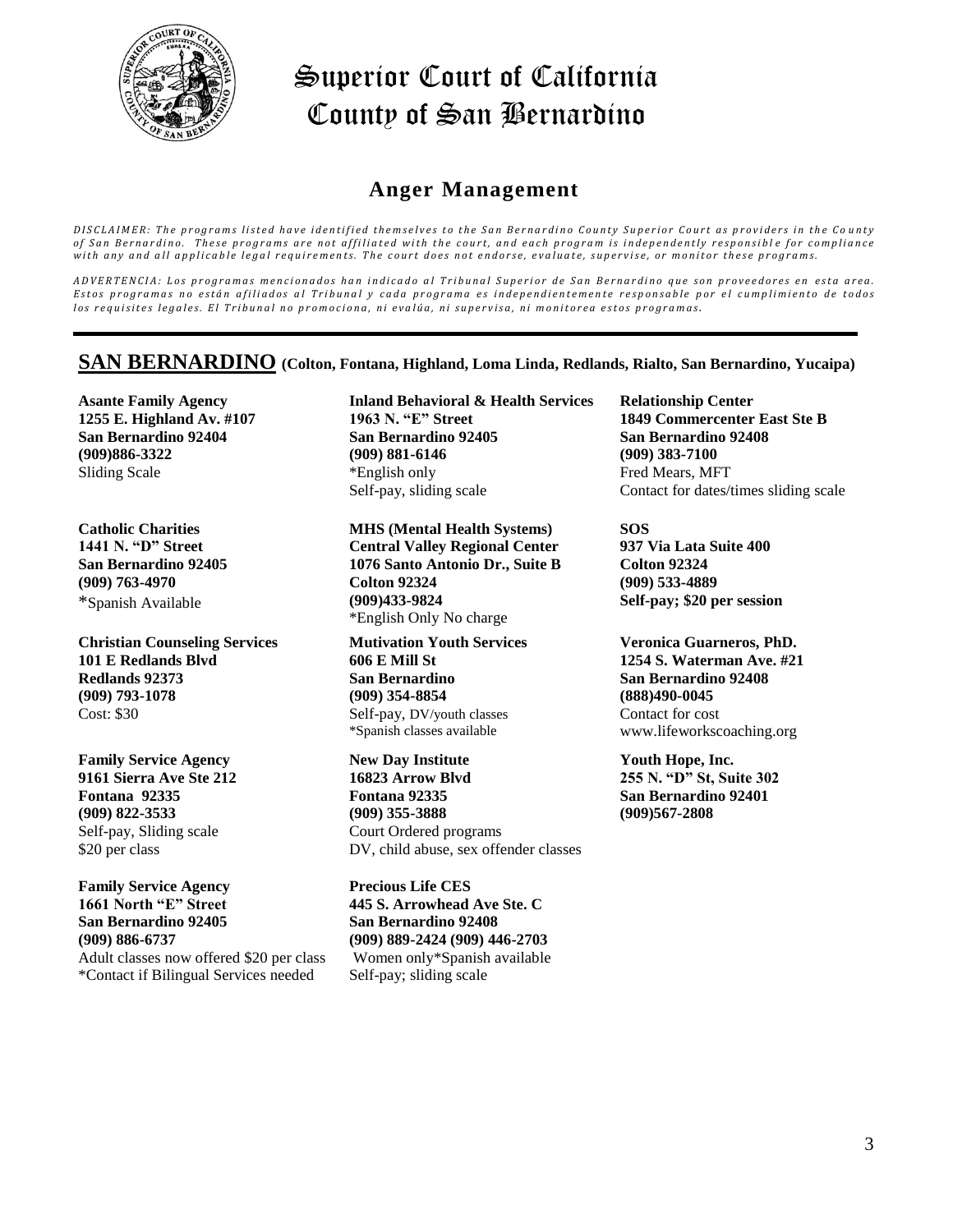

#### **Anger Management**

*DISCLAIMER: The programs listed have identified themselves to the San Bernardino County Superior Court as providers in the* County of San Bernardino. These programs are not affiliated with the court, and each program is independently responsible for *compliance with any and all applicable legal requirements. The court does not endorse, evaluate, supervise, or monitor these p r o g r a m s .*

*A D V E R T E N C I A : L o s p r o g r a m a s m e n c i o n a d o s h a n i n d i c a d o a l T r i b u n a l S u p e r i o r d e S a n B e r n a r d i n o q u e s o n p r o v e e d o r e s e n e s t a* area. Estos programas no están afiliados al Tribunal y cada programa es independientemente responsable por el cumplimiento de todos los requisites legales. El Tribunal no promociona, ni evalúa, ni supervisa, ni monitorea estos programas.

#### **WEST END (Alta Loma, Chino, Chino Hills, Montclair, Ontario, Rancho, Upland)**

**Alta Loma Psychological 9089 Baseline Road Suite 200 Rancho Cucamonga 91730 (909) 980-3567**  \*English only; DV classes available Self-pay, sliding scale

**AMCS (Able Mediation and Counseling Services) Inc. 7365 Carnelian Street, Ste. 104 Rancho Cucamonga 91730 (909) 980-2253**  \*Spanish available

**Chino Youth & Family Human Services 13201 Central Avenue 2nd Floor Chino, CA 91710 (909) 591-9822** \*Only provides men's DV classes Call for cost

**GBJ Counseling Greg Johnson, LMFT 400 N Mountain Ave. Suite 236 (909) 720-6142**  Some insurances accepted; self-pay on a sliding scale \*English only

**Haven Psychological 8253 White Oak Ave. Rancho Cucamonga 91730 (909) 987-1997**  \*Spanish Available Accepts some insurance or self-pay

**Health Group Psychological 8580 Utica Avenue Suite 200 Rancho Cucamonga 91730 (909) 944-1717**  Insurance accepted except if court ordered/No Medical \*Spanish available

**LifeStyles Counseling and Consultation 8350 Archibald Ave. Rancho Cucamonga CA, 91730 (909) 987-8400** www.lifestylescc.com

**MHS (Mental Health Systems) 316 East "E" St Ontario 91764 (909) 983-4466** No cost \*Spanish available

**Mutivation Youth Services** Contact: Robert Bryant **(909) 354-8854** Classes are held in various locations throughout the counties DV/youth classes available \*Spanish classes available

**New Beginnings Sharon Heaston, MFT** 9637 Arrow Rte. Bldg. 4 Ste A Rancho Cucamonga 91730 **(909) 945-8894** Self-pay; sliding scale; English Only

**New Day Institute 11780 Central Ave. Ste 100 Chino 91710 (909) 517-2020**  DV, child abuse, sex offender classes available/self-pay; sliding scale

**Olive Branch Counseling 9033 Baseline Road Suite A Rancho Cucamonga 91730 (909) 989-9030**  \*Spanish available; self-pay DV, child batterer programs available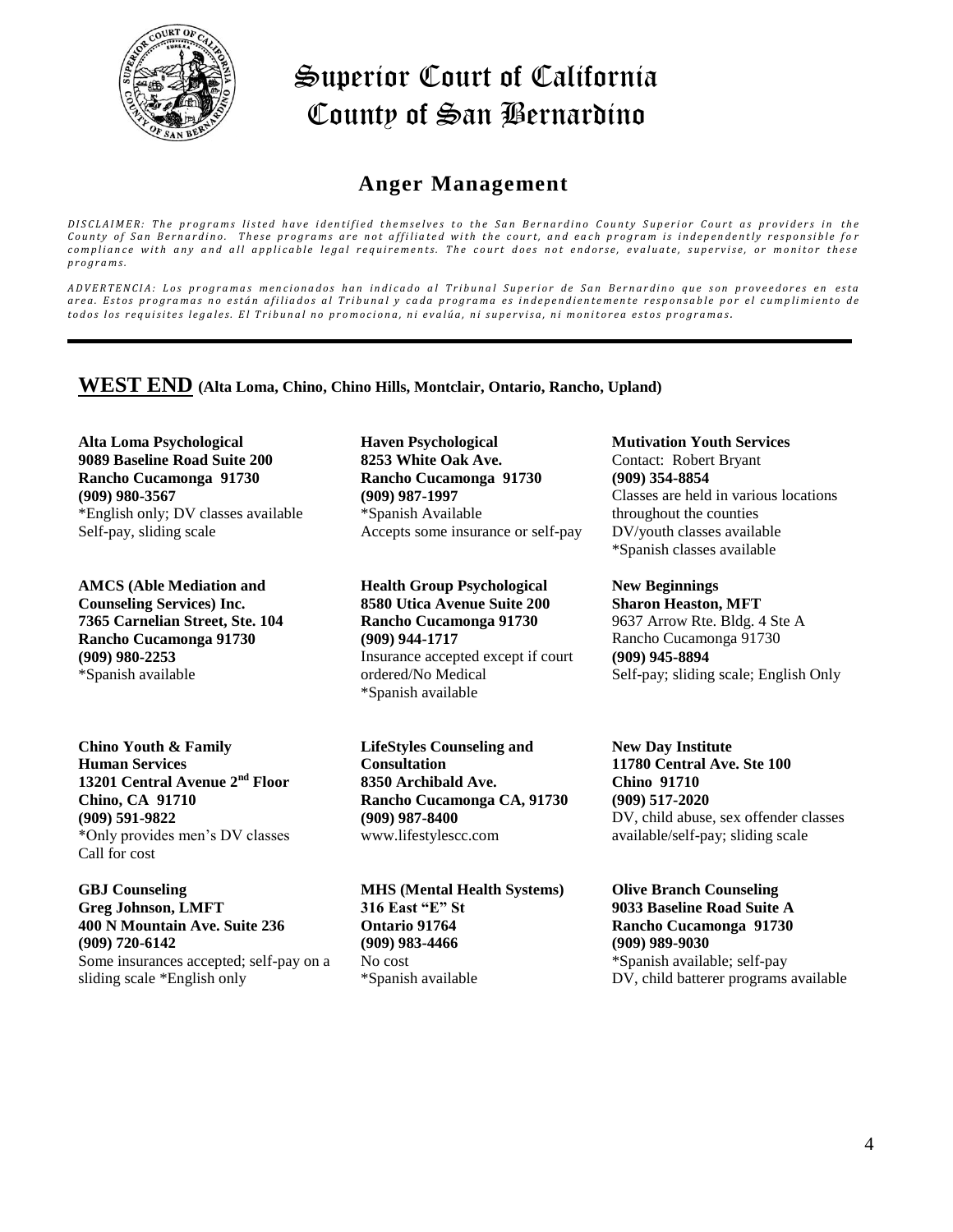

### **Anger Management**

DISCLAIMER: The programs listed have identified themselves to the San Bernardino County Superior Court as providers in the County of San Bernardino. These programs are not affiliated with the court, and each program is independently responsible for *compliance with any and all applicable legal requirements. The court does not endorse, evaluate, supervise, or monitor these p r o g r a m s .*

*A D V E R T E N C I A : L o s p r o g r a m a s m e n c i o n a d o s h a n i n d i c a d o a l T r i b u n a l S u p e r i o r d e S a n B e r n a r d i n o q u e s o n p r o v e e d o r e s e n e s t a* area. Estos programas no están afiliados al Tribunal y cada programa es independientemente responsable por el cumplimiento de todos los requisites legales. El Tribunal no promociona, ni evalúa, ni supervisa, ni monitorea estos programas.

### **LA COUNTY (Pomona)**

**New Perceptions to Living (NPTL) 404 North Gibbs Street Pomona 91767 (909) 461-6506** Sliding Scale

**RS Recovery Services Inc. 415 W Foothill Blvd #212 Claremont, CA 91711 (909) 243-9492**

**Tri-City Mental Health (Women's Center) 1403 North Garey Ave Pomona 91767 (909) 242-7600**

#### **HIGH DESERT** (**Adelanto, Apple Valley, Barstow, Hesperia, Lucerne Valley, Phelan, Victorville, Wrightwood)**

**Award Counseling 14075 Hesperia Rd Ste 105 Victorville 92395 (760) 301-5390**  Insurance/Self-pay on a sliding scale

**Barstow Counseling Center 1841 Main St Barstow 92311 (760) 255-5700** \*CalWorks referrals only \*Spanish available

**Behavioral Awareness Center of San Bernardino County 16501 Walnut St #12, Hesperia 92345 (760)947-2600 (855)282-3300** Self-pay; batterers class available

**Desert Behavioral Health 16195 Siskiyou Rd Suite 120A Apple Valley (760) 946-2070** \*Spanish available Cash only

**Family Assistance Program** 15075  $7^{\text{th}}$  St **Victorville 92395 (760) 843-0701** Free of cost \*Spanish Available

**Family Systems Management 14252 St. Andrews Dr.** S**uite 1 & 2 Victorville 92395 (760) 955-7374**  No insurance accepted Child abuse/domestic violence classes

**High Desert Center 16248 Victor St. Victorville 92395 (760) 243-7151** Self-pay \*English only

**Inland Psychiatric 16279 Walnut St Hesperia 92345 (760) 947-0070** \*Spanish available Insurance accepted; self-pay

**Lutheran Social Services 405 E Buena Vista Barstow 92311 (760) 256-7279**  \*Spanish available

**Vital Experience 19031 Highway 18 Suite 140 Apple Valley 92309 (760) 265-1951** Self-pay on a sliding scale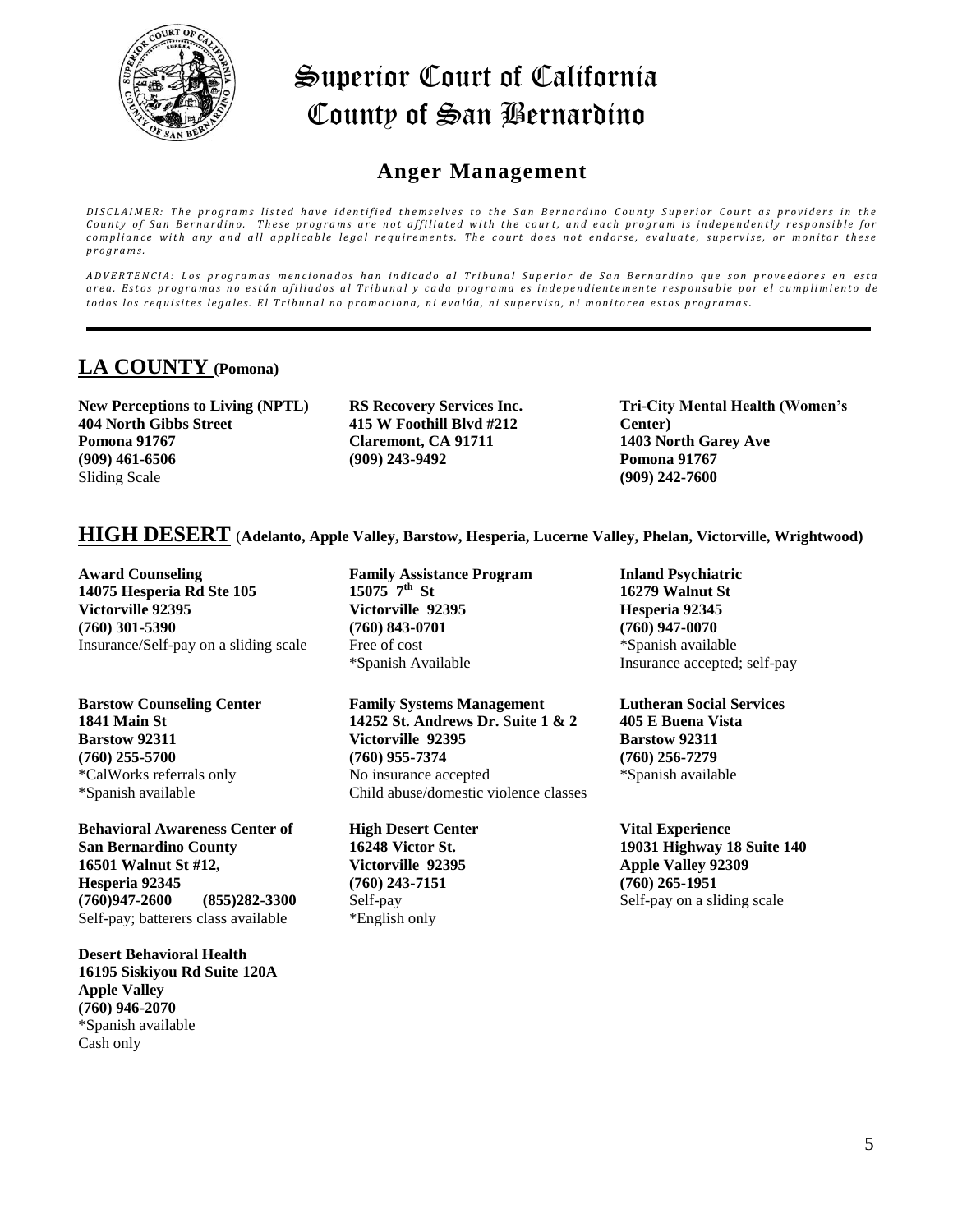

### **Anger Management**

*DISCLAIMER: The programs listed have identified themselves to the San Bernardino County Superior Court as providers in the County of San Bernardino. These programs are not affiliated with the court, and each program is independently responsible for compliance with any and all applicable legal requirements. The court does not endorse, evaluate, supervise, or monitor these p r o g r a m s .*

*A D V E R T E N C I A : L o s p r o g r a m a s m e n c i o n a d o s h a n i n d i c a d o a l T r i b u n a l S u p e r i o r d e S a n B e r n a r d i n o q u e s o n p r o v e e d o r e s e n e s t a* area. Estos programas no están afiliados al Tribunal y cada programa es independientemente responsable por el cumplimiento de todos los requisites legales. El Tribunal no promociona, ni evalúa, ni supervisa, ni monitorea estos programas.

#### **MORONGO BASIN (Joshua Tree, Landers, Morongo Valley, Yucca Valley, 29 Palms)**

**Pacific Clinics 58945 Bus Center Dr # St D Yucca Valley, California 92284 (760) 228-9657** .

**Lutheran Social Services 70478 Twentynine Palms Hwy Twentynine Palms 92277 (760) 367-6747**  Self-pay on a sliding scale DV classes (16 and 52 weeks)

**New Horizons Counseling 56020 Santa Fe Trail Ste. C Yucca Valley 92284 (760) 369-0294**

#### **MOUNTAINS (Big Bear, Crestline, Lake Arrowhead, Rim Forrest)**

**Domestic Violence Crisis Hot Line (800) 851-7601 41943 Big Bear Blvd Big Bear Lake 92315** Assist w/ restraining orders DV counseling / support groups/children counseling

**Dynamics for Victims-Asante 31220 Hwy 18 Running Springs 92382 (909) 867-3800** Anger management Batterers treatment Child endangerment classes

**Lutheran Social Services Family Counseling Center 41945 Big Bear Blvd. Ste 222 Big Bear Lake 92315 (909) 866-5070**  Self-pay on a sliding scale \*Spanish available

**Mountain Counseling and Training Michael Beavers, MS LMFT 340 Highway 138 Crestline 92325** (909) 336-3330 **[www.mikebeaverslmft.com](http://www.mikebeaverslmft.com/)**

**Rim Family Services 28545 Highway 18 Sky Forrest 92385 (909) 336-1800**  Self-pay **[www.rimfamilyservices.org](http://www.rimfamilyservices.org/)**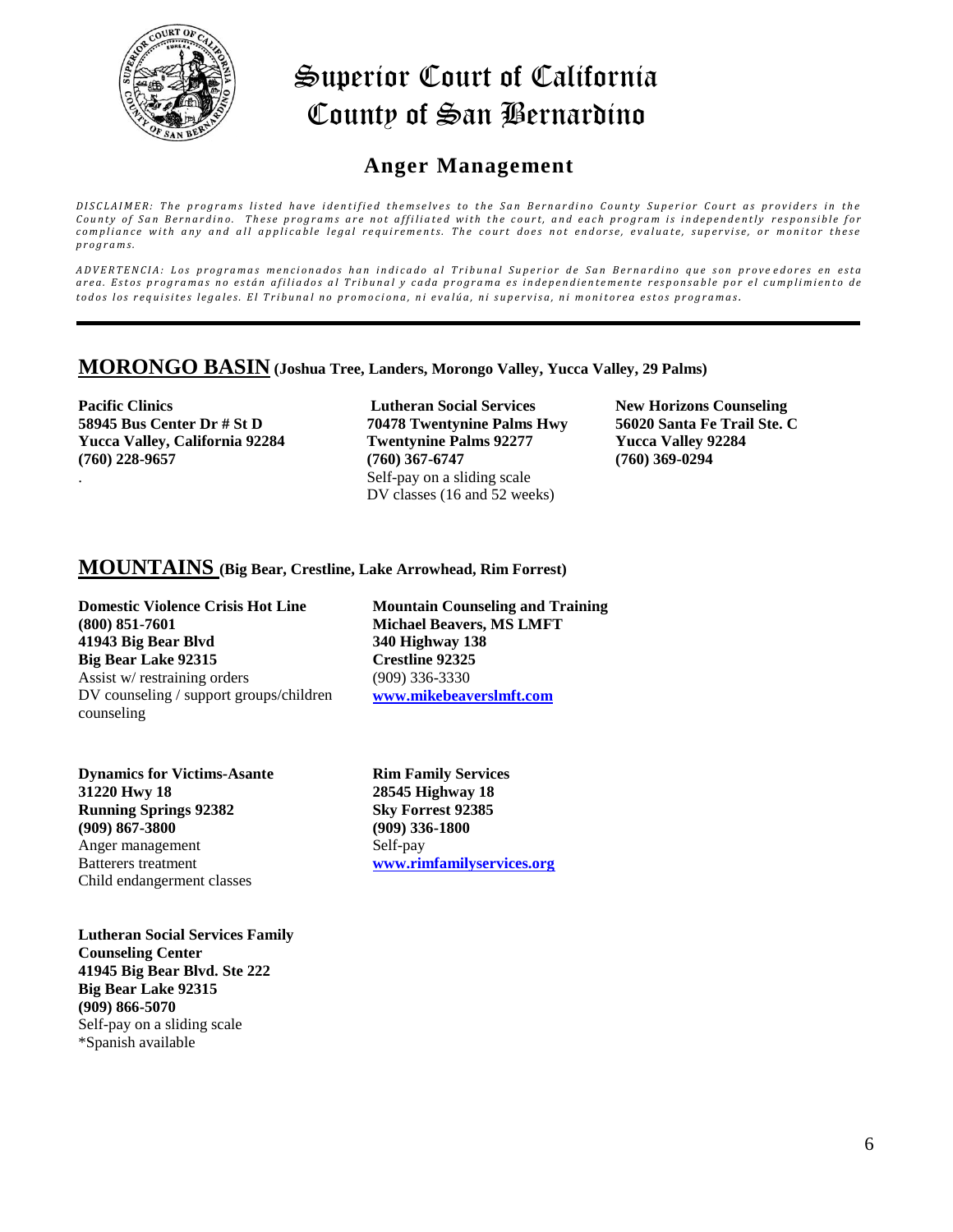

### **Anger Management**

DISCLAIMER: The programs listed have identified themselves to the San Bernardino County Superior Court as providers in the County of San Bernardino. These programs are not affiliated with the court, and each program is independently responsible for compliance with any and all applicable legal requirements. The court does not endorse, evaluate, supervise, or monitor these programs.

ADVERTENCIA: Los programas mencionados han indicado al Tribunal Superior de San Bernardino que son proveedores en esta area. Estos programas no están afiliados al Tribunal y cada programa es independientemente responsable por el cumplimiento de todos los requisites legales. El Tribunal no promociona, ni evalúa, ni supervisa, ni monitorea estos programas.

### **RIVERSIDE COUNTY**

| <b>Family Service Association</b><br>21250 Box Springs Road St 106<br>Moreno Valley 92557<br>$(951) 686 - 1096$<br>*Spanish available<br>Self-pay                                                                         | <b>Novell &amp; Novell Counseling</b><br>29748 Rancho California Rd<br>Temecula 92591<br>$(951) 694 - 0695$<br>Self-pay<br>*English only                                                                                            | <b>Psychological Health Services</b><br>13800 Heacock St Bldg C Ste 218<br><b>Moreno Valley 92553</b><br>$(951) 526 - 5092$<br>*Spanish Classes Available<br>Domestic Violence and Child batterer<br>classes also available<br>Self-pay on a sliding scale |
|---------------------------------------------------------------------------------------------------------------------------------------------------------------------------------------------------------------------------|-------------------------------------------------------------------------------------------------------------------------------------------------------------------------------------------------------------------------------------|------------------------------------------------------------------------------------------------------------------------------------------------------------------------------------------------------------------------------------------------------------|
| <b>Family Services of the Desert</b><br>1297 W. Hobson Way<br><b>Blythe 92225</b><br>$(760)$ 288-7878<br>Insurance accepted/self-pay on sliding<br>scale;<br>Women/Men DV classes;                                        | <b>Olive Branch Counseling</b><br>4041 Brockton Ave.<br>Riverside 92501<br>$(951)$ 369-8534<br>DV/child batterers group<br>*Bilingual classes available                                                                             | <b>Psychological Health Services</b><br>4943 La Sierra Avenue<br>Riverside 92505<br>$(951)$ 354-0908<br>*Spanish Classes Available<br>Domestic Violence and Child batterer<br>classes also available<br>Self-pay on a sliding scale                        |
| <b>Mutivation Youth Services</b><br><b>Contact: Robert Bryant</b><br>$(909)$ 354-8854<br>Classes are held in various locations<br>throughout the counties<br>DV and youth classes available<br>*Spanish classes available | <b>Psychological Health Services</b><br><b>623 Beaumont Ave</b><br><b>Beaumont 92223</b><br>$(951) 526 - 5092$<br>*Spanish Classes Available<br>Domestic Violence/Child batterer<br>classes<br>Self-pay on a sliding scale          | <b>Solution 2 Anger</b><br>13800 Heacock Street Ste 242<br><b>Moreno Valley 92553</b><br>$(951) 532 - 9706$<br>Contact: Bertha Hale<br>*Spanish available upon request<br>\$30 per class                                                                   |
| <b>New Beginnings</b><br>245 N Murray St<br>Banning 92220<br>$(951) - 663 - 8366$                                                                                                                                         | <b>Psychological Health Services</b><br>1390 West 6 <sup>th</sup> Street, Ste 108<br>Corona 92882<br>$(951) 526 - 5092$<br>*Spanish Classes Available<br>Domestic Violence/Child batterer<br>classes<br>Self-pay on a sliding scale |                                                                                                                                                                                                                                                            |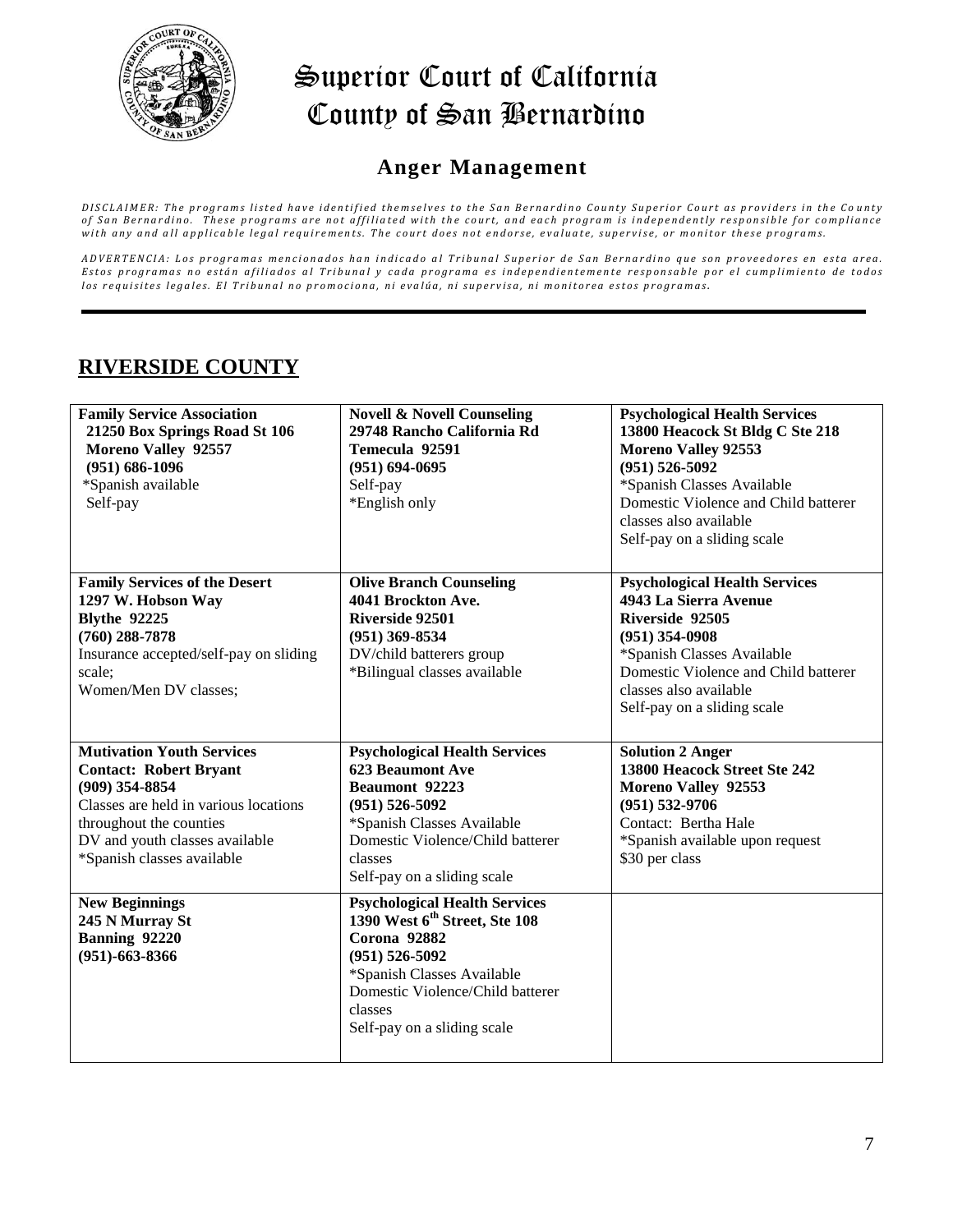

### **Co-Parenting Classes**

DISCLAIMER: The programs listed have identified themselves to the San Bernardino County Superior Court as providers in the County of San Bernardino. These programs are not affiliated with the court, and each program is independently responsible for compliance with any and all applicable legal requirements. The court does not endorse, evaluate, supervise, or monitor these programs.

ADVERTENCIA: Los programas mencionados han indicado al Tribunal Superior de San Bernardino que son proveedores en esta area. Estos programas no están afiliados al Tribunal y cada programa es independientemente responsable por el cumplimiento de todos los requisites legales. El Tribunal no promociona, ni evalúa, ni supervisa, ni monitorea estos programas.

#### **SAN BERNARDINO (Colton, Fontana, Highland, Loma Linda, Redlands, Rialto, San Bernardino, Yucaipa)**

**Beverly Clemons, M.S. 1881 Commercenter Dr San Bernardino 92408 (909)255-9709**

**Family Life Institute 468 W 5th Street San Bernardino 92401 (909) 999-5433** \*English only/No charge

**Mutivation Youth Services 606 E Mill St San Bernardino (909) 354-8854** Scholarships and Spanish available

**Precious Life CES 445 S. Arrowhead Ave Ste. C San Bernardino 92408 (909) 889-2424** \*Spanish available; Self-pay/sliding scale

**Prevention Network (888) 288-1614 Saturday Classes; Self-pay www.anewwaytowin.com**

**Solutions for Families 325 West Hospitality Lane Ste 110 San Bernardino 92408 (909) 885-4545** Self-pay

**Veronica Guarneros, PhD. 1254 S. Waterman Ave. #21 San Bernardino 92408 (888)490-0045**  Contact for cost **www.lifeworkscoaching.org**

#### **WEST END (Alta Loma, Chino, Chino Hills, Montclair, Ontario, Rancho, Upland)**

**AMCS (Able Mediation and Counseling Services) Inc. 7365 Carnelian Street, Ste. 104 Rancho Cucamonga 91730 (909) 980-2253**  \*Spanish available

**Health Group Psychological 8580 Utica Avenue Ste 200 Rancho Cucamonga 91730 (909) 944-1717**  \*Spanish available

**Mutivation Youth Services Contact: Robert Bryant (909) 354-8854** DV/youth classes available \*Spanish classes available

**New Beginnings 10630 Town Center Drive Rancho Cucamonga 91730 (909) 945-8894** Self-pay; sliding scale

**Prevention Network (888) 288-1614**  Saturday Classes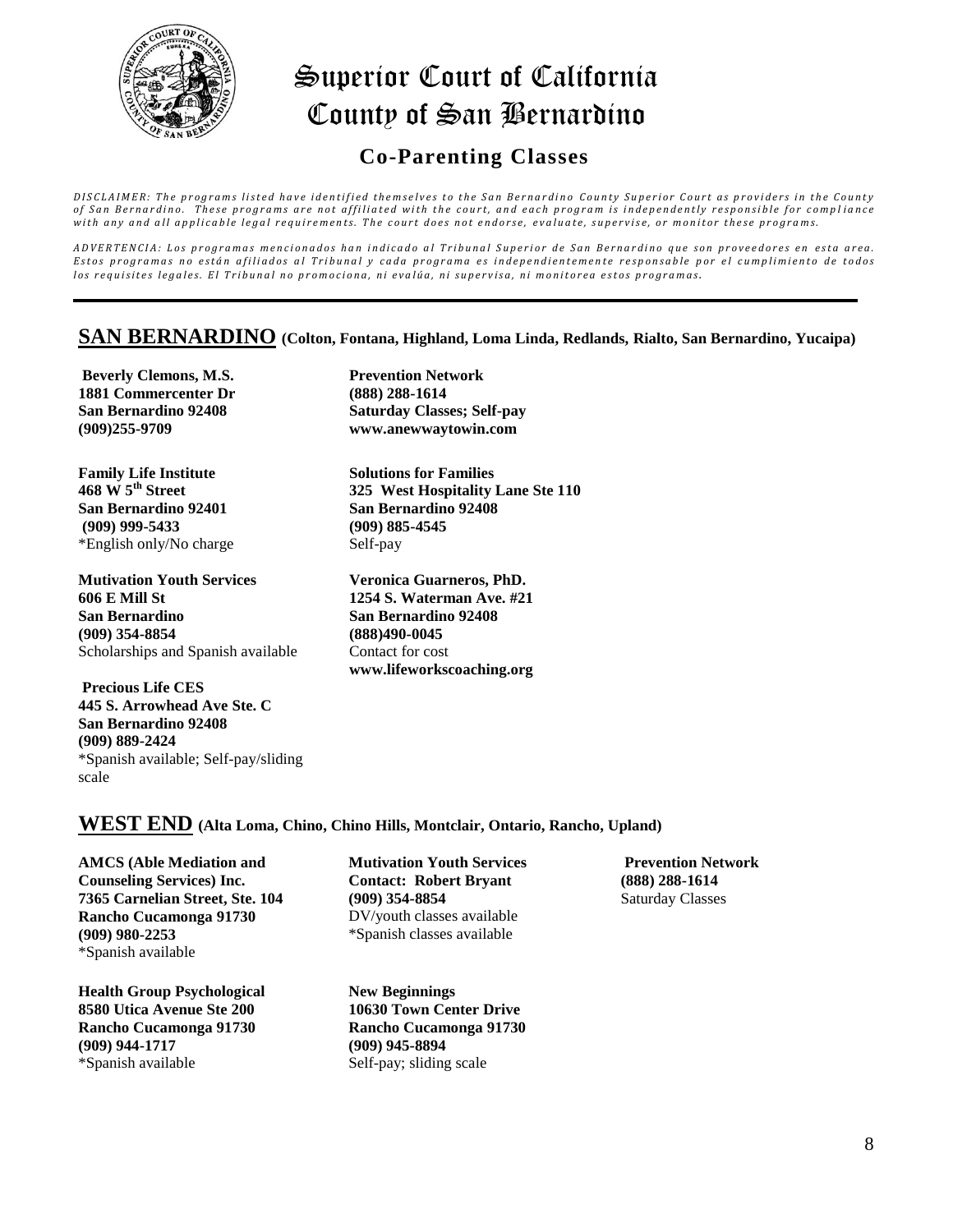

## **Co-Parenting Classes**

DISCLAIMER: The programs listed have identified themselves to the San Bernardino County Superior Court as providers in the County of San Bernardino. These programs are not affiliated with the court, and each program is independently responsible for compliance with any and all applicable legal requirements. The court does not endorse, evaluate, supervise, or monitor these programs.

ADVERTENCIA: Los programas mencionados han indicado al Tribunal Superior de San Bernardino que son proveedores en esta area. Estos programas no están afiliados al Tribunal y cada programa es independientemente responsable por el cumplimiento de todos los requisites legales. El Tribunal no promociona, ni evalúa, ni supervisa, ni monitorea estos programas.

### **LOS ANGELES COUNTY (Claremont)**

**Spirit Glendora Family Center 1505 South Sunflower Ave. Glendora 91740 (855) 714-8800** 2 day Court Approved parenting classes for divorcing parents available

#### **HIGH DESERT** (**Adelanto, Apple Valley, Barstow, Hesperia, Lucerne Valley, Phelan, Victorville, Wrightwood)**

**Behavioral Awareness Center of San Bernardino County 16501 Walnut St., Suite 12 Hesperia 92345 (760)947-2600**

**New Horizons Counseling 17130 Sequoia St Ste 103 Hesperia, 92345 (760) 949-1939** 

#### **MORONGO BASIN (Joshua Tree, Landers, Morongo Valley, Yucca Valley, 29 Palms)**

**Lutheran Social Services 70478 Twentynine Palms Twentynine Palms 92277 (760) 367-6747** Self-pay on a sliding scale

#### **MOUNTAINS (Big Bear, Crestline, Lake Arrowhead, Rim Forrest)**

**Dynamics for Victims-Asante 31220 Hwy 18 Running Springs 92382 (909) 867-3800** Batterers treatment Child endangerment classes

**Lutheran Social Services 41945 Big Bear Blvd. Ste 222 Big Bear Lake 92315 (909) 866-5070** Self-pay on a sliding scale \*Spanish available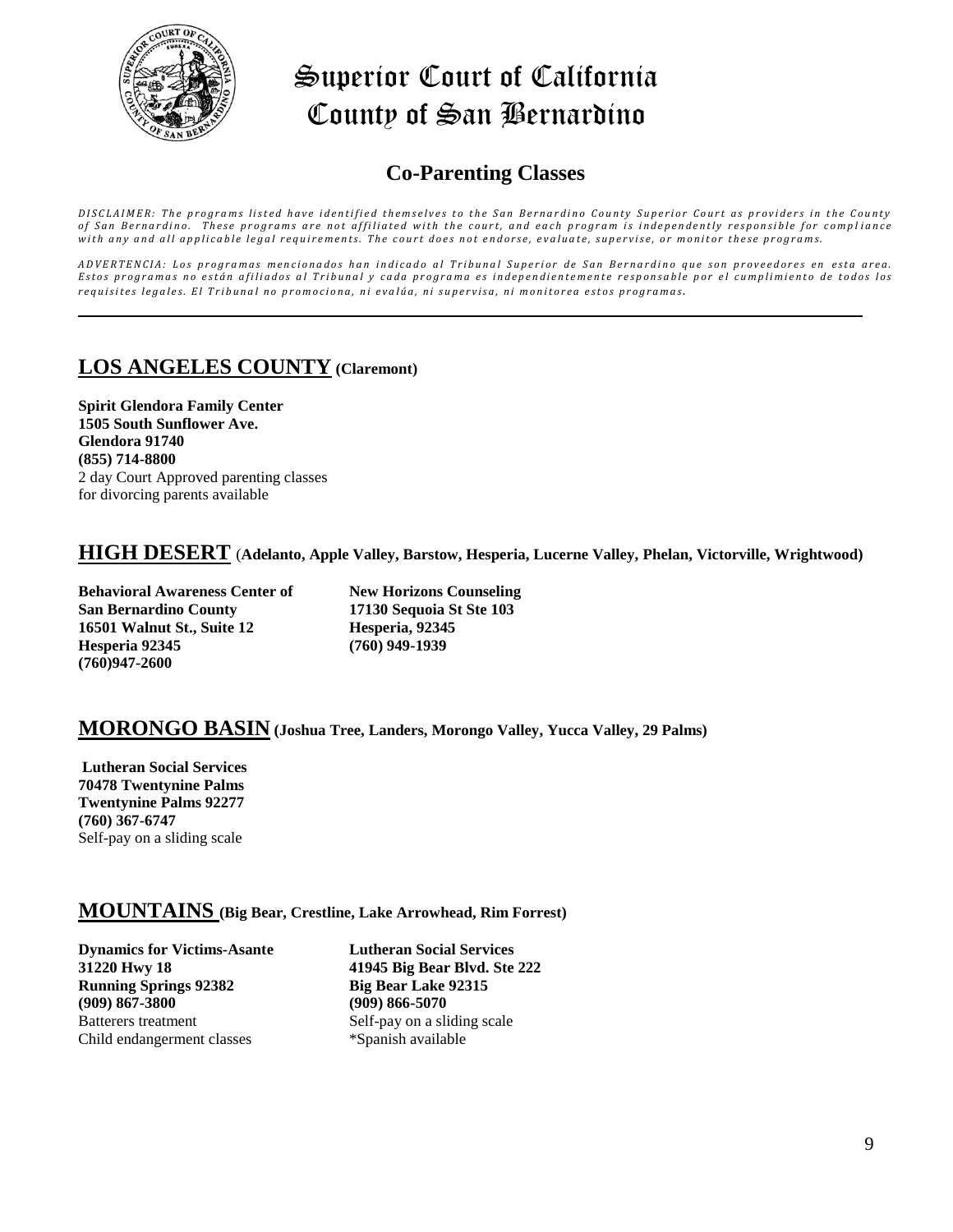

### **Co-Parenting Classes**

DISCLAIMER: The programs listed have identified themselves to the San Bernardino County Superior Court as providers in the County of San Bernardino. These programs are not affiliated with the court, and each program is independently responsible for compliance with any and all applicable legal requirements. The court does not endorse, evaluate, supervise, or monitor these programs.

ADVERTENCIA: Los programas mencionados han indicado al Tribunal Superior de San Bernardino que son proveedores en esta area. Estos programas no están afiliados al Tribunal y cada programa es independientemente responsable por el cumplimiento de todos los requisites legales. El Tribunal no promociona, ni evalúa, ni supervisa, ni monitorea estos programas.

### **RIVERSIDE COUNTY**

**Gateway Counseling Center 3576 Arlington Ave Ste 307 Riverside 92506 (951) 571-3540**

**Solution 2 Anger 13800 Heacock Street Ste 242 Moreno Valley 92553 (951) 532-9706**  Contact: Bertha Hale \*Spanish available upon request \$30 per class

**Mutivation Youth Services Contact: Robert Bryant (909) 354-8854** DV classes available \*Spanish classes available **[www.mutivationyouth.com](http://www.mutivationyouth.com/)**

**Solutions for Families 42525 Rancho Mirage Lane Rancho Mirage 92270 (760) 861-6448**  Self-pay

**Olive Branch Counseling 4041 Brockton Ave. Riverside 92501 (951) 369-8534**  \$30 for supplies, \$20 per class (8 weeks) \*Spanish available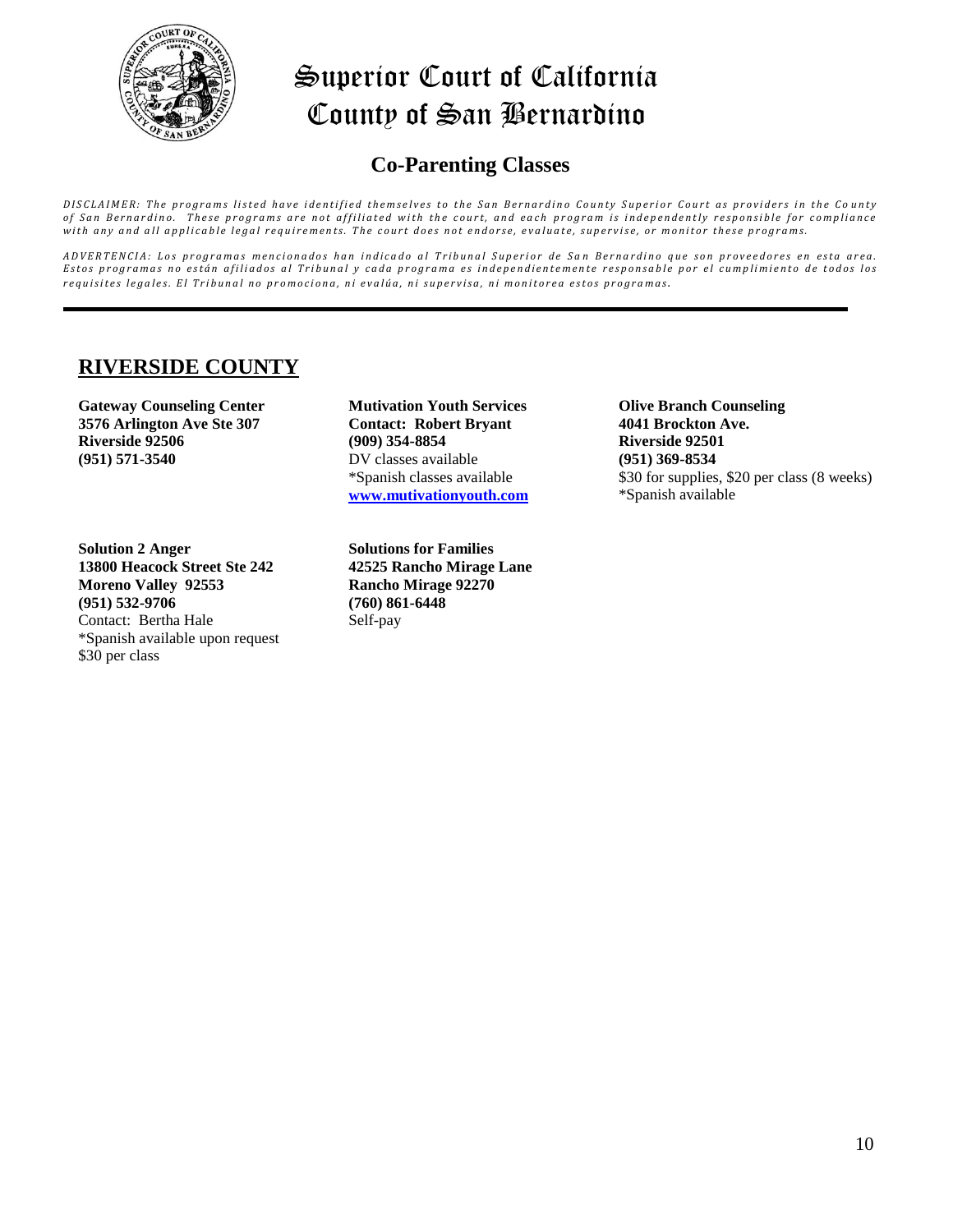

## **Co-Parenting Classes**

DISCLAIMER: The programs listed have identified themselves to the San Bernardino County Superior Court as providers in the County of San Bernardino. These programs are not affiliated with the court, and each program is independently responsible for compliance with any and all applicable legal requirements. The court does not endorse, evaluate, supervise, or monitor these programs.

ADVERTENCIA: Los programas mencionados han indicado al Tribunal Superior de San Bernardino que son proveedores en esta area. Estos programas no están afiliados al Tribunal y cada programa es independientemente responsable por el cumplimiento de todos los requisites legales. El Tribunal no promociona, ni evalúa, ni supervisa, ni monitorea estos programas.

### **Online Co-Parenting Programs**

**[www.appclose.com](http://www.appclose.com/) – app for parenting schedules, communication, and financial reimbursements** 

**[www.parentz@work.org](http://www.parentz@work.org/) Call (760)245-8369 or (951)236-7325 –Mobile Co-Parenting/Parenting Classes**

**[www.uptoparents.org](http://www.uptoparents.org/) – divorced parents**

**[www.proudtoparent.org](http://www.proudtoparent.org/) – never married parents**

**[www.ourfamilywizard.com](http://www.ourfamilywizard.com/) – high conflict parenting or long distance parenting**

**[www.whatiscoparenting.com](http://www.whatiscoparenting.com/) – high conflict parenting** 

**[www.onlineParentingPrograms.com](http://www.onlineparentingprograms.com/) – divorced parents / conflict management / parenting classes**

**[www.bothparents.com-](http://www.bothparents.com-/) divorced parents (free)**

**[online.divorce-education.com-](http://www.online.divorce-education.com-/) divorce education children in between/evidenced based**

**[www.ProperComm.com](http://www.propercomm.com/) – online service to review and text messages & emails before being sent**

**[www.2houses.com](http://www.2houses.com/) – online tools for communicating to reduce & prevent conflict**

**[www.twofamiliesnow.com](http://www.twofamiliesnow.com/) – Online parenting & co-parent education program** 

**[www.talkingparents.com](http://www.talkingparents.com/) free website for separated/divorced parents to communicate**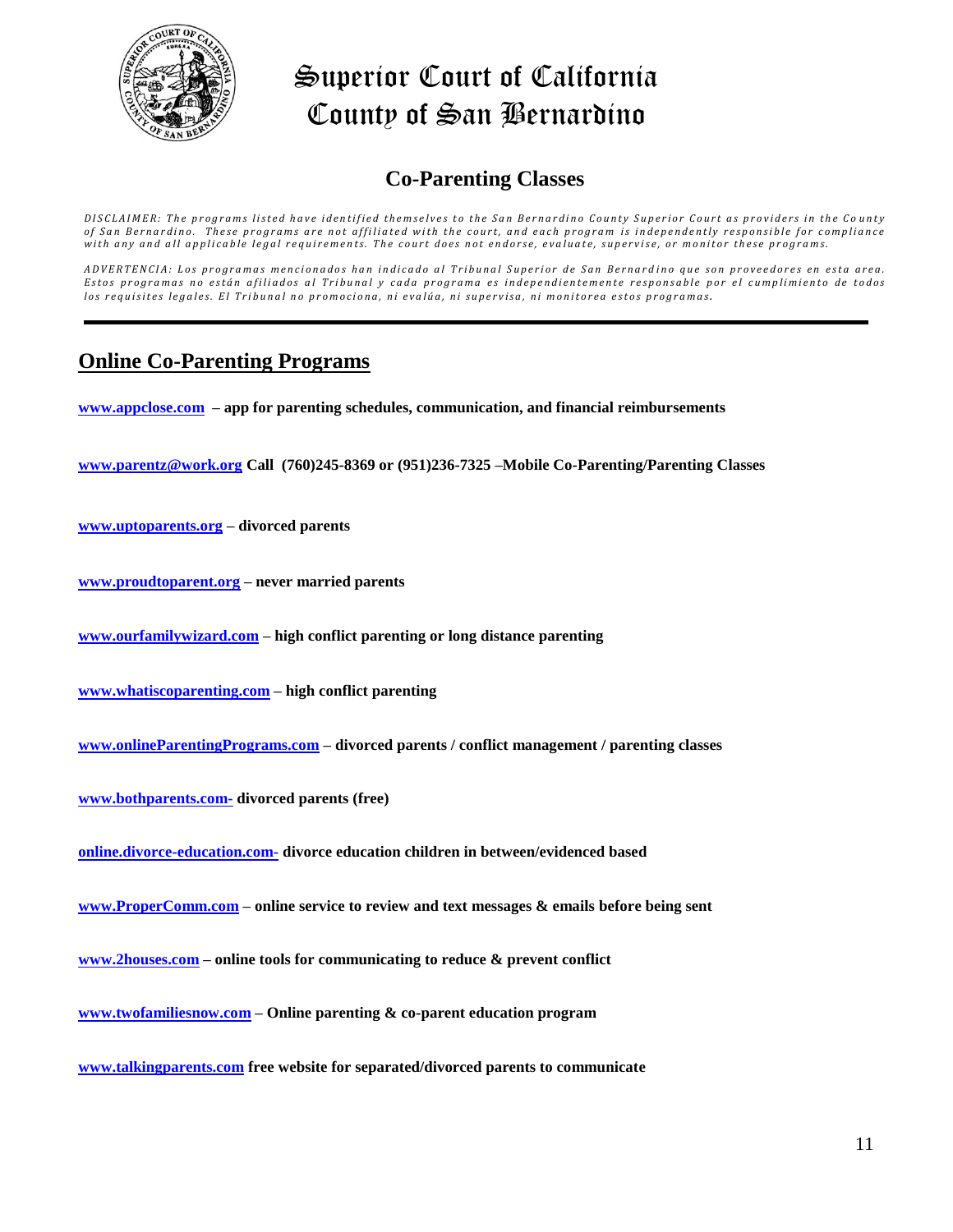

### **Domestic Violence Shelters**

DISCLAIMER: The programs listed have identified themselves to the San Bernardino County Superior Court as providers in the County of San Bernardino. These programs are not affiliated with the court, and each program is independently responsible for compliance with any and all applicable legal requirements. The court does not endorse, evaluate, supervise, or monitor these programs.

ADVERTENCIA: Los programas mencionados han indicado al Tribunal Superior de San Bernardino que son proveedores en esta area. Estos programas no están afiliados al Tribunal y cada programa es independientemente responsable por el cumplimiento de todos los requisites legales. El Tribunal no promociona, ni evalúa, ni supervisa, ni monitorea estos programas.

#### **SAN BERNARDINO (Colton, Fontana, Highland, Loma Linda, Redlands, Rialto, San Bernardino, Yucaipa)**

**Option House 24-Hour Hotline P.O. Box 970 (909) 381-3471 San Bernardino 92502 (909) 381-3471 [www.optionhouse.org\welcome.html](http://www.optionhouse.org/welcome.html)**

**WEST END (Alta Loma, Chino, Chino Hills, Montclair, Ontario, Rancho, Upland)**

**House of Ruth 24-Hour Hotline P.O. Box 459 (877) 988-8559 Claremont 91711 (909) 623-4364 or (877)988-5559 [www.houseofruthinc.org](http://www.houseofruthinc.org/)**

**HIGH DESERT** (**Adelanto, Apple Valley, Barstow, Hesperia, Lucerne Valley, Phelan, Victorville, Wrightwood)**

**A Better Way 24-Hour Hotline P.O. Box 2825 (760) 955-8723 or (866) 228-2059 Victorville 92393 (760) 955-8010 [www.abetterwaydomesticviolence.org](http://www.abetterwaydomesticviolence.org/)**

**Desert Sanctuary/ Haley House 24-Hour Hotline 105 N. 7th Ave. (800) 982-2221 Barstow 92311 (760) 255-3193 (760) 256-3733 [www.haleyhouse@verizon.net](http://www.haleyhouse@verizon.net/)**

**Family Assistance Program 24-Hour Hotline Victorville 92392 (760) 843-0701 [www.hd-domesticviolence.org](http://www.hd-domesticviolence.org/)**

**15075 7th Street (760) 949-4357 or (866) 770-7867**

#### **DOMESTIC VIOLENCE HOTLINE (800) 799-7233**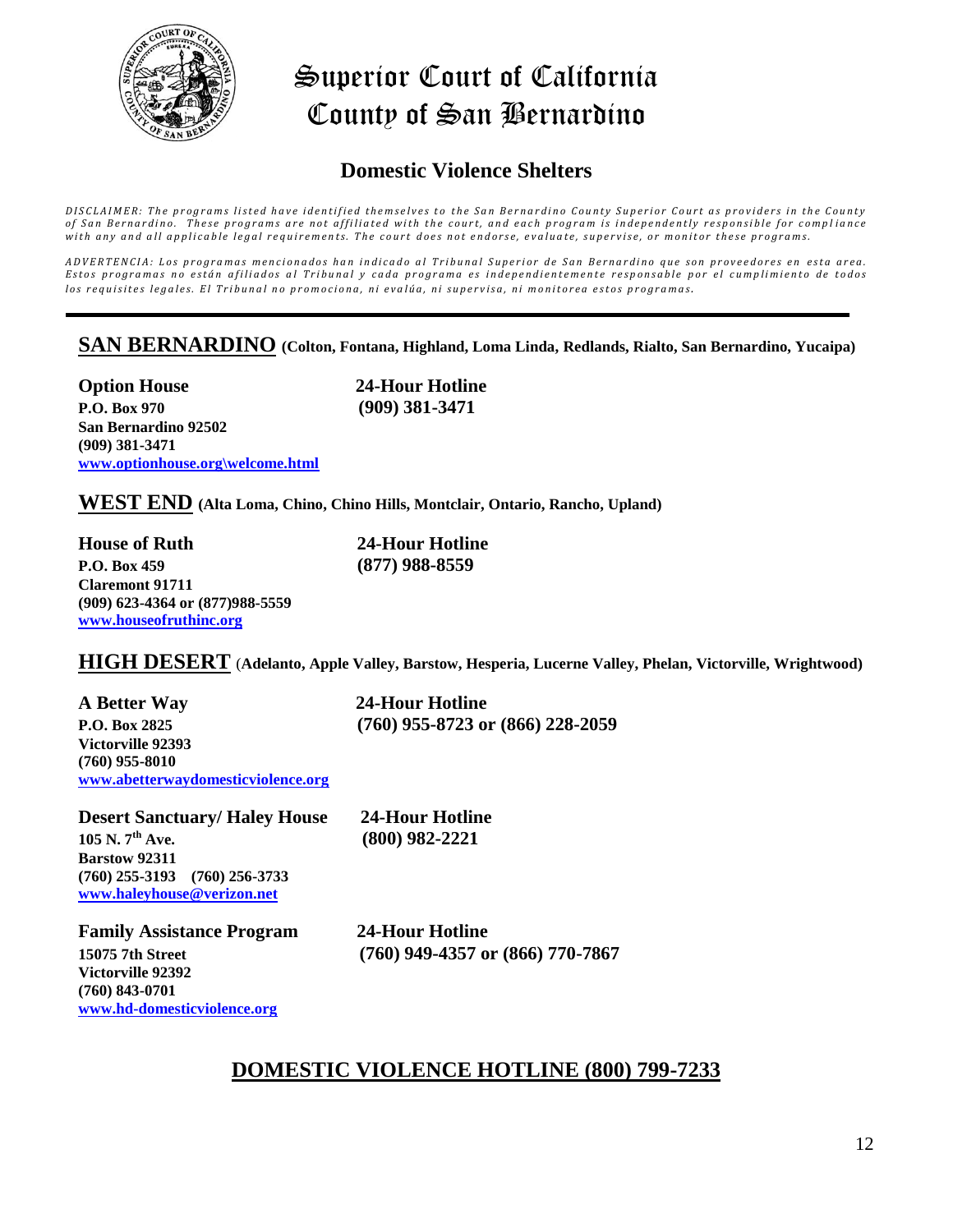

### **Domestic Violence Shelters**

DISCLAIMER: The programs listed have identified themselves to the San Bernardino County Superior Court as providers in the County of San Bernardino. These programs are not affiliated with the court, and each program is independently responsible for compliance with any and all applicable legal requirements. The court does not endorse, evaluate, supervise, or monitor these programs.

ADVERTENCIA: Los programas mencionados han indicado al Tribunal Superior de San Bernardino que son proveedores en esta area. Estos programas no están afiliados al Tribunal y cada programa es independientemente responsable por el cumplimiento de todos los requisites legales. El Tribunal no promociona, ni evalúa, ni supervisa, ni monitorea estos programas.

#### **MORONGO BASIN (Joshua Tree, Landers, Morongo Valley, Yucca Valley, 29 Palms)**

**Morongo Basin Unity Home 24-Hour Hotline 61607 29 Palms Highway (760) 366-9663 Joshua Tree 92252 (760) 366-9663** \*30 day program <https://morongobasinunityhomeinc-public.sharepoint.com/>

#### **MOUNTAINS (Big Bear, Crestline, Lake Arrowhead, Rim Forrest)**

**DOVES of Big Bear Valley 24-Hour Hotline Domestic Violence (800) 851-7601 41943 Big Bear Blvd Big Bear Lake 92315 (909) 866-1546**  [http://www.doves4help.org](http://www.doves4help.org/)

#### **RIVERSIDE COUNTY**

**Casa DePaz 24-Hour Hotline P.O. Box 910 (951) 683-0829 Riverside 92502 (951) 320-1370** <http://alternativestodv.org/>

**Shelter from the Storm 24-Hour Hotline Palm Springs (800) 775-6055 (760) 328-7233 [www.shelterfromthestorm.com](http://www.shelterfromthestorm.com/)**

#### **DOMESTIC VIOLENCE HOTLINE (800) 799-7233**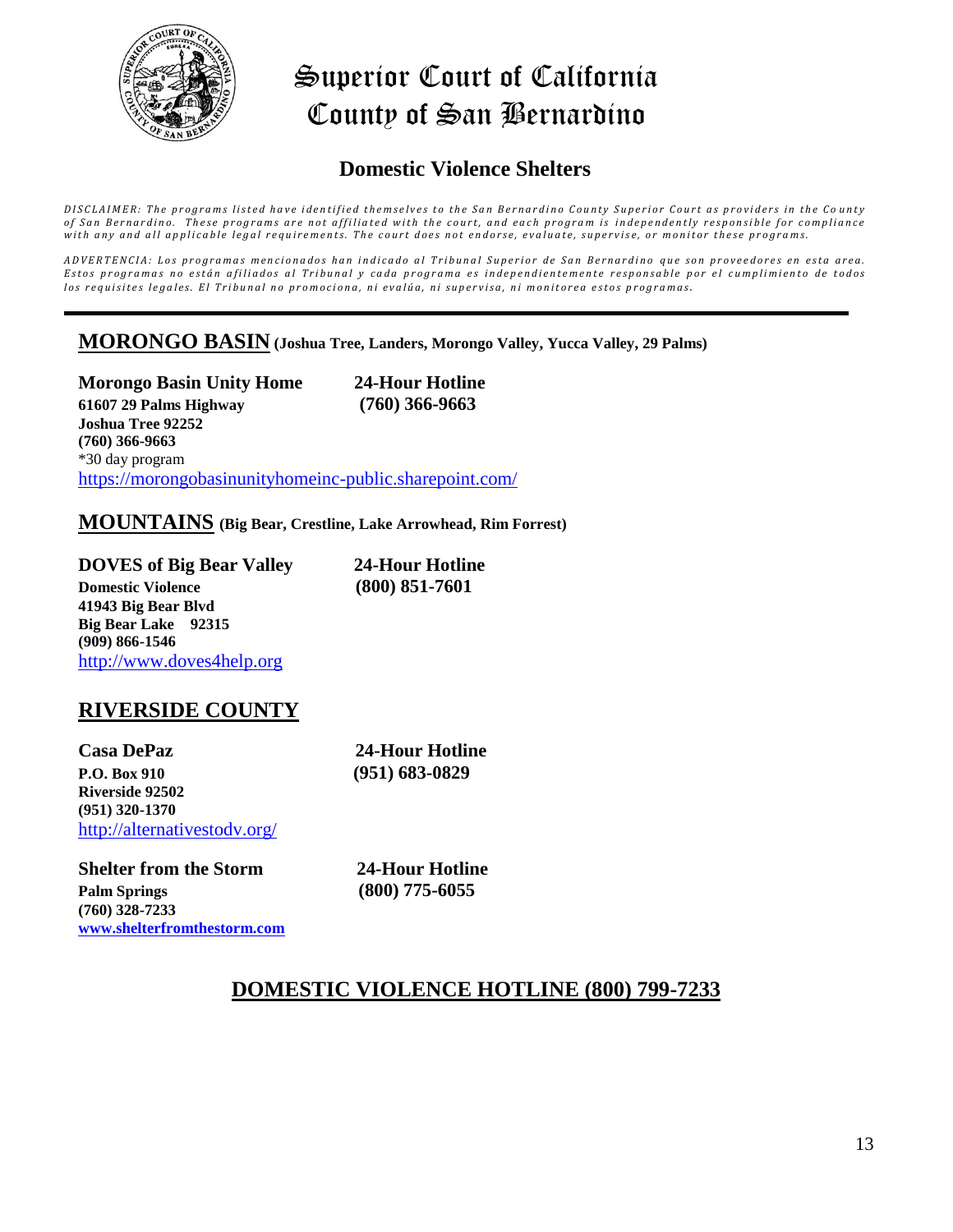

### **Domestic Violence Emergency Phone Numbers**

DISCLAIMER: The programs listed have identified themselves to the San Bernardino County Superior Court as providers in the County of San Bernardino. These programs are not affiliated with the court, and each program is independently responsible for compliance with any and all applicable legal requirements. The court does not endorse, evaluate, supervise, or monitor these programs.

ADVERTENCIA: Los programas mencionados han indicado al Tribunal Superior de San Bernardino que son proveedores en esta area. Estos programas no están afiliados al Tribunal y cada programa es independientemente responsable por el cumplimiento de todos los requisites legales. El Tribunal no promociona, ni evalúa, ni supervisa, ni monitorea estos programas.

### **Sexual Violence (Rape) Victim/Prevention/Services**

**Dynamics for Victims 31220 Hwy 18 Running Springs 92382 (909) 867-3800 Domestic Violence Education Services & Victim Prevention Services** dynamicsdvss1.webs.com

**National Sexual Assault (800) 656-4673**

**Project SISTER Family Services P.O. Box 1369 / Pomona 91769 (909) 623-1619 Hotline (909) 626-4357 [www.projectsister.org](http://www.projectsister.org/)**

**San Bernardino Sexual Assault Services 444 North Arrowhead Ave Suite 103 (909) 335-8777 Hotline (909) 885-8884 /( 800) 656-4673 [www.sbsas.org](http://www.sbsas.org/)**

**Yucaipa Outreach 34282 Yucaipa Blvd Yucaipa 92399 Hotline (909) 790-9374**

#### **Sexual Abuse Perpetrators Risk Assessment**

**Sharper Future 1025 South Mt. Vernon Ste A Colton 92324 (909) 783-1473**

**Wes Maran, PhD 1234 W. Chapman Avenue, Ste 203 Orange 92868 (714) 771-0722**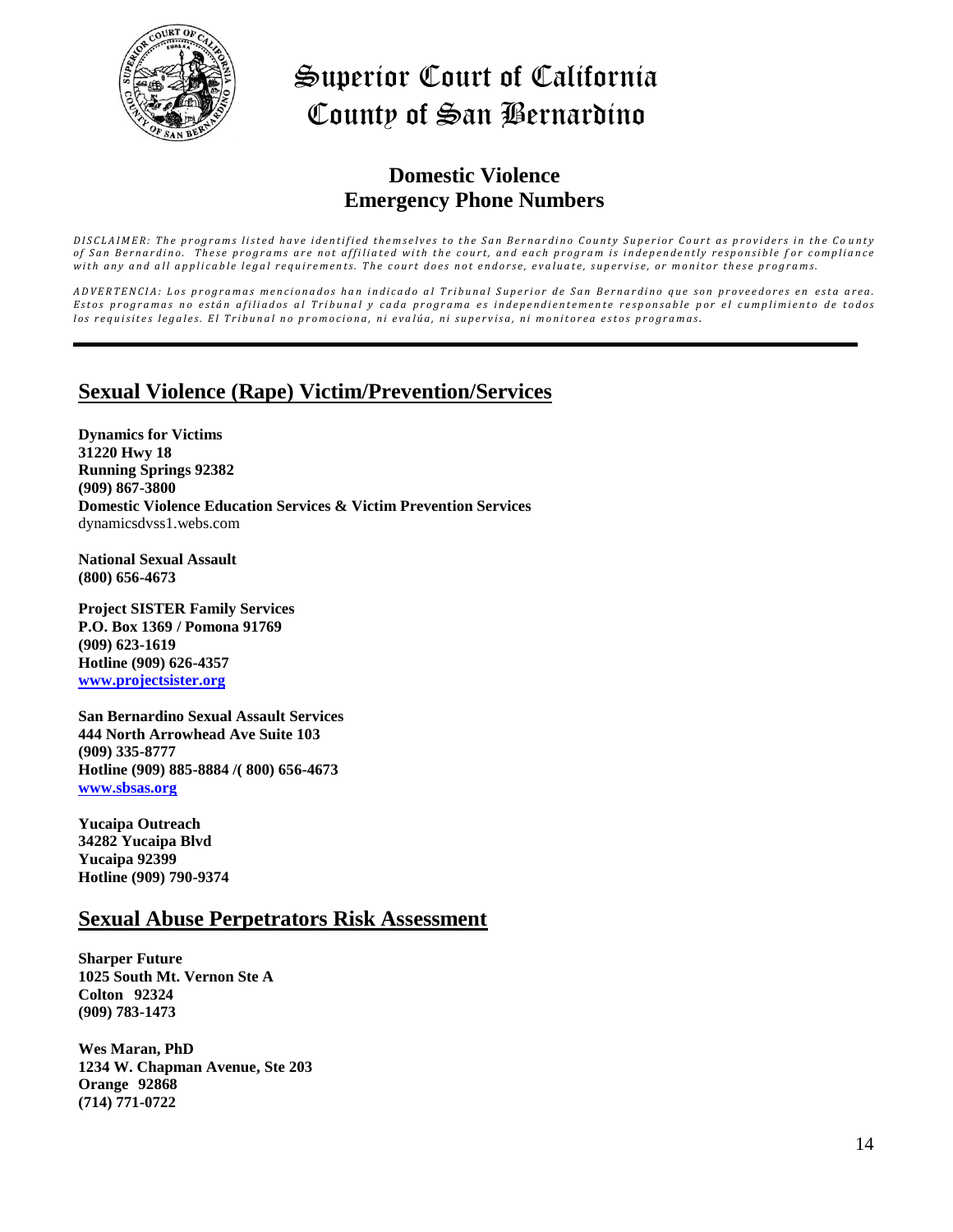

### **Emergency Services**

DISCLAIMER: The programs listed have identified themselves to the San Bernardino County Superior Court as providers in the County of San Bernardino. These programs are not affiliated with the court, and each program is independently responsible for compliance with any and all applicable legal requirements. The court does not endorse, evaluate, supervise, or monitor these programs.

ADVERTENCIA: Los programas mencionados han indicado al Tribunal Superior de San Bernardino que son proveedores en esta area. Estos programas no están afiliados al Tribunal y cada programa es independientemente responsable por el cumplimiento de todos los requisites legales. El Tribunal no promociona, ni evalúa, ni supervisa, ni monitorea estos programas.

### **Homeless Shelters**

[Circle of Hope Family Shelter](http://www.homelessshelterdirectory.org/cgi-bin/id/shelter.cgi?shelter=9659) 951 278-2215 **23.12 miles from city center San Bernardino** 420 W Harrison St Corona, CA 92880

[Foothill Family Shelter](http://www.homelessshelterdirectory.org/cgi-bin/id/shelter.cgi?shelter=11247) (909) 920-0453

**22.23 miles from city center San Bernardino** 1501 W. 9th St., Ste. D Upland, CA 91786

[GOOD NITE](http://www.homelessshelterdirectory.org/cgi-bin/id/shelter.cgi?shelter=9480) 760 908-3525 **25.90 miles from city center San Bernardino** 13361 Navajo Rd Apple Valley, CA 92308

#### [I Care Shelter Home](http://www.homelessshelterdirectory.org/cgi-bin/id/shelter.cgi?shelter=9731) 951-354-2273

**13.51 miles from city center San Bernardino** P.O.Box 749 Riverside, CA 92502

#### [Path of Life Ministries Family Shelter](http://www.homelessshelterdirectory.org/cgi-bin/id/shelter.cgi?shelter=11816) 951-275-8755

**13.52 miles from city center San Bernardino** 2530 Third St Riverside, CA 92507

[San Bernardino Community Service Center Inc](http://www.homelessshelterdirectory.org/cgi-bin/id/shelter.cgi?shelter=8003) (909) 885-1992

560 North Arrowhead Avenue San Bernardino, CA 92401

#### [Time for Change Foundation for Homeless Women and Children](http://www.homelessshelterdirectory.org/cgi-bin/id/shelter.cgi?shelter=11947) 909-886-2994

1255 E. Highland Ave San Bernardino, CA 92404

[Valley Restart Shelter](http://www.homelessshelterdirectory.org/cgi-bin/id/shelter.cgi?shelter=12052) (951) 766-7476 **32.16 miles from city center San Bernardino** Post Office Box 1715 Hemet, CA 92545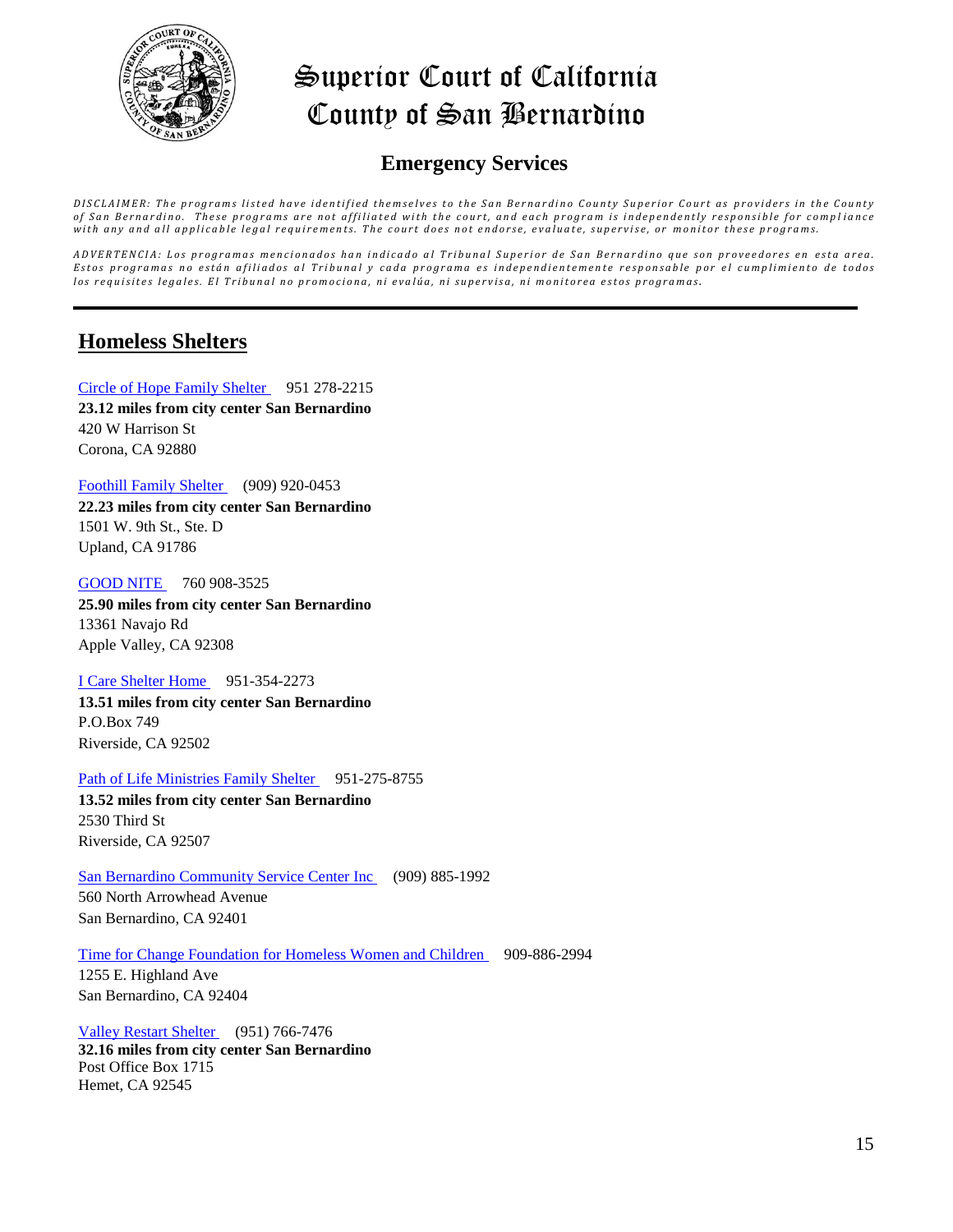

### **Emergency Services**

DISCLAIMER: The programs listed have identified themselves to the San Bernardino County Superior Court as providers in the County of San Bernardino. These programs are not affiliated with the court, and each program is independently responsible for compliance with any and all applicable legal requirements. The court does not endorse, evaluate, supervise, or monitor these programs.

ADVERTENCIA: Los programas mencionados han indicado al Tribunal Superior de San Bernardino que son proveedores en esta area. Estos programas no están afiliados al Tribunal y cada programa es independientemente responsable por el cumplimiento de todos los requisites legales. El Tribunal no promociona, ni evalúa, ni supervisa, ni monitorea estos programas.

### **Food Pantry/ Soup Kitchens**

\* Note: If you are searching for San Bernardino Food Banks - Food banks are distribution hubs. They supply the food to the Soup Kitchens, Food Pantries, Shelters etc. They in turn provide that food to the individuals that need it. Food Banks do not directly serve individuals in need.

Below are all of the Emergency Food Programs provided through Food Pantries and Soup Kitchens in San Bernardino, CA and surrounding cities that I have located.

[Area Agency on Aging](http://www.homelessshelterdirectory.org/cgi-bin/id/foodbank.cgi?foodbank=27)  455 N D St San Bernardino, CA 92415 [Catholic Charities](http://www.homelessshelterdirectory.org/cgi-bin/id/foodbank.cgi?foodbank=83) (909) 880-3625 1800 Western Ave San Bernardino, CA 92411 [Central City Lutheran Mission](http://www.homelessshelterdirectory.org/cgi-bin/id/foodbank.cgi?foodbank=92) (909) 381-6921 1354 N G St San Bernardino, CA 92405 [Community Action Partnership Of San Bernardino County](http://www.homelessshelterdirectory.org/cgi-bin/id/foodbank.cgi?foodbank=2305) 909-723-1500 696 S Tippecanoe Ave San Bernardino, CA 92415 [Gap Food Bank](http://www.homelessshelterdirectory.org/cgi-bin/id/foodbank.cgi?foodbank=2586) 909-945-1020 8768 Helms St Ste A Rancho Cucamonga, CA 91730 [Gap Food Bank Ministries](http://www.homelessshelterdirectory.org/cgi-bin/id/foodbank.cgi?foodbank=304) (909) 945-1020 8768 Helms Ave

Rancho Cucamonga, CA 91730

[High Desert Communities Food Bank](http://www.homelessshelterdirectory.org/cgi-bin/id/foodbank.cgi?foodbank=2679)  15190 Dakota Road Apple Valley, CA 92307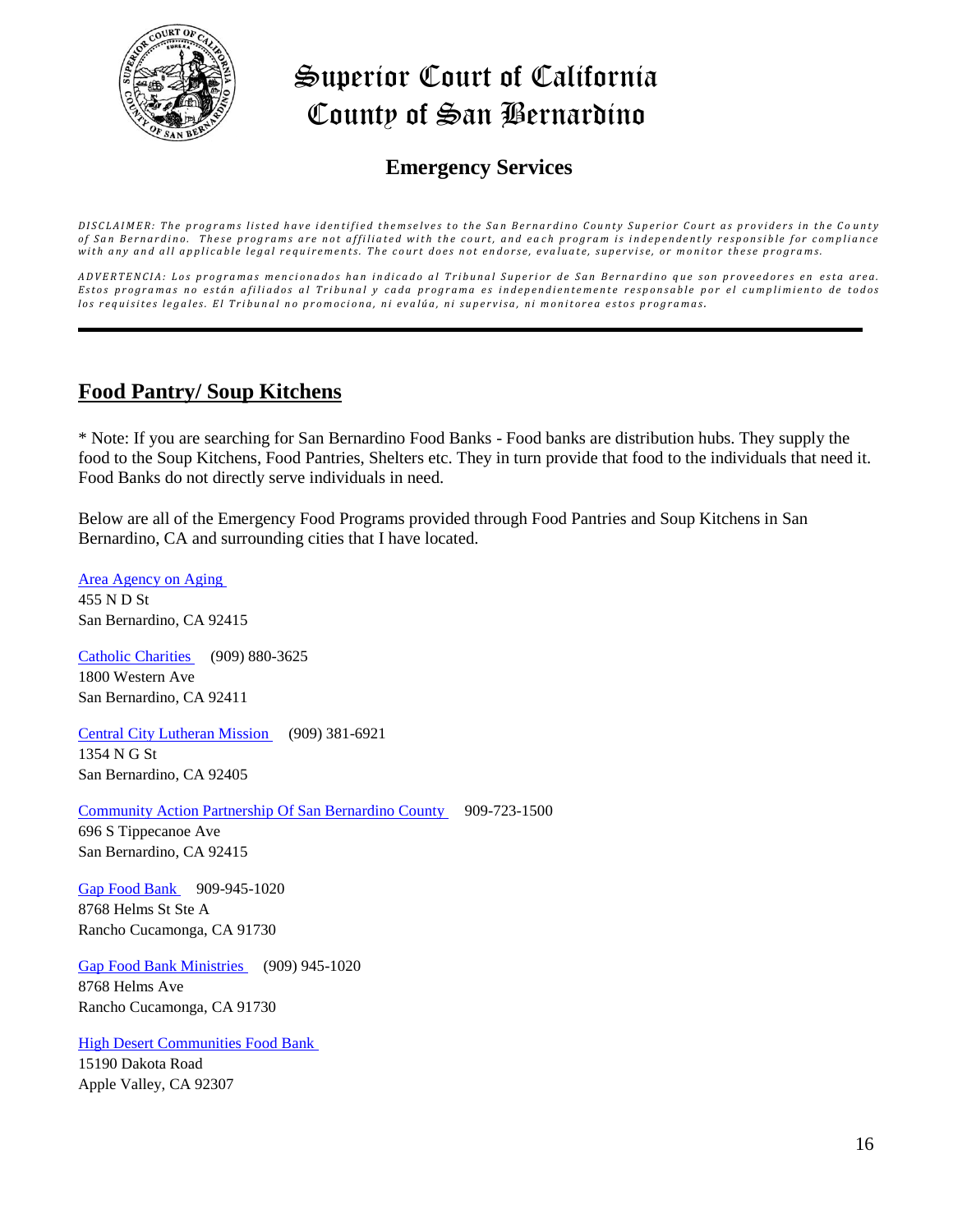

### **Emergency Services**

DISCLAIMER: The programs listed have identified themselves to the San Bernardino County Superior Court as providers in the County of San Bernardino. These programs are not affiliated with the court, and each program is independently responsible for compliance with any and all applicable legal requirements. The court does not endorse, evaluate, supervise, or monitor these programs.

ADVERTENCIA: Los programas mencionados han indicado al Tribunal Superior de San Bernardino que son proveedores en esta area. Estos programas no están afiliados al Tribunal y cada programa es independientemente responsable por el cumplimiento de todos los requisites legales. El Tribunal no promociona, ni evalúa, ni supervisa, ni monitorea estos programas.

### **Food Pantry/ Soup Kitchens**

[Hope Food Bank](http://www.homelessshelterdirectory.org/cgi-bin/id/foodbank.cgi?foodbank=394) (951) 654-3850 Location is 30.27 miles from city center San Bernardino 610 S State St San Jacinto, CA 92583

#### [Missys Soup Kitchen](http://www.homelessshelterdirectory.org/cgi-bin/id/foodbank.cgi?foodbank=2874)

Location is 27.51 miles from city center San Bernardino 15101 Apple Valley Rd Apple Valley, CA 92307

#### [Mountain View Family Development](http://www.homelessshelterdirectory.org/cgi-bin/id/foodbank.cgi?foodbank=2891) (909)357-9377

Location is 8.02 miles from city center San Bernardino 8833 Palmetto Ave Fontana, CA 92335

[Ombudsman Program](http://www.homelessshelterdirectory.org/cgi-bin/id/foodbank.cgi?foodbank=567) (909) 891-3929 686 E Mill St San Bernardino, CA 92415

#### [San Bernardino Food Bank CAPSBC](http://www.homelessshelterdirectory.org/cgi-bin/id/foodbank.cgi?foodbank=816) 909-723-1583

678 S Tippecanoe Ave San Bernardino, CA 92415-0610

#### [Second Harvest Food Bank Serving Riverside And San Bernardino Cnts](http://www.homelessshelterdirectory.org/cgi-bin/id/foodbank.cgi?foodbank=3101) (951)359-4757

Location is 15.54 miles from city center San Bernardino 2950 - B Jefferson St Riverside, CA 92504

[Veronicas Home of Mercy](http://www.homelessshelterdirectory.org/cgi-bin/id/foodbank.cgi?foodbank=761) (909) 888-9064 1476 W 6th St San Bernardino, CA 92411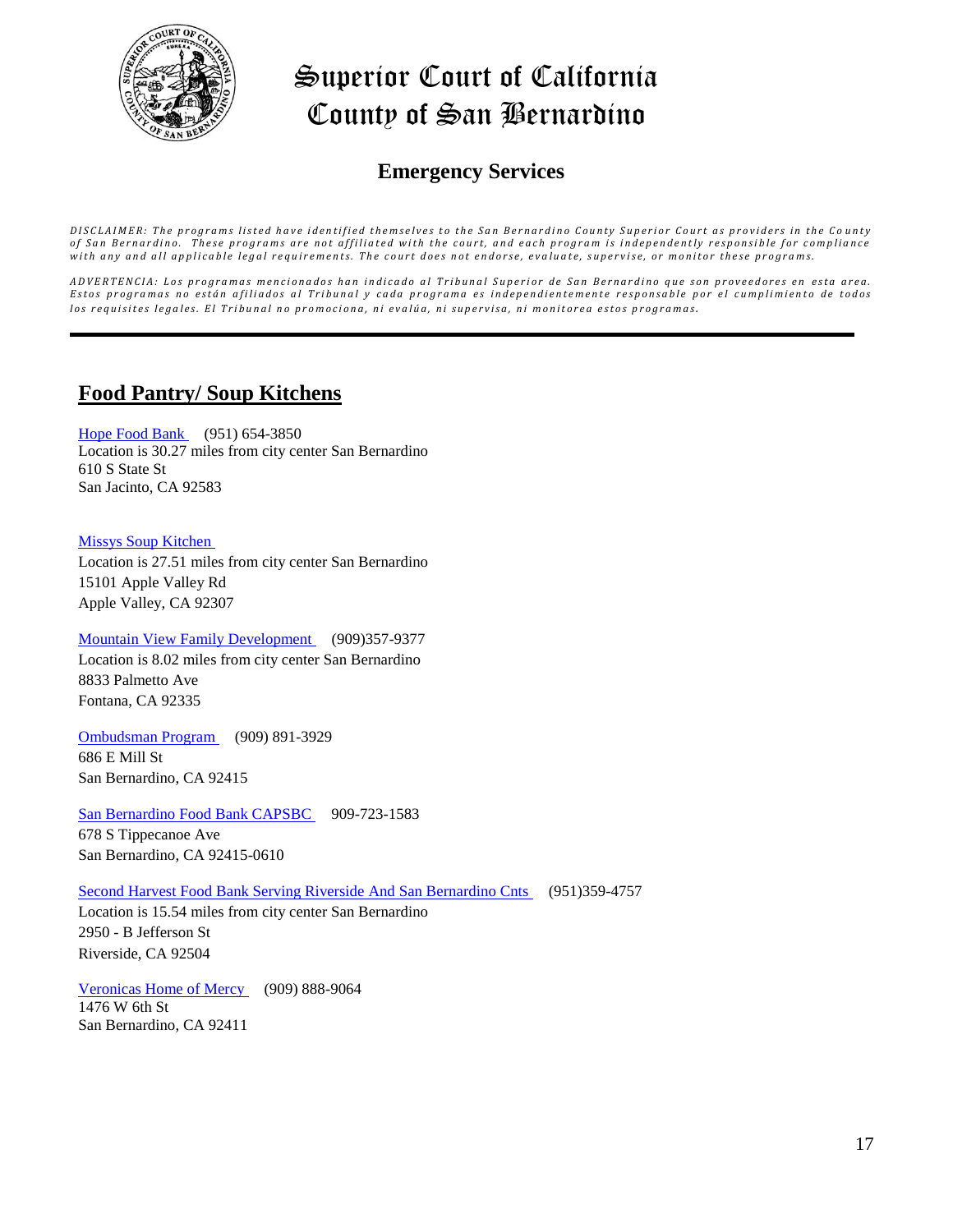

## **Children & Family Services**

DISCLAIMER: The programs listed have identified themselves to the San Bernardino County Superior Court as providers in the County of San Bernardino. These programs are not affiliated with the court, and each program is independently responsible for compliance with any and all applicable legal requirements. The court does not endorse, evaluate, supervise, or monitor these programs.

ADVERTENCIA: Los programas mencionados han indicado al Tribunal Superior de San Bernardino que son proveedores en esta area. Estos programas no están afiliados al Tribunal y cada programa es independientemente responsable por el cumplimiento de todos los requisites legales. El Tribunal no promociona, ni evalúa, ni supervisa, ni monitorea estos programas.

### **Children & Family Services**

**24 Hour Hotline (800) 827-8724 1933 S. Broadway Fax: (909)891-3545 Los Angeles 90010**

#### **BARSTOW**

**(760) 957-1540 Moreno Valley 92553**

#### **RANCHO CUCAMONGA**

**9518 E. 9th Street ORANGE COUNTY Rancho Cucamonga 91730**

#### **RIALTO**

**851 West Foothill Blvd Rialto 92376 (909) 421-7711** 

#### **SAN BERNARDINO**

**1094 E Street San Bernardino 92415 (909) 388-4704**

**1504 Gifford Avenue San Bernardino 92415 (909) 386-1100**

#### **VICTORVILLE**

**15020 Palmdale Road Victorville 92392 (760) 243-6640**

#### **YUCCA VALLEY**

**56311 Pima Trail Yucca Valley (760) 228-5300**

#### **SAN BERNARDINO COUNTY LOS ANGELES COUNTY (DCFS)**

**24 Hour Hotline (800) 540-4000**

#### **1900 East Main Street RIVERSIDE COUNTY (DCS)**

**Barstow 92311 23119 Cottonwood Ave 24 Hour Hotline (800) 442-4918**

**(909) 945-4663 24 Hour Hotline (714) 940-1000 (800) 207-4464**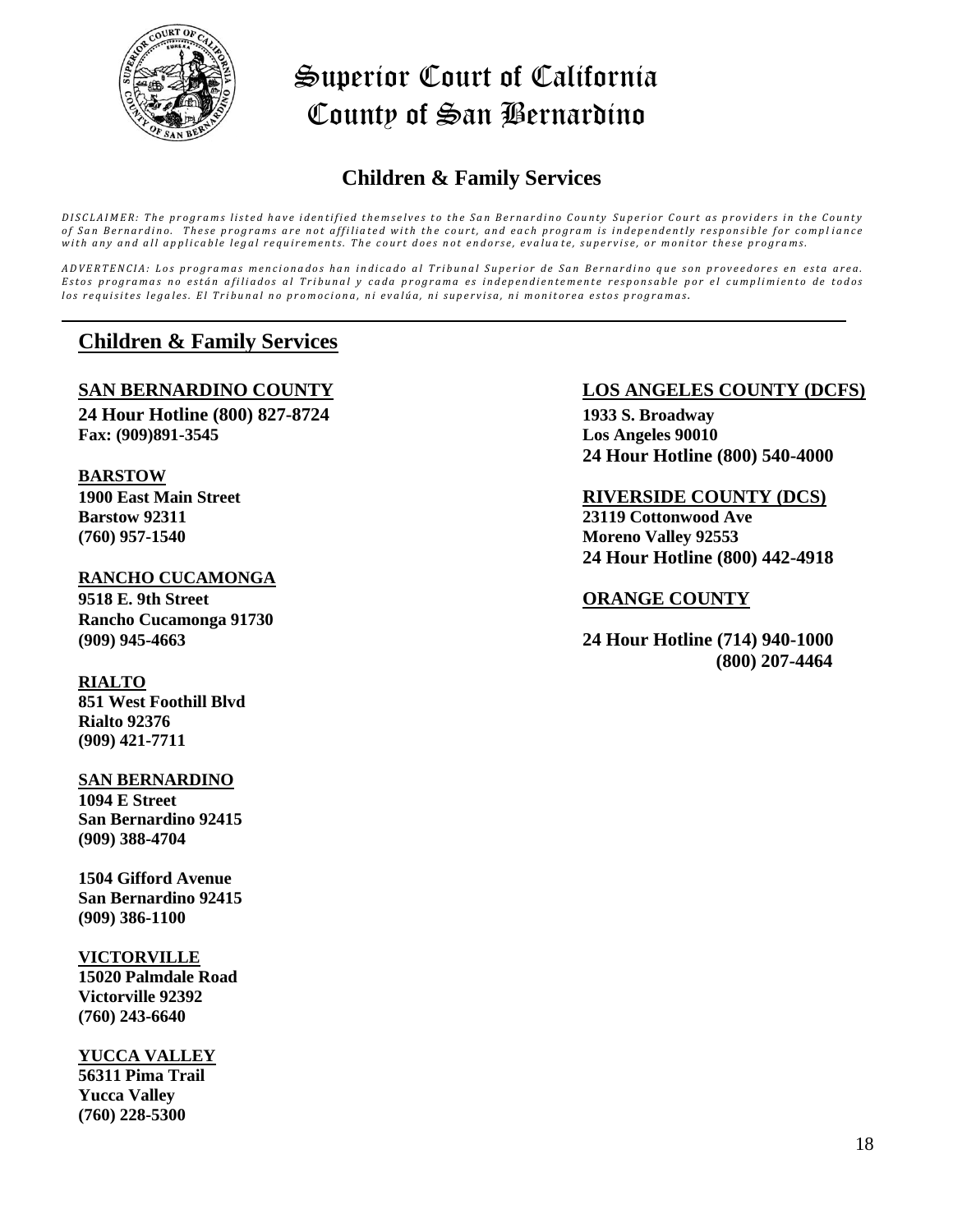

### **Victim / Witness Services**

DISCLAIMER: The programs listed have identified themselves to the San Bernardino County Superior Court as providers in the County of San Bernardino. These programs are not affiliated with the court, and each program is independently responsible for compliance with any and all applicable legal requirements. The court does not endorse, evaluate, supervise, or monitor these programs.

ADVERTENCIA: Los programas mencionados han indicado al Tribunal Superior de San Bernardino que son proveedores en esta area. Estos programas no están afiliados al Tribunal y cada programa es independientemente responsable por el cumplimiento de todos los requisites legales. El Tribunal no promociona, ni evalúa, ni supervisa, ni monitorea estos programas.

**Victim/Witnesses Service Program Barstow Office 235 East Mountain View Ave. Barstow, CA 92311 (760) 256-4802** http://www.sbcounty.gov/brochures/docs/109.pdf

**Victim/Witnesses Service Program Fontana Office 17830 Arrow Route Fontana, CA 92335 (909) 356-6406** http://www.sbcounty.gov/brochures/docs/109.pdf

**Victim/Witnesses Service Program Rancho Cucamonga Office 8303 Haven Ave. Rancho Cucamonga, CA 91730 (909) 945-4241** http://www.sbcounty.gov/brochures/docs/109.pdf

**Victim/Witnesses Service Program San Bernardino Office 316 North Mountain View Ave. San Bernardino, CA 92415 (909) 387-6540** http://www.sbcounty.gov/brochures/docs/109.pdf

**Victim/Witnesses Service Program Victorville Office 14455 Civic Drive Victorville, CA 92392 (760) 552-6946** http://www.sbcounty.gov/brochures/docs/109.pdf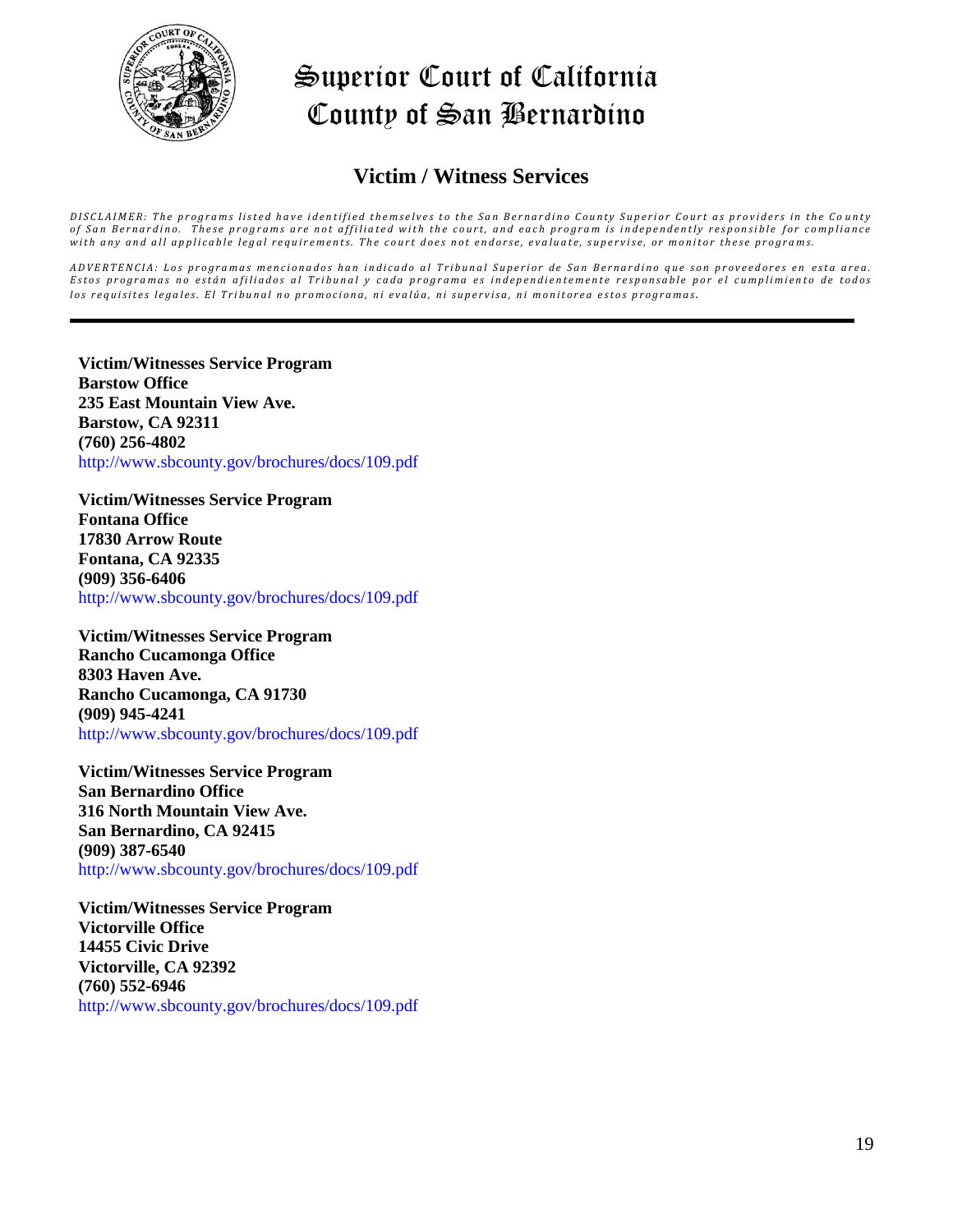

## **Individual, Couple, Family & Child Counselors**

DISCLAIMER: The programs listed have identified themselves to the San Bernardino County Superior Court as providers in the County of San Bernardino. These programs are not affiliated with the court, and each program is independently responsible for compliance with any and all applicable legal requirements. The court does not endorse, evaluate, supervise, or monitor these programs.

ADVERTENCIA: Los programas mencionados han indicado al Tribunal Superior de San Bernardino que son proveedores en esta area. Estos programas no están afiliados al Tribunal y cada programa es independientemente responsable por el cumplimiento de todos los requisites legales. El Tribunal no promociona, ni evalúa, ni supervisa, ni monitorea estos programas.

#### **SAN BERNARDINO (Colton, Fontana, Highland, Loma Linda, Redlands, Rialto, San Bernardino, Yucaipa)**

**Asante Family Agency 1255 E. Highland Av. #107 San Bernardino 92404 (909)886-3322** Sliding Scale

**Catholic Charities 1441 N. "D" Street San Bernardino 92405 (909) 388-1239** \*Spanish available

**Christian Counseling Services 101 E Redlands Blvd #215 Redlands 92373 (909) 793-1078** Accepts insurance self-pay/sliding scale

**Department of Behavioral Health County of San Bernardino Access Unit –counseling referral (909) 381-2420**

**Curtis Drown, LMFT 101 E Redlands Blvd. Suite 246 Redlands 92373 (909) 798-2848**  Insurance accepted/ sliding scale \*English only

**Family Service Agency 9161 Sierra Ave Ste 212 Fontana 92335 (909) 822-3533** Medi-Cal for ages 0-21sliding scale

**Family Service Agency 1669 North "E" Street San Bernardino 92405 (909) 886-6737** Accept Medi-Cal for ages 0-21 Self-pay on a sliding scale

**Bruce A. Fenton 101 E. Redlands Blvd, Suite 144 Redlands 92373 (909) 283-2338**  Sliding scale

**Inland Behavioral & Health Services 1963 N. "E" Street San Bernardino 92405 (909) 881-6146** \*English Only; Self-pay; sliding scale

**Joyce Noblitt-Herold, MFT 1325 Auto Plaza Drive Suite 110 San Bernardino 92408 (909) 385-9394** 

**Loma Linda University Marriage & Family Therapy 1686 Barton Rd Redlands 92373 (909) 558-4934** Cost based on income/sliding scale

**Loma Linda University SAC Norton 1455 East Third St. San Bernardino 92410 (909)382-7135** Insurance accepted/ sliding scale **Precious Life CES 445 S. Arrowhead Ave Suite. C San Bernardino 92408 (909) 889-2424 (909) 446-2703** Spanish available Self-pay sliding scale

**Redlands Psychological Family Services 1210 Nevada Street Suite 101 Redlands 92374 (909) 793-8312** 

**Solutions for Families 325 West Hospitality Lane Ste 110 San Bernardino 92408 (909) 885-4545** Accepts insurance; self-pay; sliding scale

**SOS 937 Via Lata Suite 400 Colton 92324 (909) 533-4889** Self-pay; \$100 per session

**Vernon R. Bradley, LMFT 35249 Yucaipa Blvd. Suite B Yucaipa 92399 (909) 797-8325**  Insurances accepted \*English only

**Youth Hope, Inc. 255 N D St #302 San Bernardino, CA 92401 (909)567-2808 Contact for cost**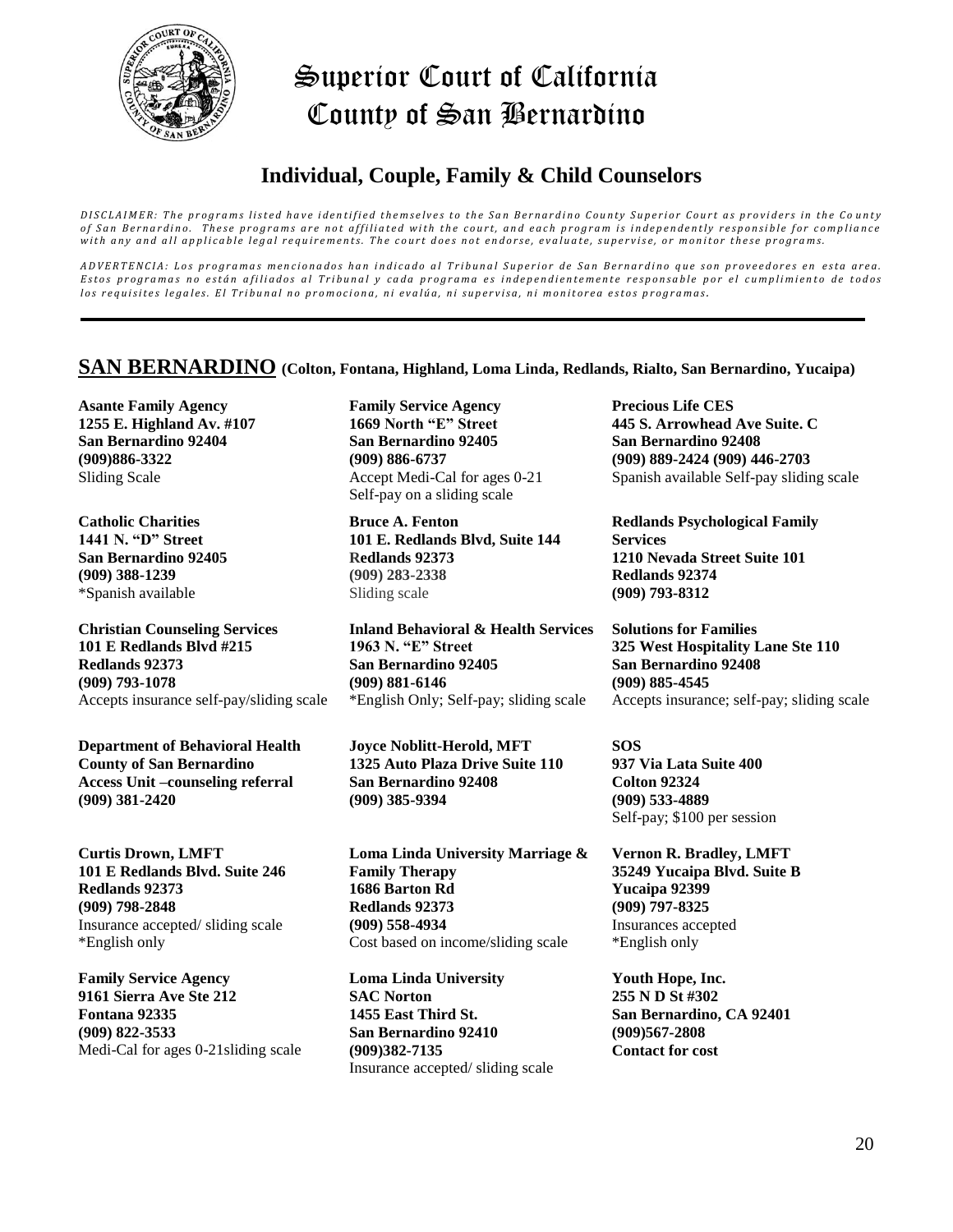

## **Individual, Couple, Family & Child Counselors**

*DISCLAIMER: The programs listed have identified themselves to the San Bernardino County Superior Court as providers in the* County of San Bernardino. These programs are not affiliated with the court, and each program is independently responsible for compliance with any and all applicable legal requirements. The court does not endorse, evaluate, supervise, or monitor these *p r o g r a m s .*

ADVERTENCIA: Los programas mencionados han indicado al Tribunal Superior de San Bernardino que son proveedores en esta area. Estos programas no están afiliados al Tribunal y cada programa es independientemente responsable por el cumplimiento de todos los requisites legales. El Tribunal no promociona, ni evalúa, ni supervisa, ni monitorea estos programas.

#### **WEST END (Alta Loma, Chino, Chino Hills, Montclair, Ontario, Rancho, Upland)**

**Alta Loma Psychological 9089 Baseline Road Ste 200 Rancho Cucamonga 91730 (909) 980-3567**  \*English only; Self-pay

**Associated Clinical, Therapists, Inc. 7828 Haven Ave., Ste 102 Rancho Cucamonga 91730 (800) 994-2535**  Self-pay on a sliding scale

**Chino Human Services 13201 Central Avenue, 2nd Floor Chino 91710 (909) 591-9822** \*Spanish available

**Haven Psychological Associates 8253 White Oak Ave Rancho Cucamonga 91730 (909) 987-1997** \*Spanish available; Insurance/self-pay

**Health Group Psychological 8580 Utica Avenue Ste 200 Rancho Cucamonga 91730 (909) 944-1717**  Insurance accepted except if court ordered/No Medi-cal; Spanish available

**Mariposa Counseling 2940 Inland Empire Blvd Ontario 91764 (909) 458-1350**  Medi-cal or self-pay Only individual and child counselors

**MHS (Mental Health Systems) 316 East "E" Street Ontario 91764 (909)983-4466**  Free therapy; \*Spanish available

**Millennium Training & Professional Services 10601 Church St., Ste 124 Rancho Cucamonga, 91730 (909)527-4810** Self-pay/ sliding scale

**Olive Branch Counseling 9033 Baseline Road Ste A Rancho Cucamonga 91730 (909) 989-9030** Insurance/ Self-pay sliding scale No Medi-Cal; \*Spanish available

**Rancho Counseling 10601 Church St. St. 124 Rancho Cucamonga 91730 (909) 284-9602** Accepts PPO insurances

**Rosewood Counseling 288 West 9th Street Upland 91786 (909) 981-0270** Insurance accepted/Self-pay

**Samaritan Counseling Center 1126 West Foothill Blvd Ste 110 Upland 91786 (909) 985-0513**  Insurance/self-pay; \*Spanish available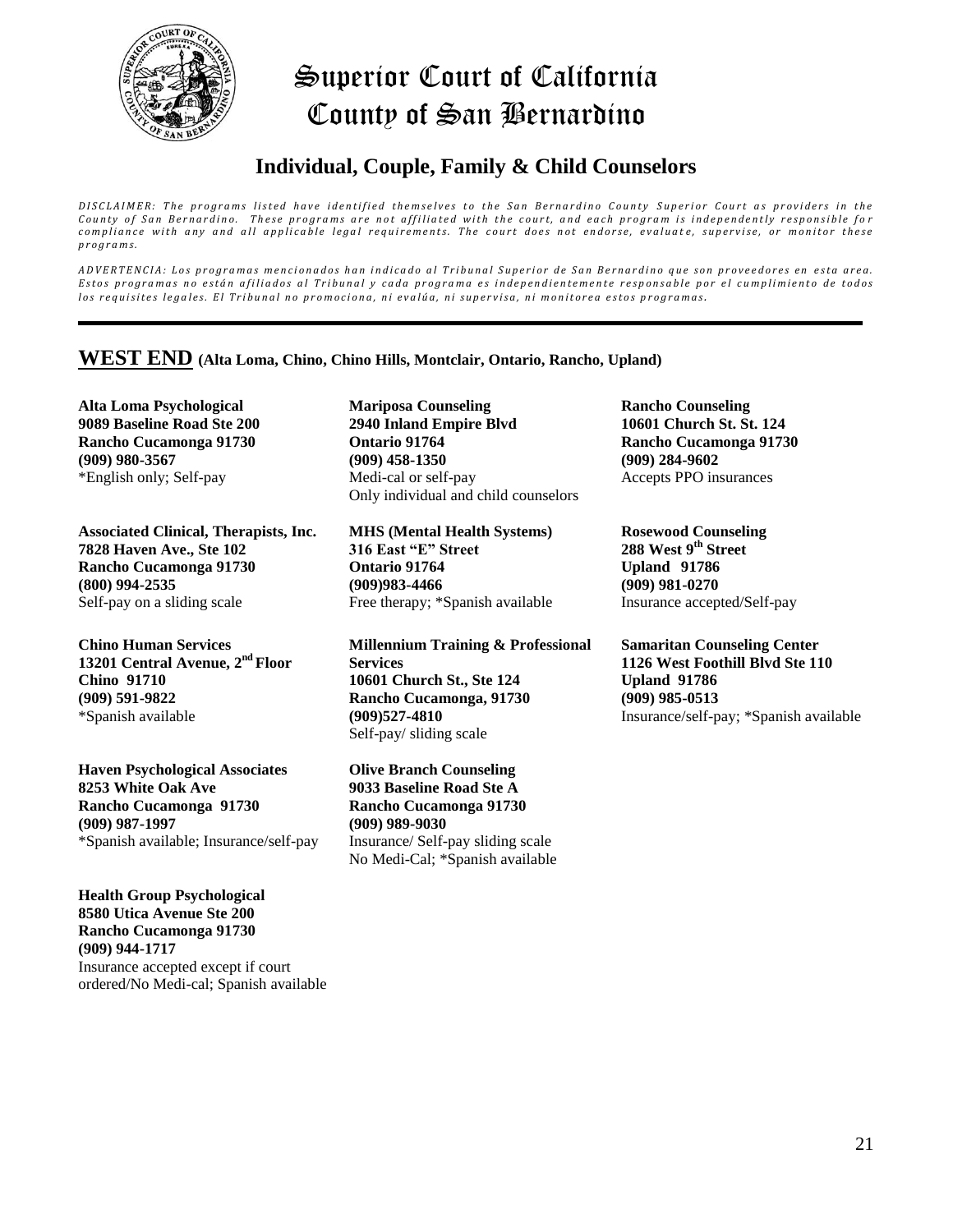

## **Individual, Couple, Family & Child Counselors**

DISCLAIMER: The programs listed have identified themselves to the San Bernardino County Superior Court as providers in the County of San Bernardino. These programs are not affiliated with the court, and each program is independently responsible for *compliance with any and all applicable legal requirements. The court does not endorse, evaluate, supervise, or monitor these p r o g r a m s .*

ADVERTENCIA: Los programas mencionados han indicado al Tribunal Superior de San Bernardino que son proveedores en esta area. Estos programas no están afiliados al Tribunal y cada programa es independientemente responsable por el cumplimiento de todos los requisites legales. El Tribunal no promociona, ni evalúa, ni supervisa, ni monitorea estos programas.

### **LOS ANGELES COUNTY (Claremont, Pomona)**

**Arc Counseling & Wellness 101 N. Indian Hill Blvd Claremont 91711 (909) 333-7434**

**Christy Brady, MFT 428 W Harrison Ave Ste. 201 Claremont 91711 (909) 890-1188**  Child Play Therapist Contact for current fee schedule

**Tri-City Mental Health 2008 North Garey Avenue Pomona 91767 (909) 623-6131**  \*LA County Medical Only \*Must live in La Verne, Pomona, or Claremont

**Catholic Charities Counseling Svcs 1460 E Holt Ave, Bldg. 3, Ste 98 Pomona 91767 (909) 629-1331**

**Family Services of Pomona Valley 436 West 4th Street Ste 215 Pomona 91766 (909) 620-1776** Insurance accepted; self-pay on a sliding scale

**Cyndi Stadler, LCSW 250 W. First Street Ste 214 Claremont 91711 (909) 625-5077**  Some insurance accepted \*English only **New Perceptions to Living (NPTL) 404 North Gibbs Street Pomona 91767 (909) 461-6506** Sliding Scale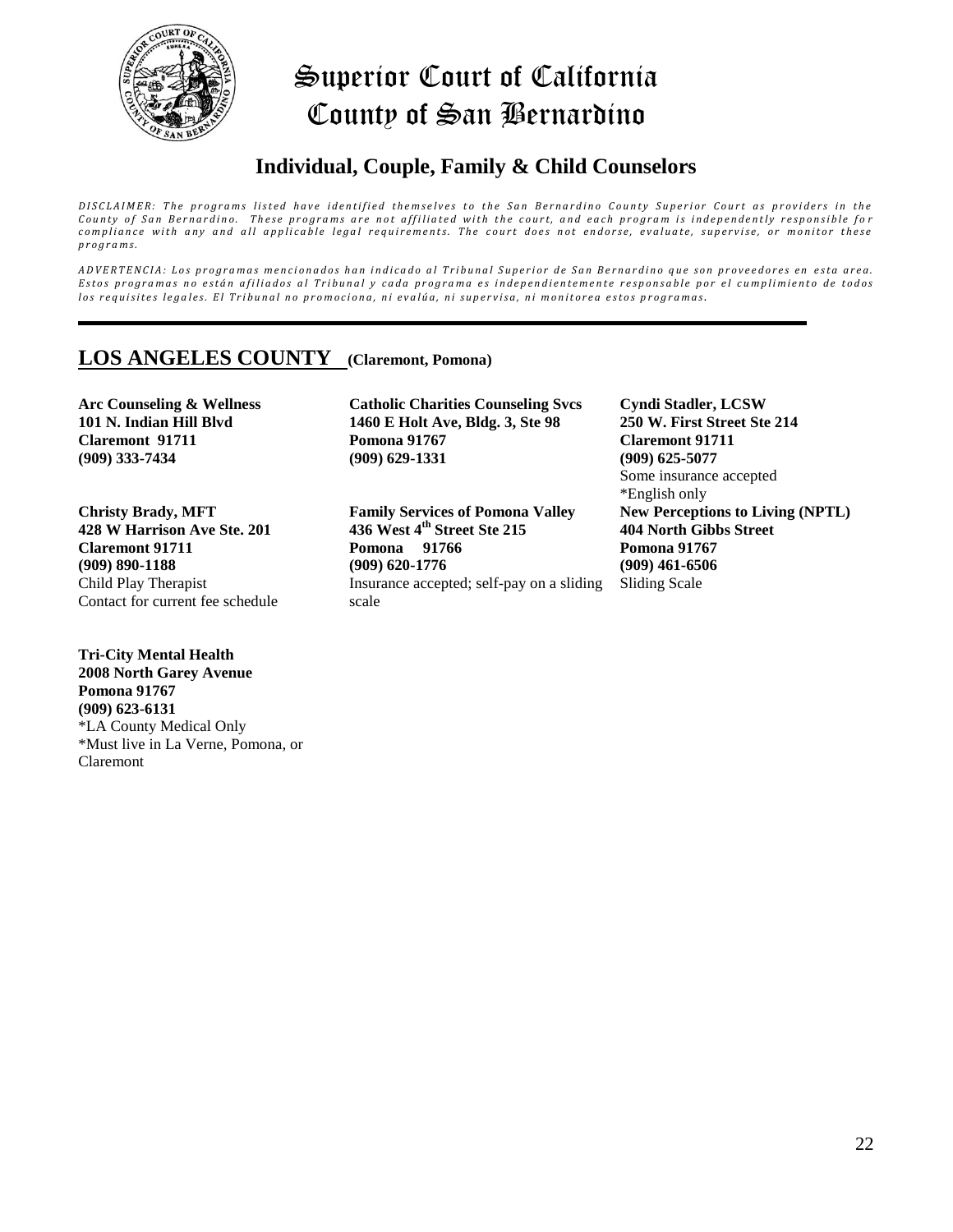

# **Individual, Couple, Family & Child Counselors**

DISCLAIMER: The programs listed have identified themselves to the San Bernardino County Superior Court as providers in the County of San Bernardino. These programs are not affiliated with the court, and each program is independently responsible for compliance with any and all applicable legal requirements. The court does not endorse, evaluate, supervise, or monitor these programs.

ADVERTENCIA: Los programas mencionados han indicado al Tribunal Superior de San Bernardino que son proveedores en esta area. Estos programas no están afiliados al Tribunal y cada programa es independientemente responsable por el cumplimiento de todos los requisites legales. El Tribunal no promociona, ni evalúa, ni supervisa, ni monitorea estos programas.

#### **HIGH DESERT** (**Adelanto, Apple Valley, Barstow, Hesperia, Lucerne Valley, Phelan, Victorville, Wrightwood)**

**Barstow Counseling Center (Dept. of Behavioral Health) 1841 Main St Barstow 92311 (760) 255-5700**

**Behavioral Awareness Ctr of SB 16501 Walnut St #12 Hesperia 92345 (760)947-2600** Self-pay on a sliding scale

**Desert Behavioral Health 16195 Siskiyou Rd Ste 120A Apple Valley 92308 (760) 946-2070**  Private insurance accepted/self-pay

**Family Assistance Program 15075 7th St Victorville 92395 (760) 843-0701** Free of cost; facilitated by interns

**Family Systems Management 14252 St. Andrews Dr Ste 1 & 2. Victorville 92395 (760) 955-7374** No insurance

**Margaret Goldman, LMFT 18231 Hwy 18 #8 Apple Valley 92307 (760) 946-9032** 

**High Desert Center 16248 Victor St. Victorville 92395 (760) 243-7151** \*English only/ Self-pay

**Inland Psychiatric 16279 Walnut St Hesperia 92345 (760) 947-0070**  \*Spanish available MediCal/insurance accepted

**Lutheran Social Services 109 N 7th Ave Barstow 92311 (760) 256-7279 \*Spanish available**

**Ken Mattison, MFT 14075 Hesperia Rd Ste 208 Victorville 92392 (760) 243-2482**

**Debra Nystrom, MFT 19190 Highway 18 Ste. D Apple Valley 92307 (760) 946-2804**  Some insurance accepted \*English only

**Kristina Roberts, Ph.D. 18031 Outer US Hwy. 18, Suite E Apple Valley 92307 (760)242-2224 office (760)242-2236 fax**

**Judith E. Turian, Ph.D 15367 Bonanza Rd Ste A Victorville 92392 (760) 951-8444**  Insurance (No MediCal) \*English only

**Alex Valenzuela, LMFT 18231 Happy Trails Suite 8 Apple Valley 92307 (800) 687-3429**  \*Spanish available Insurance accepted/Sliding scale

**Victor Community Support Services 222 E. Main Street Suite 117 Barstow, CA 92311 (760) 255-1496**  \*Medical only; \*Spanish available

**Victor Community Support Services 15095 Amargosa Road Ste 201 Victorville 92392 (760) 245-4695 \*Medical only**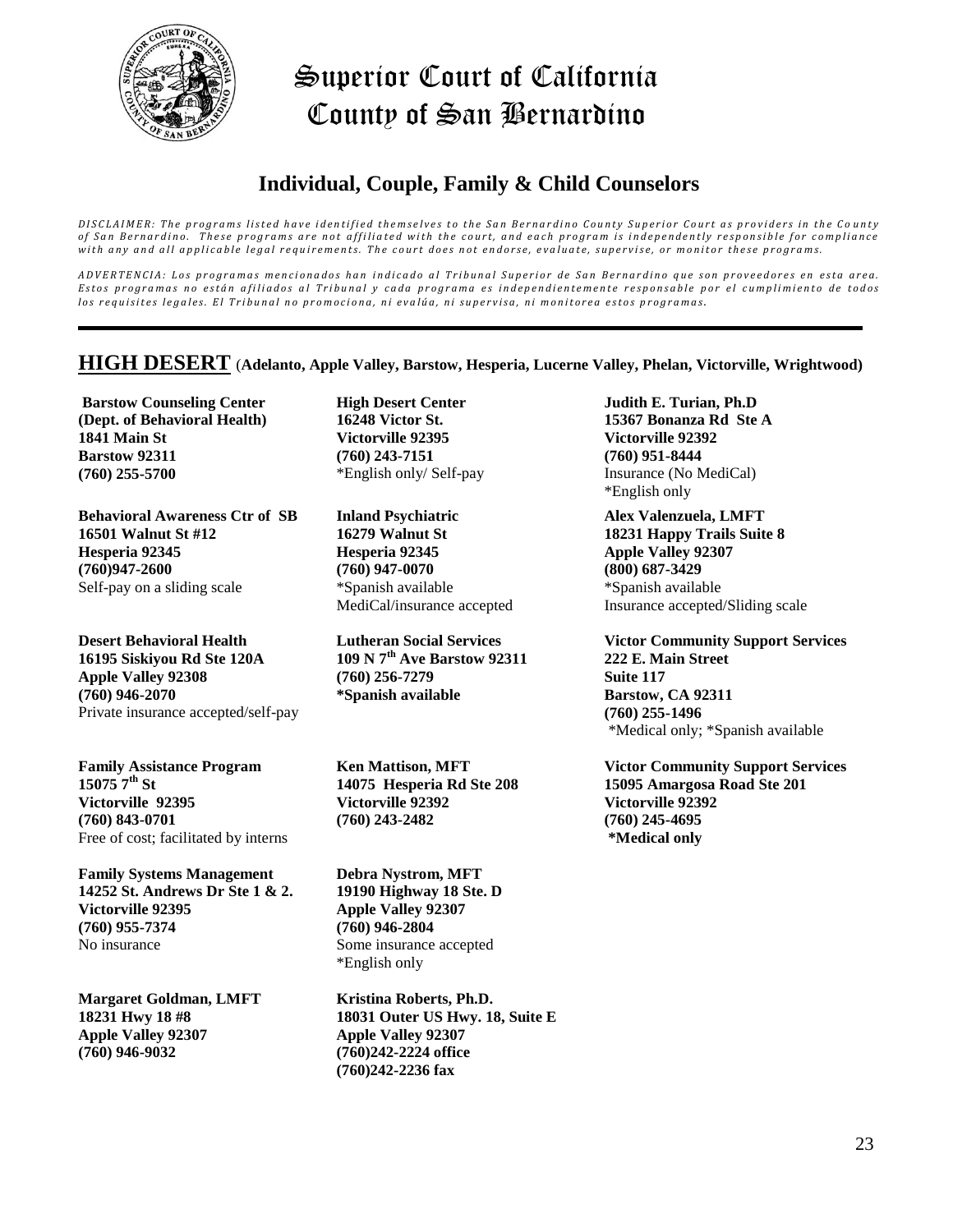

## **Individual, Couple, Family & Child Counselors**

DISCLAIMER: The programs listed have identified themselves to the San Bernardino County Superior Court as providers in the County of San Bernardino. These programs are not affiliated with the court, and each program is independently responsible for compliance with any and all applicable legal requirements. The court does not endorse, evaluate, supervise, or monitor these programs.

ADVERTENCIA: Los programas mencionados han indicado al Tribunal Superior de San Bernardino que son proveedores en esta area. Estos programas no están afiliados al Tribunal y cada programa es independientemente responsable por el cumplimiento de todos los requisites legales. El Tribunal no promociona, ni evalúa, ni supervisa, ni monitorea estos programas.

#### **MORONGO BASIN (Joshua Tree, Landers, Morongo Valley, Yucca Valley, 29 Palms)**

**Affiliated Psychological Services 6274 Adobe Road Twentynine Palms 92277 (760) 367-3290**

**Affiliated Psychological Services 7293 Dumosa Ave Ste 7 & 8 Yucca Valley 92284 (760) 369-7166** Insurance accepted, self-pay

**Family Service Association 7245 Joshua Lane Ste A Yucca Valley, CA 92284 (760) 820-1430**  No insurance accepted Sliding scale

**Pacific Clinics 58945 Business Center Dr Ste D Yucca Valley 92284** (**760) 228-9657** Other services for Veterans/Active Duty Only

**New Horizons Counseling 56020 Santa Fe Trail Ste. C Yucca Valley 92284 (760) 369-0294** Self-pay/sliding scale, no insurance

#### **MOUNTAINS (Big Bear, Crestline, Lake Arrowhead, Rim Forrest)**

**Domestic Violence Crisis Hot Line (800) 851-7601 41943 Big Bear Blvd Big Bear Lake 92315** Assist w/ restraining orders DV counseling / support groups/children counseling

**Dynamics for Victims-Asante 31220 Hwy 18 Running Springs 92382 (909) 867-3800** Batterers treatment Child endangerment classes

**Family Service Agency 23406 Crest Forrest Dr Crestline 92325 (909) 338-4689**  Medi-Cal accepted Contact for fees and services available \*Spanish Available

**Lutheran Social Services Family Counseling Center 41945 Big Bear Blvd. Ste 222 Big Bear Lake 92315 (909) 866-5070**  Only accepting consumers with Medi-Cal/without insurance at this time

**Mountain Counseling and Training Michael Beavers, MS LMFT 27315 North Bay Rd Ste A Blue Jay 92317 (909) 336-3330 [www.mikebeaverslmft.com](http://www.mikebeaverslmft.com/)**

**Rim Family Services 28545 Highway 18 Sky Forrest 92385 (909) 336-1800 Fax: (909) 336-0990** \*English only Self-pay **[www.rimfamilyservices.org](http://www.rimfamilyservices.org/)**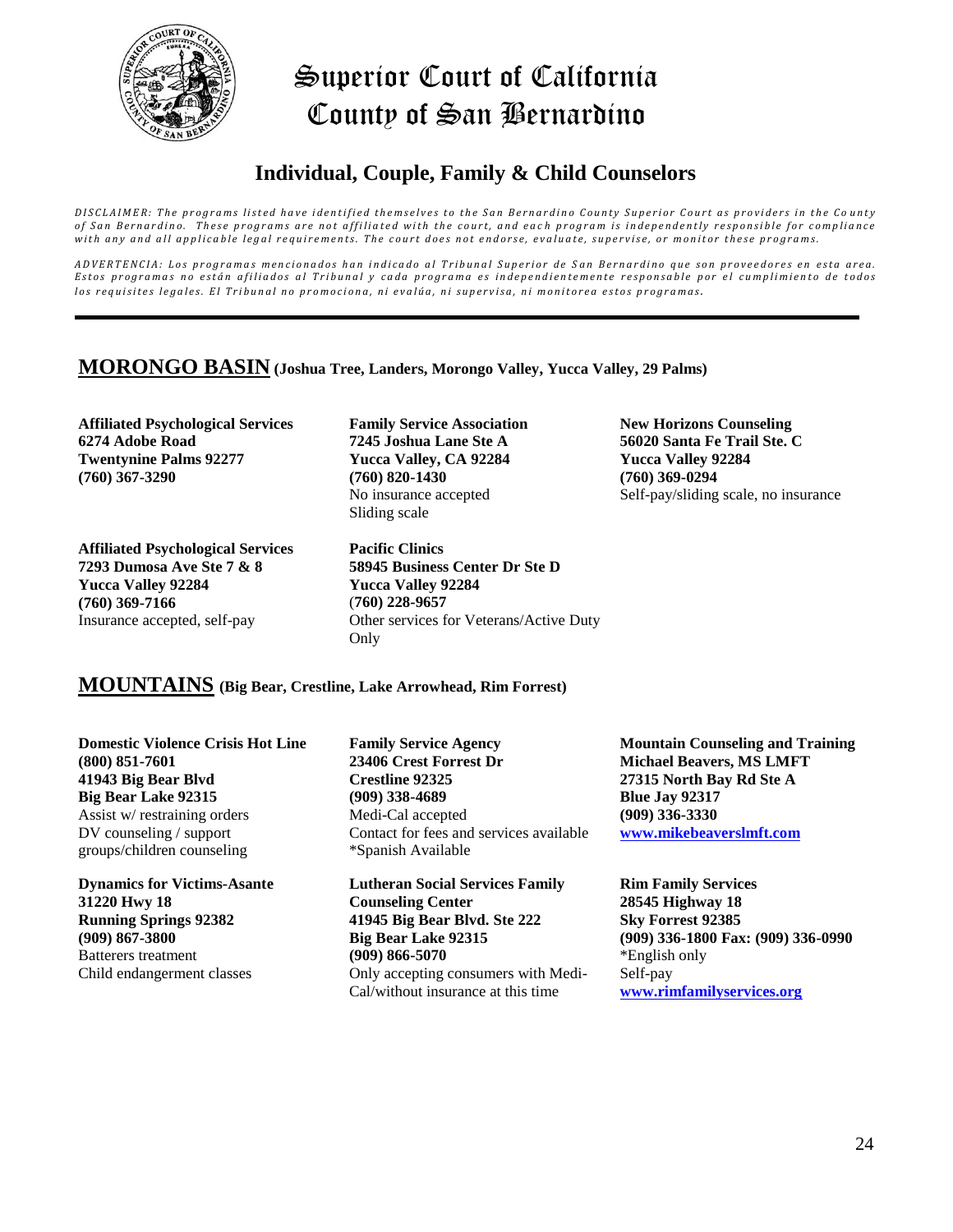

## **Individual, Couple, Family & Child Counselors**

DISCLAIMER: The programs listed have identified themselves to the San Bernardino County Superior Court as providers in the County of San Bernardino. These programs are not affiliated with the court, and each program is independently responsible for compliance with any and all applicable legal requirements. The court does not endorse, evaluate, supervise, or monitor these programs.

ADVERTENCIA: Los programas mencionados han indicado al Tribunal Superior de San Bernardino que son proveedores en esta area. Estos programas no están afiliados al Tribunal y cada programa es independientemente responsable por el cumplimiento de todos los requisites legales. El Tribunal no promociona, ni evalúa, ni supervisa, ni monitorea estos programas.

### **RIVERSIDE COUNTY**

**Barbara L. Johnson MFT 77564 Country Club Dr. Ste 240 Palm Desert 92211 (760) 341-4949**

**Brian Wexler, Ph.D. 555 Tachevah Dr, Bldg. 2 East Ste 204 Palm Springs 92262 (760) 320-3585**  Contact for fee schedule Some insurance accepted/No MediCal

**Caroline E Wylie Center for Children, Youth and Family 4164 Brockton Ave 1st Floor Riverside 92501 (951) 683-5193** \*Spanish available

**Catholic Charities Caritas Counseling (909)388-1239**

**Nicole Nestor-Gray, MFT 1451 Rimpau Ave Suite 215 Corona, CA 92879 (951)751-7175**  Insurance accepted/self-pay \*English only

**Novell & Novell Counseling 29748 Rancho California Rd Temecula 92591 (951) 694-0695** Insurance/MediCal accepted \*Spanish available

**Olive Branch Counseling 4041 Brockton Ave. Riverside 92501 (951) 369-8534** Insurance accepted (No Medi-Cal) \$50 intake/Self-pay on a sliding scale \*Spanish available

**Psychological Health Services 623 Beaumont Ave Beaumont 92223 (951) 526-5092**  Insurance accepted/Sliding scale/Contact for cost \*English only

**Psychological Health Services 13800 Heacock St Bldg C Ste 218 Moreno Valley 92553 (951) 526-5092**  Insurance accepted/Sliding scale/Contact for cost\*English only

**Psychological Health Services 4943 La Sierra Avenue Riverside 92505 (951) 354-0908**  \*English only Insurance accepted/sliding scale

**Solutions for Families 42525 Rancho Mirage Lane Rancho Mirage 92270 (760) 861-6448**  Self-pay

**Valley Wide Counseling 2781 W Ramsey Ste 1 Banning (951) 683-6596**  Some insurance accepted; self-pay on a sliding scale \*Spanish available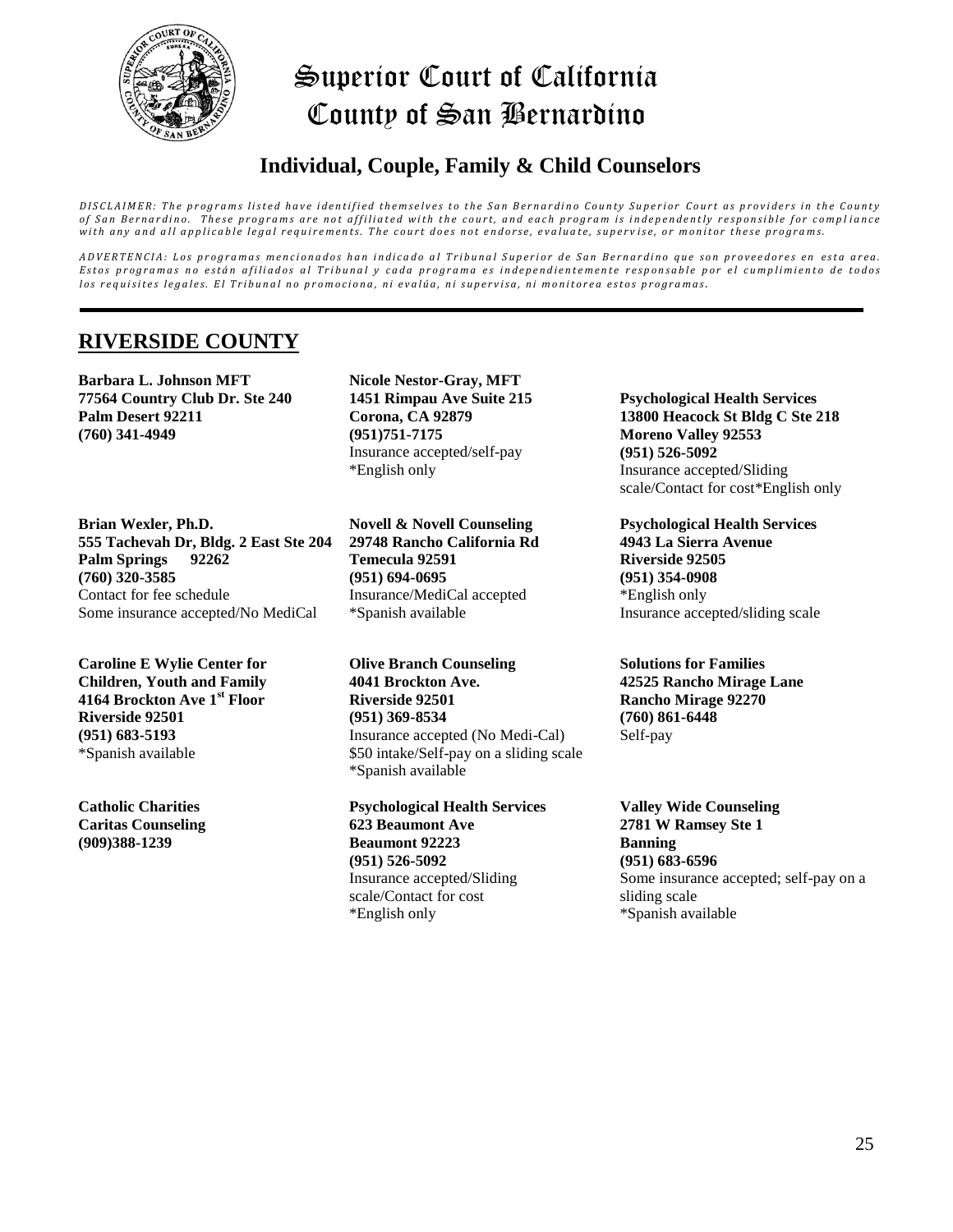

### **Parenting Classes**

DISCLAIMER: The programs listed have identified themselves to the San Bernardino County Superior Court as providers in the County of San Bernardino. These programs are not affiliated with the court, and each program is independently responsible for compliance with any and all applicable legal requirements. The court does not endorse, evaluate, supervise, or monitor these programs.

ADVERTENCIA: Los programas mencionados han indicado al Tribunal Superior de San Bernardino que son proveedores en esta area. Estos programas no están afiliados al Tribunal y cada programa es independientemente responsable por el cumplimiento de todos los requisites legales. El Tribunal no promociona, ni evalúa, ni supervisa, ni monitorea estos programas.

#### **SAN BERNARDINO (Colton, Fontana, Highland, Loma Linda, Redlands, Rialto, San Bernardino, Yucaipa)**

**Asante Family Agency 1255 E. Highland Av. #107 San Bernardino 92404 (909)886-3322** Sliding Scale

**Beverly Clemons, MS Care Counselors 1881 E. Commercenter Dr San Bernardino 92408 (909)255-9709** Self-pay

**Catholic Charities 1441 N "D" Street San Bernardino 92405 (909) 763-4970** \***Also at**: **1525 W. Highland Ave SB**

**Christian Counseling Services 101 E Redlands Blvd Redlands 92373 (909) 793-1078**  Cost: \$30

**Corrective Behavior Institute of Fontana 16689 Foothill Blvd, Suite 105 Fontana (909) 728-2314** Self-pay Contact: Joe Martinez

**Family Life Institute 468 W 5th Street San Bernardino 92401 (909) 923-3179 (909) 999-5433** \*English only/No charge

**Family Resource Center 932 W. Cypress Avenue Redlands 92373 (909) 793-8822 \*No Cost \*Locations in Redlands, Mentone & San Bernardino**

**Family Resource Center 1911 Commerce Ctr. East Ste 101 San Bernardino 92408 (909) 381-3579** self-pay; sliding scale

**Family Service Agency 1661 North E Street San Bernardino 92405 (909) 886-6737**

**Millennium Training & Professional Services 10601 Church St., Ste 124 Rancho Cucamonga, 91730 (909)527-4810** Self-pay/ sliding scale

**Mutivation Youth Services 606 E Mill St San Bernardino 92408 Contact: Robert Bryant (909) 354-8854 Self-pay, \*Spanish classes available**

**New Day Institute 16823 Arrow Blvd Fontana 92335** (909) 355-3888 Court Ordered Programs DV, child abuse, sex offender classes

**Victor Community Support Services 1908 Business Center Dr Ste 220 San Bernardino, Ca 92408** (909) 385-2500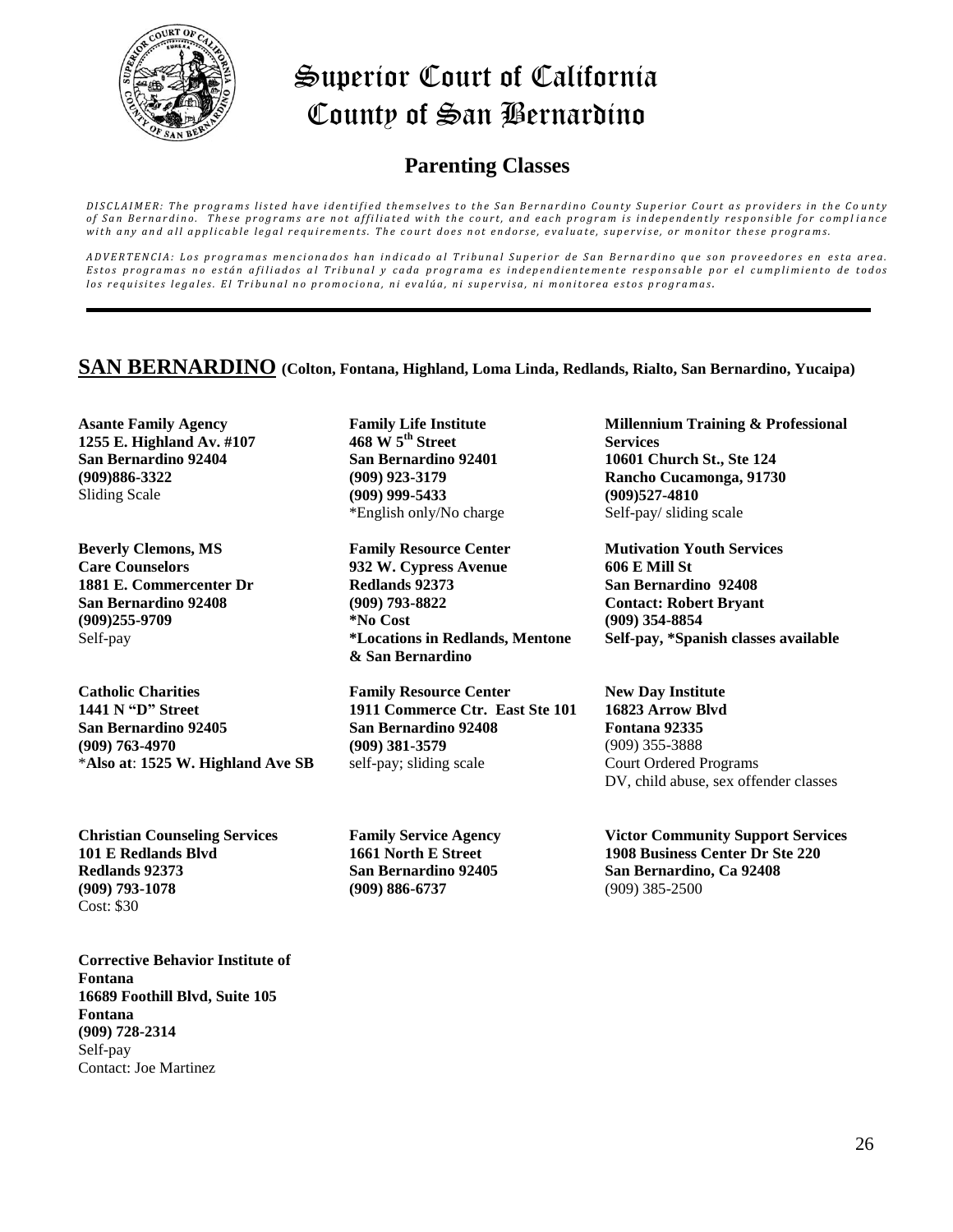

### **Parenting Classes**

DISCLAIMER: The programs listed have identified themselves to the San Bernardino County Superior Court as providers in the County of San Bernardino. These programs are not affiliated with the court, and each program is independently responsible for compliance with any and all applicable legal requirements. The court does not endorse, evaluate, supervise, or monitor these programs.

ADVERTENCIA: Los programas mencionados han indicado al Tribunal Superior de San Bernardino que son proveedores en esta area. Estos programas no están afiliados al Tribunal y cada programa es independientemente responsable por el cumplimiento de todos los requisites legales. El Tribunal no promociona, ni evalúa, ni supervisa, ni monitorea estos programas.

# **WEST END (Alta Loma, Chino, Chino Hills, Montclair, Ontario, Rancho, Upland) WEST END (Alta Loma, Chino, Chino Hills, Montclair, Ontario, Rancho, Upland)**

| <b>Catholic Charities</b><br>904 East California Street<br>Ontario 91764<br>(909)763-4970<br>*Spanish Available                                                  | <b>Mutivation Youth Services</b><br>$(909)$ 354-8854<br>Classes are held in various locations<br>throughout the counties<br>DV/youth classes available<br>*Spanish classes available | <b>Olive Branch Counseling</b><br>9033 Baseline Road Ste A<br>Rancho Cucamonga 91730<br>$(909)$ 989-9030<br>*Spanish available<br>Insurance/Self-pay on a sliding scale |
|------------------------------------------------------------------------------------------------------------------------------------------------------------------|--------------------------------------------------------------------------------------------------------------------------------------------------------------------------------------|-------------------------------------------------------------------------------------------------------------------------------------------------------------------------|
| <b>Catholic Charities (CFS)</b><br>$96387^{\text{th}}$ St<br>Rancho Cucamonga 91730<br>$(909)763 - 4970$<br>*Spanish Available                                   | <b>New Beginnings</b><br>9637 Arrow Rte. Bldg. 4 Ste A<br>Rancho Cucamonga 91730<br>$(909)$ 945-8894<br>Self-pay; sliding scale; *English Only                                       | <b>Parent Project</b><br>(Parenting classes for out of<br>control/adolescent children)<br>8265 Aspen Ave<br>Rancho Cucamonga 91730<br>$(909)$ 476-6158                  |
| <b>Health Group Psychological</b><br>8580 Utica Avenue Suite 200<br>Rancho Cucamonga 91730<br>(909) 944-1717<br>*Spanish available                               | <b>New Day Institute</b><br>11780 Central Ave. Ste 100<br><b>Chino 91710</b><br>$(909)$ 517-2020<br>DV, child abuse, sex offender classes<br>available; Self-pay/ sliding scale      | <b>Reach Out</b><br>1126 W. Foothill Blvd, Suite 150<br><b>Upland, 91786</b><br>$(909)982 - 8641$<br>Free classes                                                       |
| <b>MHS</b> (Mental Health Systems)<br><b>Strive Holistic Campus</b><br>316 East "E" Street<br>Ontario 91764<br>$(909)983 - 4466$<br>No charge/*Spanish available |                                                                                                                                                                                      |                                                                                                                                                                         |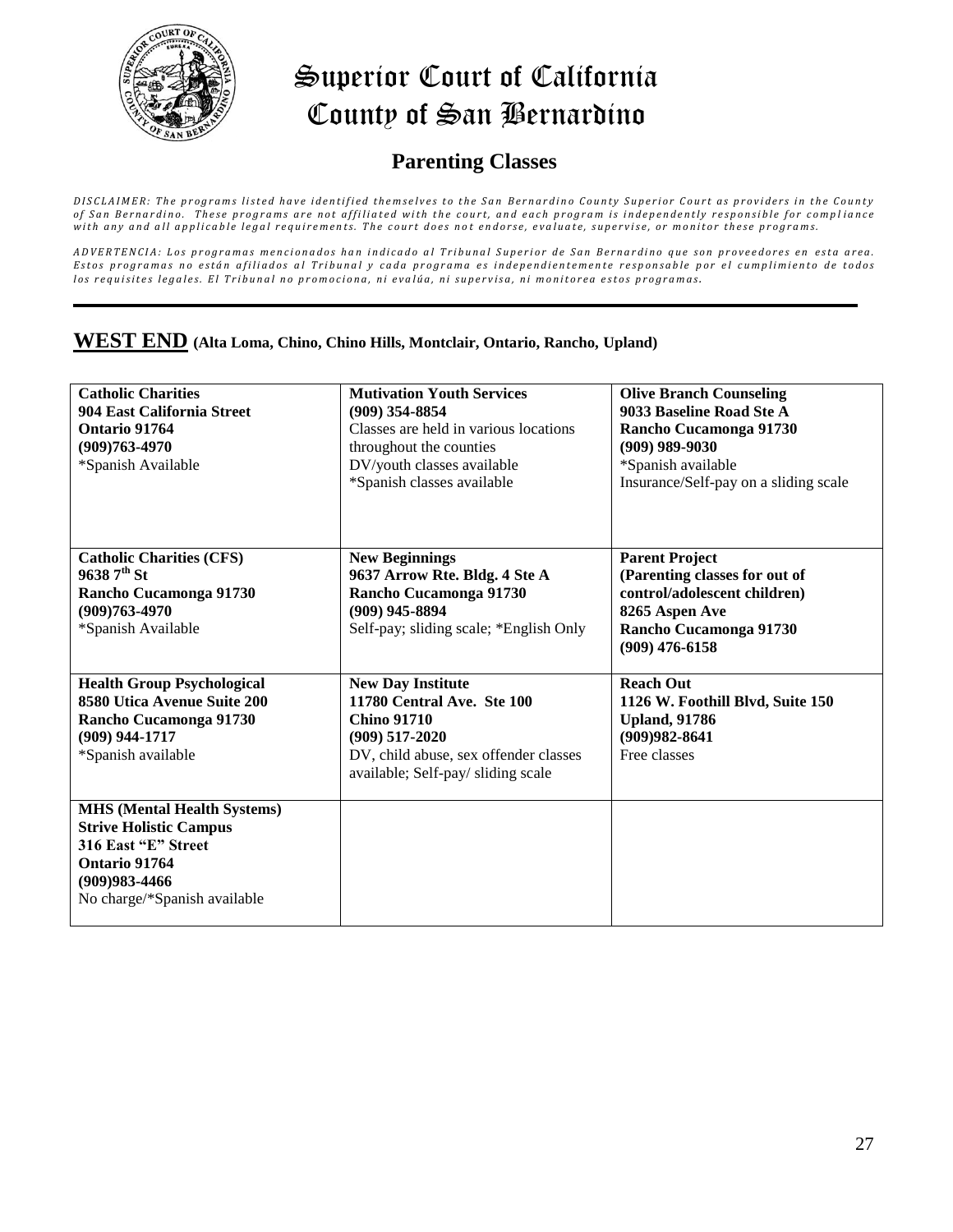

### **Parenting Classes**

DISCLAIMER: The programs listed have identified themselves to the San Bernardino County Superior Court as providers in the County of San Bernardino. These programs are not affiliated with the court, and each program is independently responsible for compliance with any and all applicable legal requirements. The court does not endorse, evaluate, supervise, or monitor these programs.

ADVERTENCIA: Los programas mencionados han indicado al Tribunal Superior de San Bernardino que son proveedores en esta area. Estos programas no están afiliados al Tribunal y cada programa es independientemente responsable por el cumplimiento de todos los requisites legales. El Tribunal no promociona, ni evalúa, ni supervisa, ni monitorea estos programas.

### **LOS ANGELES COUNTY** (**Claremont, Pomona)**

**Family Services of Pomona Valley 436 West 4th Street Ste 215 Pomona 91766 (909) 620-1776**  20 Classes/certificate \*Spanish Available

**Pomona Unified School District 1515 W. Mission Blvd Pomona 91766 (909)469-2333**  Call for location (Tri-City Wellness Center) Low cost; Self-Pay

**RS Recovery Services 415 W Foothill Blvd St #212 Claremont 91711 (909) 243-9492** Court mandated \$7 per class

**Tri-City Mental Health (Women's Center) 1403 North Garey Ave Pomona 91767 (909) 623-6131** Free of Charge

**Wright on Time Youth and Family Services 3115 North Garey Ave Pomona 91767 (909) 223-8535** (Anger Management / Counseling Component)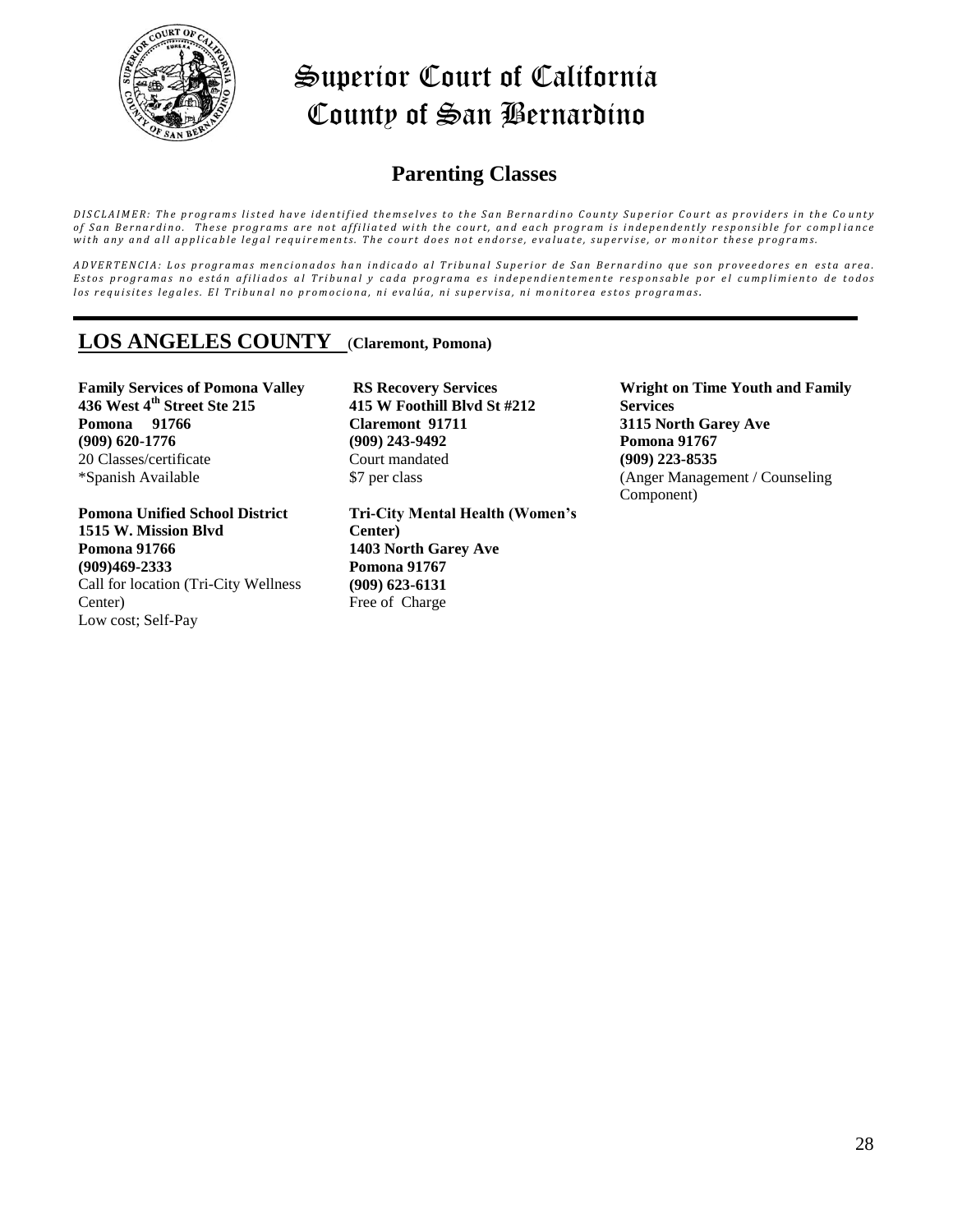

### **Parenting Classes**

DISCLAIMER: The programs listed have identified themselves to the San Bernardino County Superior Court as providers in the County of San Bernardino. These programs are not affiliated with the court, and each program is independently responsible for compliance with any and all applicable legal requirements. The court does not endorse, evaluate, supervise, or monitor these programs.

ADVERTENCIA: Los programas mencionados han indicado al Tribunal Superior de San Bernardino que son proveedores en esta area. Estos programas no están afiliados al Tribunal y cada programa es independientemente responsable por el cumplimiento de todos los requisites legales. El Tribunal no promociona, ni evalúa, ni supervisa, ni monitorea estos programas.

#### **HIGH DESERT** (**Adelanto, Apple Valley, Barstow, Hesperia, Lucerne Valley, Phelan, Victorville, Wrightwood)**

**A Better Way 14114 Hesperia Rd Victorville, CA 92395 (760) 955-8010** Court certified services Free of cost 15 weeks/certificate \*Spanish available

**Barstow Counseling Center 1841 Main St Barstow 92311 (760) 255-5700** \*CalWorks referrals only \*Spanish available

**Behavioral Awareness Center of San Bernardino County 16501 Walnut St #12 Hesperia 92345 (760) 947-2600** 

**Desert Behavioral Health 16195 Siskiyou Road Suite 120A Apple Valley 92307 (760) 946-2070**  \*Spanish Available

**Family Assistance Program 15075 7th St Victorville 92395 (760) 843-0701**  Free of cost \*Spanish available

**Family Systems Management 14252 St. Andrews Dr Ste 1 & 2 Victorville (760) 955-7374** Sliding scale – No insurance accepted

**High Desert Child, Adolescent & Family Services 16248 Victor St Victorville 92395 (760) 243-7151** Takes Medi-cal

**High Desert Center 16248 Victor St. Victorville 92395 (760) 243-7151** Self-pay; English only

**Lutheran Social Services 405 E Buena Vista Barstow 92311 (760) 256-7279** \*Spanish available

**Victor Community Support Services 15095 Amargosa Rd Suite 201 Victorville, 92395 (760) 760-245-4695 \*No cost**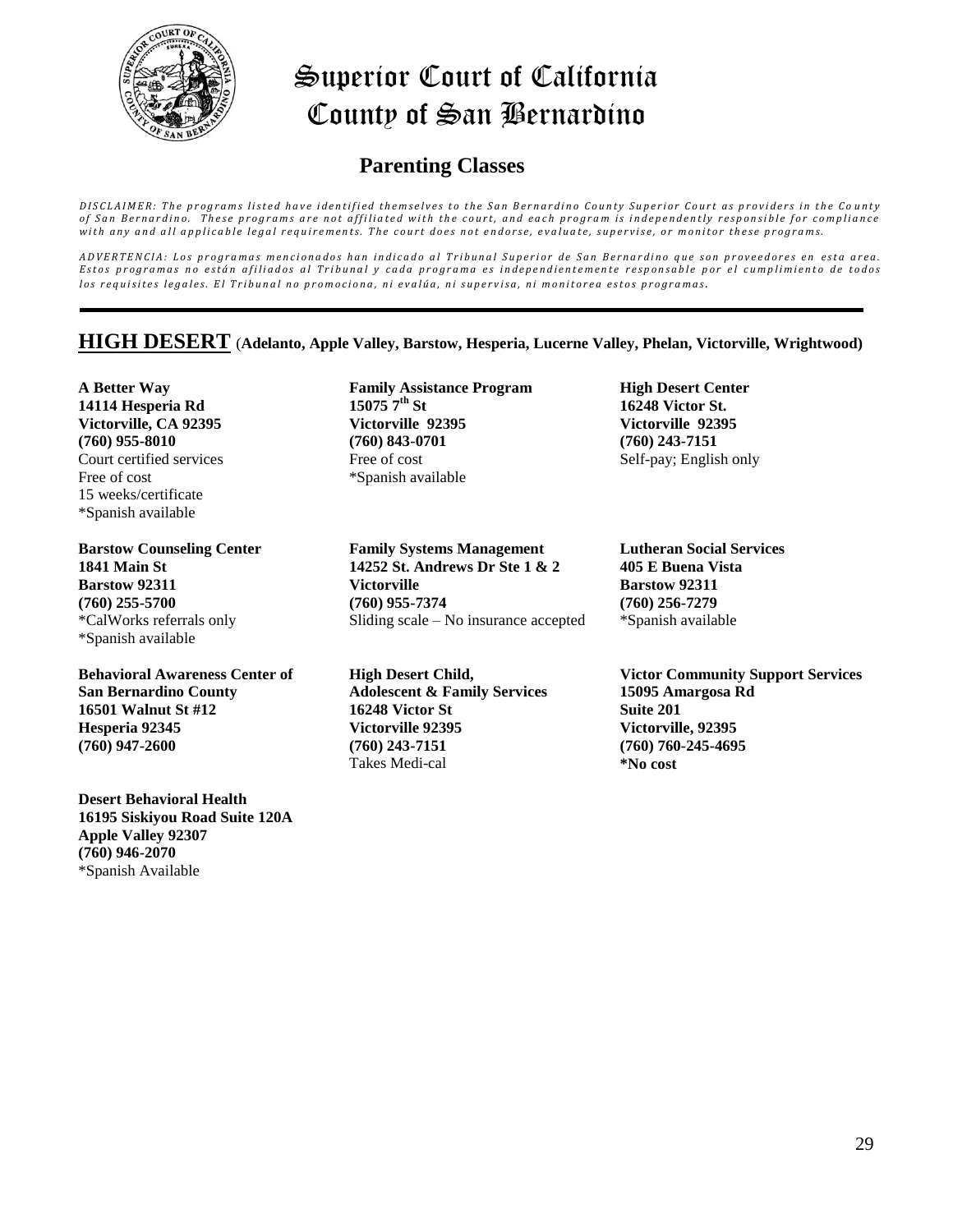

### **Parenting Classes**

DISCLAIMER: The programs listed have identified themselves to the San Bernardino County Superior Court as providers in the County of San Bernardino. These programs are not affiliated with the court, and each program is independently responsible for compliance with any and all applicable legal requirements. The court does not endorse, evaluate, supervise, or monitor these programs.

ADVERTENCIA: Los programas mencionados han indicado al Tribunal Superior de San Bernardino que son proveedores en esta area. Estos programas no están afiliados al Tribunal y cada programa es independientemente responsable por el cumplimiento de todos los requisites legales. El Tribunal no promociona, ni evalúa, ni supervisa, ni monitorea estos programas.

#### **MORONGO BASIN (Joshua Tree, Landers, Morongo Valley, Yucca Valley, 29 Palms)**

**Family Service Association 7245 Joshua Lane Ste A Yucca Valley, CA 92284 (760) 820-1430**  No insurance accepted Sliding scale

**Lutheran Social Services 70478 Twentynine Palms Twentynine Palms 92277 (760) 367-6747** Self-pay on a sliding scale

**New Horizons Counseling 56020 Santa Fe Trail Ste. C Yucca Valley 92284 (760) 369-0294** 

**Pacific Clinics 58945 Bus Center Dr # D Yucca Valley 92284 (760) 228-9657** Free of Charge

**Unity Home 61607 29 Palms Hwy Ste. F Joshua Tree 92252 (760) 366-1247 ext:2**  Free of cost \*English only

#### **MOUNTAINS (Big Bear, Crestline, Lake Arrowhead, Rim Forrest)**

**Dynamics for Victims 31220 Hwy 18 Running Springs 92382 (909) 867-3800**

**Lutheran Social Services Family Counseling Center 41945 Big Bear Blvd. Ste 222 Big Bear Lake 92315 (909) 866-5070**  Self-pay on a sliding scale

**Rim Family Services 28545 Highway 18 Sky Forrest 92385 (909) 336-1800 Fax: (909) 336-0990** Self-pay **[www.rimfamilyservices.org](http://www.rimfamilyservices.org/)**

**Mountain Counseling and Training Michael Beavers, MS LMFT 27315 North Bay Rd Ste A Blue Jay 92317 (909) 336-3330 [www.mikebeaverslmft.com](http://www.mikebeaverslmft.com/)**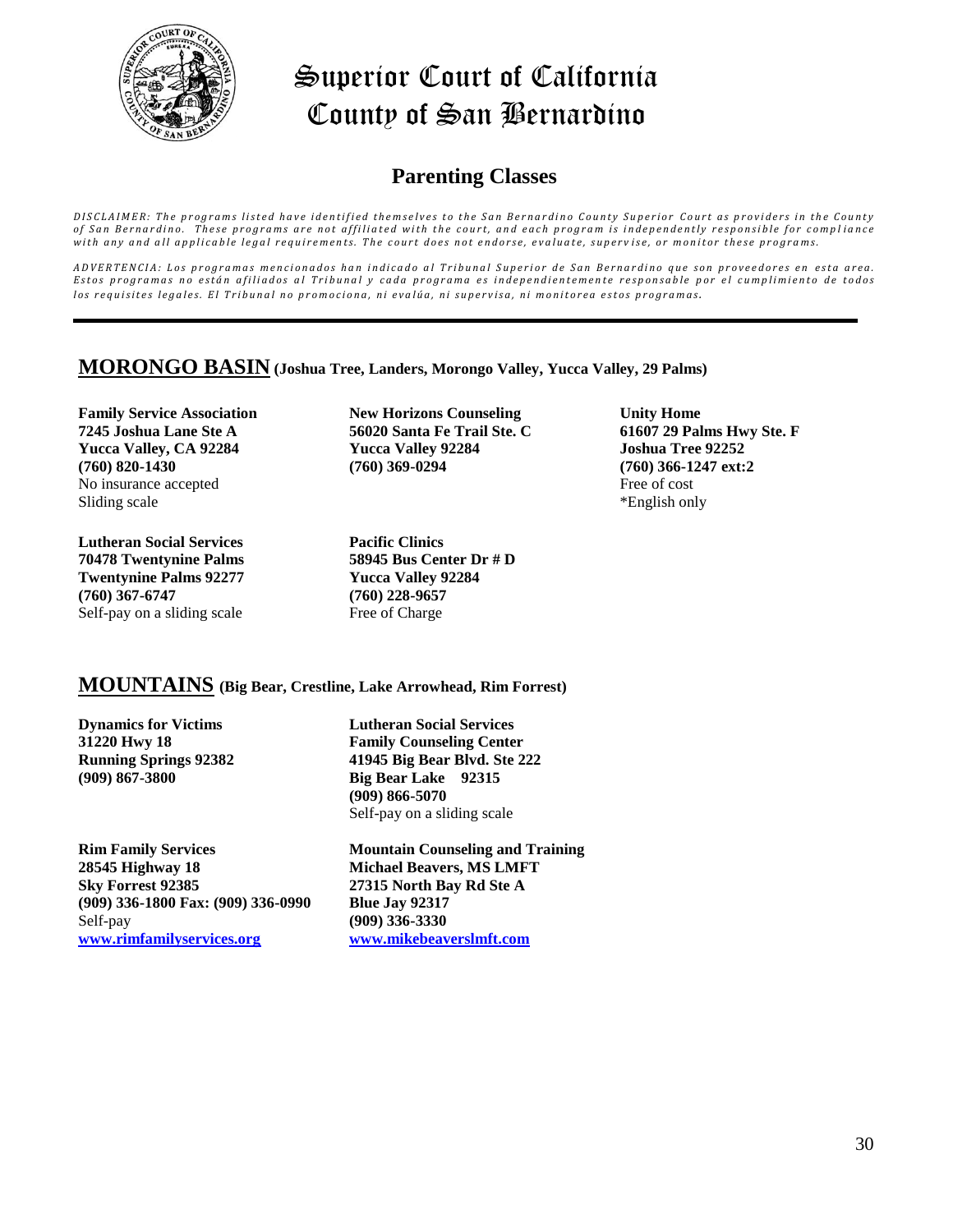

### **Parenting Classes**

DISCLAIMER: The programs listed have identified themselves to the San Bernardino County Superior Court as providers in the County of San Bernardino. These programs are not affiliated with the court, and each program is independently responsible for compliance with any and all applicable legal requirements. The court does not endorse, evaluate, supervise, or monitor these programs.

ADVERTENCIA: Los programas mencionados han indicado al Tribunal Superior de San Bernardino que son proveedores en esta area. Estos programas no están afiliados al Tribunal y cada programa es independientemente responsable por el cumplimiento de todos los requisites legales. El Tribunal no promociona, ni evalúa, ni supervisa, ni monitorea estos programas.

### **RIVERSIDE COUNTY**

**Caroline E Wylie Center for Children, Youth and Family 4164 Brockton Ave 1st Floor Riverside 92501 (951) 683-5193** \*Spanish available

**Catholic Charities Caritas Counseling 5473 Mission Blvd. Riverside 92509 (909) 763-4970** \*CPS referrals only Call for time and location

**Christian Family Counseling Education Center 6117 Brockton Ave. Ste. 211 Riverside 92506 (951) 682-7138** Self pay

**Community Connect 2060 University Avenue Ste 212 Riverside 92507** (951) 686-4402 Referral service only \*Spanish available

**Family Service Association 21250 Box Springs Road Moreno Valley 92557 (951) 369-8036 \*Spanish available**

**Family Services of The Desert 81709 Doctor Carreon Blvd Suite D1 Indio 92201 (760) 347-2398 Self-pay on a sliding scale \*English only**

**Barbara L. Johnson MFT 77564 Country Club Dr. Suite 240 Palm Desert 92211 (760) 341-4949** 

**Mutivation Youth Services Contact: Robert Bryant (909) 354-8854 DV/youth classes available \*Spanish classes available**

**Novell & Novell Counseling 29748 Rancho California Rd Temecula 92591 (951) 694-0695 Self-pay\*English only**

**Olive Branch Counseling 4041 Brockton Ave. Riverside 92501 (951) 369-8534 \$30 for supplies, \$20 per class (8 weeks)\*Spanish available**

**Psychological Health Services 623 Beaumont Ave Beaumont 92223 (951) 526-5092** Insurance/self-pay on a sliding scale \*Spanish Classes Available

**Psychological Health Services 1390 West 6th Street Ste 108 Corona 92882 (951) 526-5092**  Some insurance /Self-pay sliding scale \*Spanish Classes Available

**Psychological Health Services 13800 Heacock St Bldg C Ste 218 Moreno Valley 92553 (951) 526-5092**  Insurance/Self-pay on a sliding scale \*Spanish Classes Available

**Psychological Health Services 4943 La Sierra Avenue Riverside 92505 (951) 354-0908**  Insurance/Self-pay on a sliding scale \*Spanish Classes Available

**Solution 2 Anger 13800 Heacock Street Ste 242 Moreno Valley 92553 (951) 532-9706**  \*Spanish available upon request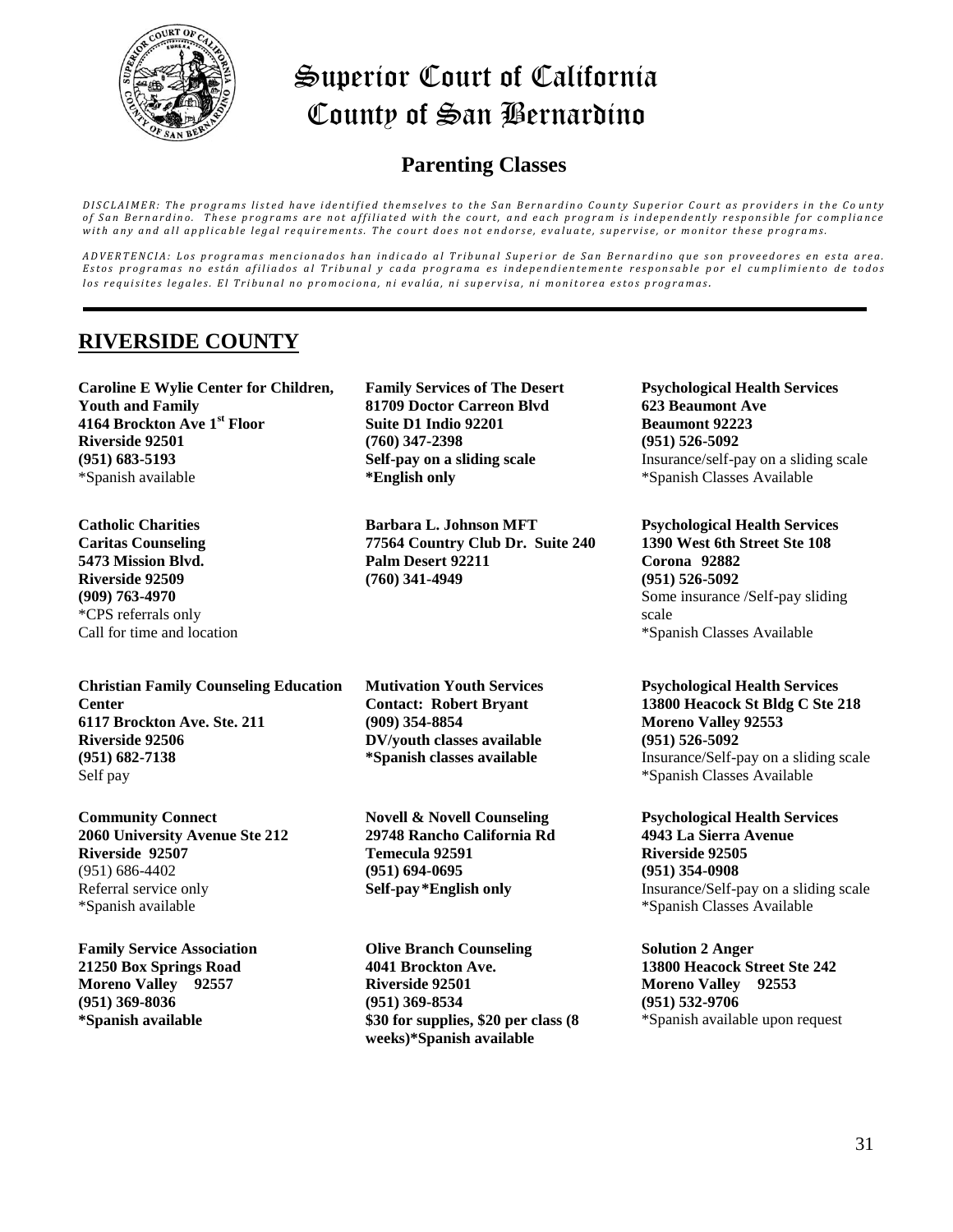

### **Parenting Classes**

DISCLAIMER: The programs listed have identified themselves to the San Bernardino County Superior Court as providers in the County of San Bernardino. These programs are not affiliated with the court, and each program is independently responsible for compliance with any and all applicable legal requirements. The court does not endorse, evaluate, supervise, or monitor these programs.

ADVERTENCIA: Los programas mencionados han indicado al Tribunal Superior de San Bernardino que son proveedores en esta area. Estos programas no están afiliados al Tribunal y cada programa es independientemente responsable por el cumplimiento de todos los requisites legales. El Tribunal no promociona, ni evalúa, ni supervisa, ni monitorea estos programas.

#### **WORLDWIDE Parent Project Referral Service Call: (800)-372-8886**  For parents with out of control children

**Parentz@Work [www.parentz@work.org](http://www.parentz@work.org/) Call (760)245-8369 or (951)236-7325**  Mobile Co-Parenting/Parenting Classes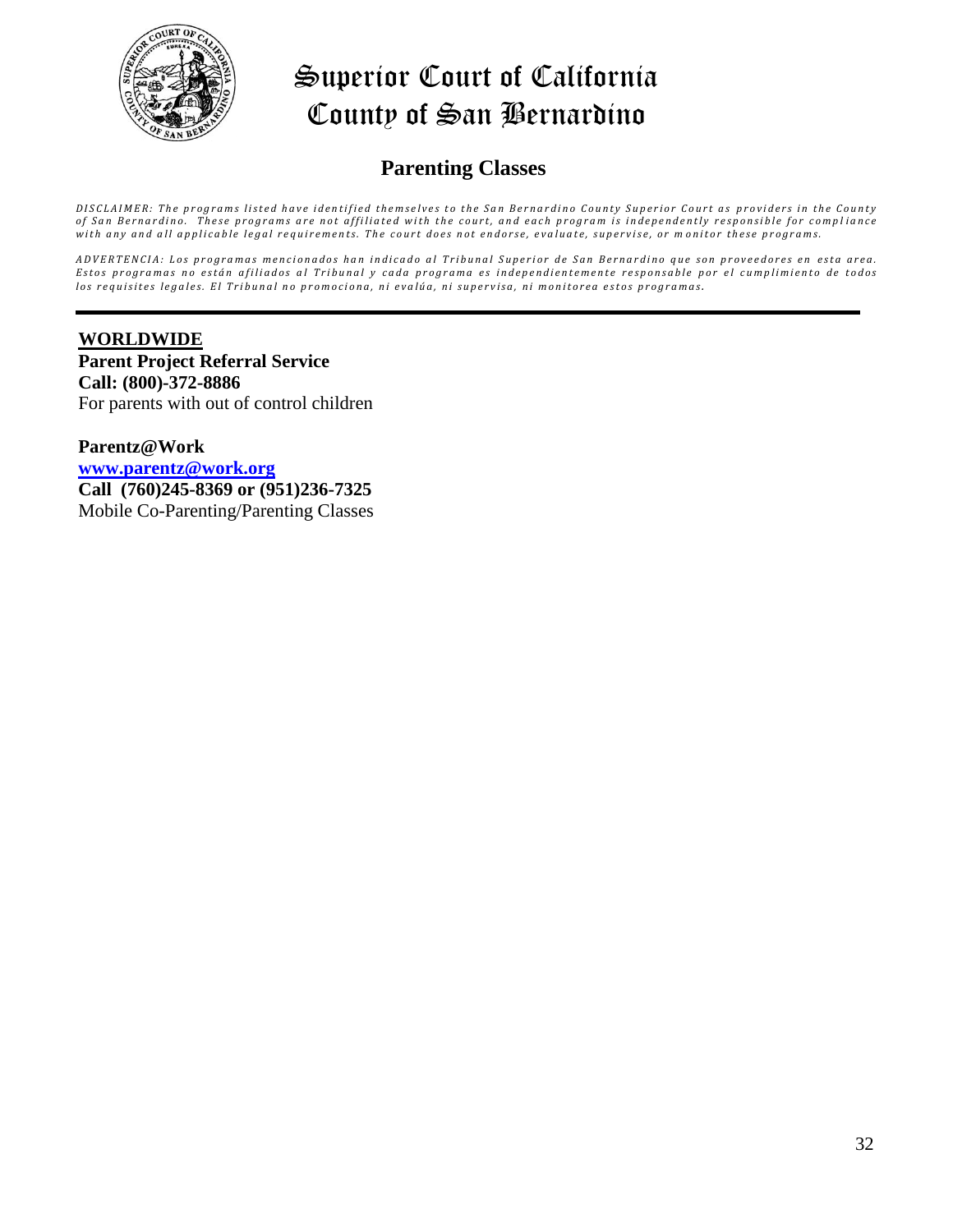

### **Substance Abuse Services**

.<br>DISCLAIMER: The programs listed have identified themselves to the San Bernardino County Superior Court as providers in the County of San Bernardino. These programs are not affiliated with the court, and each program is independently responsible for compliance with any and all applicable legal requirements. The court does not endorse, evaluate, supervise, or monitor these programs.

ADVERTENCIA: Los programas mencionados han indicado al Tribunal Superior de San Bernardino que son proveedores en esta area. Estos programas no están afiliados al Tribunal y cada programa es independientemente responsable por el cumplimiento de todos los requisites legales. El Tribunal no promociona, ni evalúa, ni supervisa, ni monitorea estos programas.

**Outpatient Services (800) 662-4357 (National Information Number)**

**SAN BERNARDINO (Colton, Fontana, Highland, Loma Linda, Redlands, Rialto, San Bernardino, Yucaipa)**

**Cedar House 18612 Santa Ana Bloomington 92316 (909) 421-7120** Treatment Program for Men & Women Detox & Recovery/DUI classes Women with children or pregnant \*Spanish Available

**Central Valley Regional Recovery 1076 Santo Antonio Suite B Colton 92324 (909) 433-9824**  No Cost

**Correction Health Care Companies** 

353 W. Sixth Street San Bernardino 92410 (909) 888-0149 Court or DMV mandated DUI program Self-pay Contact for dates and times \*Spanish Available

**Department of Behavioral Health Rialto Behavioral & Addiction Treatment Services 850 E. Foothill Blvd. Rialto 92376 (909) 421-9465** County Funded Accepts Medi-Cal; \*Spanish available

**Inland Behavior & Health Services 1963 North "E" Street San Bernardino 92405 (909) 881-6146** Outpatient drug/alcohol Vocational/job placement Primary/secondary prevention; perinatal program Insurance accepted/Cash - Sliding scale

**Inland Valley Recovery Center 939 North D St San Bernardino 92410 (909) 889-6519**  Insurance accepted Self-pay on a sliding scale \*Spanish available

**Loma Linda University Behavior Medicine Center 1710 Barton Rd Redlands 92373 (909) 558-9277**  Outpatient; drug/alcohol counseling for adults & children Insurance accepted (No Medical); self-pay \*English only

**Mental Health Systems 1076 Santo Antonio Dr Ste B Colton, CA 92324 (909) 433-9824**  Self-pay/sliding scale/Medical CFS referrals Outpatient, drug court and preventative classes

**Pine Ridge Treatment Ctr. 1881 Commerce Center Dr East Ste 220 San Bernardino 92408 (909) 867-7027**  Insurance/Cash accepted Intensive Outpatient Program Initial assessment free

**RAP Community Recovery Program 17205 Arrow Blvd. Fontana 92335 (909) 35**6-9390 Adult programs (DUI) No insurance accepted \$50 for teenager program

**SAC Norton Behavioral Health 1455 East Third St. San Bernardino (909) 382-7100** Insurance accepted/self-pay on a sliding scale \*English only \*Psychiatric clinic

**Youth Hope, Inc. 255 N. "D" St, Suite 400 San Bernardino 92401 (909) 567-2808** Contact for cost **[www.youthhopeinc.wordpress.com](http://www.youthhopeinc.wordpress.com/)**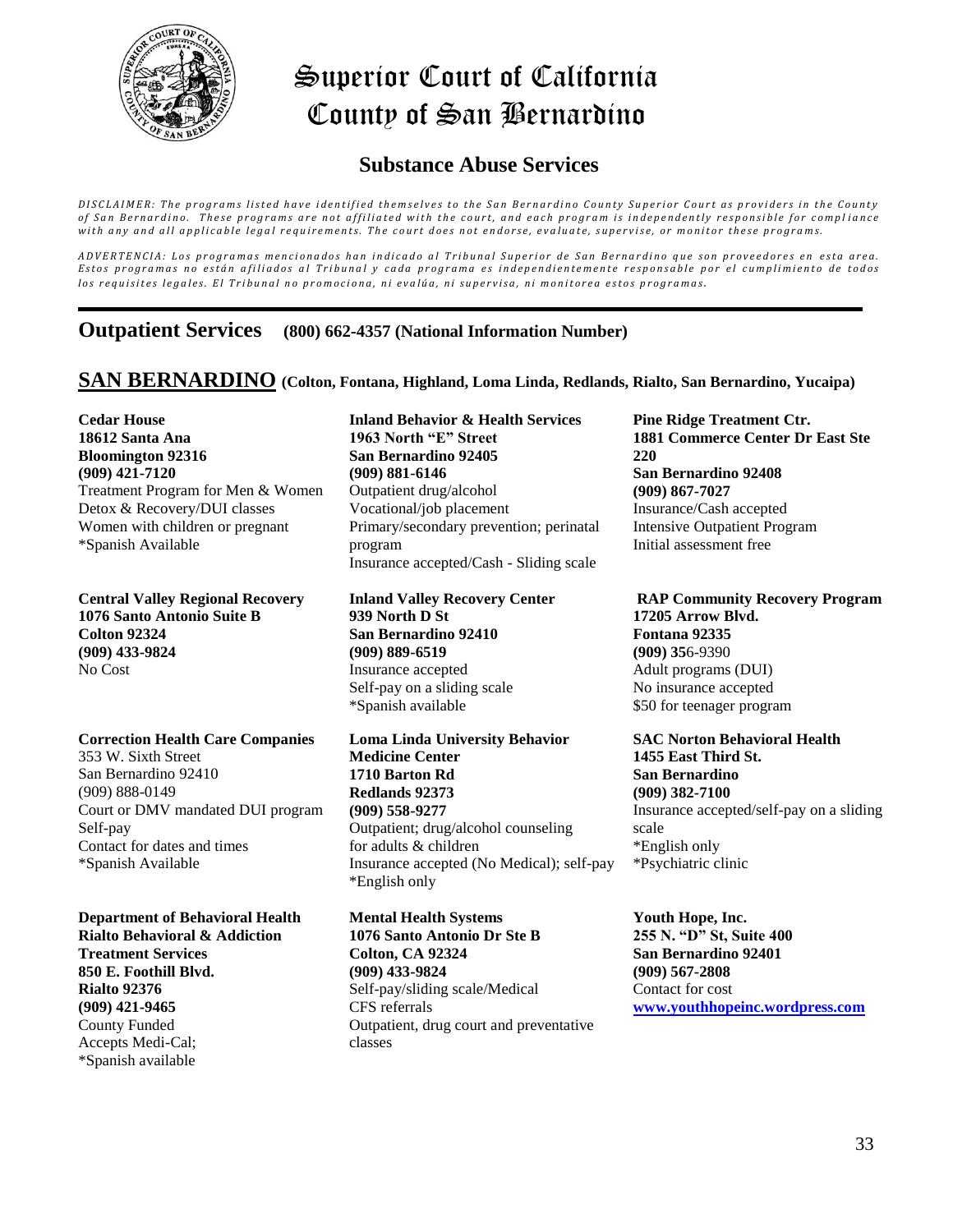

### **Substance Abuse Services**

DISCLAIMER: The programs listed have identified themselves to the San Bernardino County Superior Court as providers in the County of San Bernardino. These programs are not affiliated with the court, and each program is independently responsible for compliance with any and all applicable legal requirements. The court does not endorse, evaluate, supervise, or monitor these programs.

ADVERTENCIA: Los programas mencionados han indicado al Tribunal Superior de San Bernardino que son proveedores en esta area. Estos programas no están afiliados al Tribunal y cada programa es independientemente responsable por el cumplimiento de todos los requisites legales. El Tribunal no promociona, ni evalúa, ni supervisa, ni monitorea estos programas.

### **Outpatient Services**

**WEST END (Alta Loma, Chino, Chino Hills, Montclair, Ontario, Rancho, Upland)**

**Inland Valley Recovery Center 934 N. Mountain Avenue Ste A & B Upland 91786 (909) 949-4667** \*English only

**New Beginnings Counseling Center 9637 Arrow Rte. Bldg. 4 Ste A Rancho Cucamonga 91730 (909) 945-8894**

**Matrix Institute 1177 Sebastian Way Ste 102 Rancho Cucamonga 91730 (909) 989-9724**  Insurance accepted/sliding scale \*Spanish available

**Restoration & Recovery Resources 13971 Ramona Ave, Suite A Chino 91710 (888) 235-3770**  Sliding scale

**MHS (Mental Health Systems) 316 East "E" Street Ontario 91764 (909)983-4466** \*ONLY relapse prevention No charge/\*Spanish available

**Reach Out 1126 W. Foothill Blvd, Suite 150 Upland, 91786 (909) 982-8641**  Self-pay

# **LA COUNTY (Pomona)**

**Family Services of Pomona Valley 436 West 4th Street Suite 215 Pomona 91766 (909) 620-1776**

**National Council on Alcoholism & Drug Dependence (NCADD) 656 N Park Ace Pomona 91767 (909) 629-4084** Self-pay sliding scale\*Spanish available **New Perceptions to Living (NPTL) 404 North Gibbs Street Pomona 91767 (909) 461-6506** Sliding Scale

**Prototypes 831 East Arrow Hwy Pomona 91767 (909)398-4383** Insurance/Self-pay \*Spanish Available

**RAP Community Recovery Program 2055 North Garey Avenue Ste. 2 Pomona 91767 (909) 596-5335**  DUI classes; Youth programs available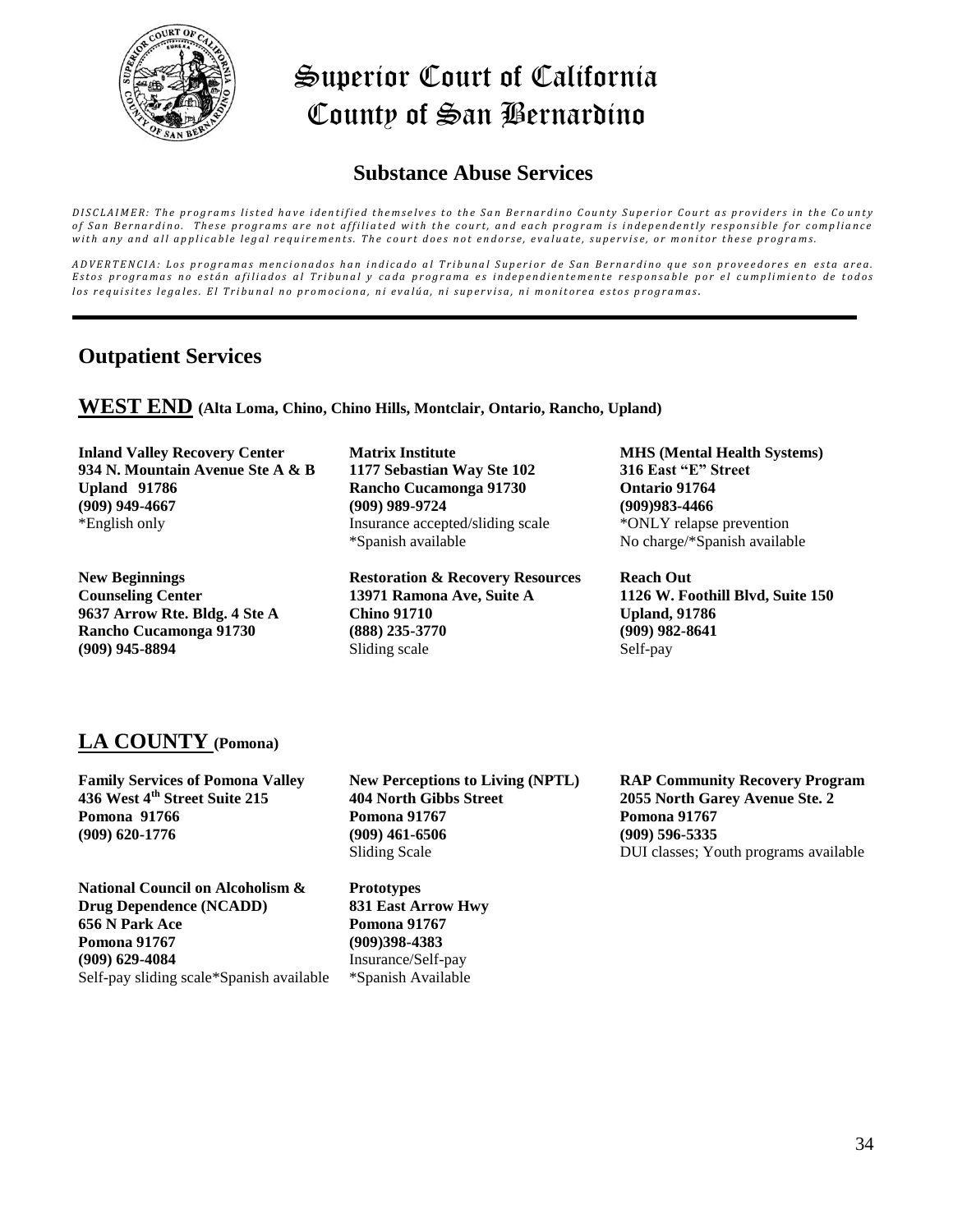

### **Substance Abuse Services**

DISCLAIMER: The programs listed have identified themselves to the San Bernardino County Superior Court as providers in the County of San Bernardino. These programs are not affiliated with the court, and each program is independently responsible for compliance with any and all applicable legal requirements. The court does not endorse, evaluate, supervise, or monitor these programs.

ADVERTENCIA: Los programas mencionados han indicado al Tribunal Superior de San Bernardino que son proveedores en esta area. Estos programas no están afiliados al Tribunal y cada programa es independientemente responsable por el cumplimiento de todos los requisites legales. El Tribunal no promociona, ni evalúa, ni supervisa, ni monitorea estos programas.

#### **Outpatient Services**

**HIGH DESERT** (**Adelanto, Apple Valley, Barstow, Hesperia, Lucerne Valley, Phelan, Victorville, Wrightwood)**

**Barstow Counseling Center 1841 Main St Barstow 92311 (760) 256-5026**  Insurance accepted \*Spanish available **First Step Recovery Center 12402 Industrial Blvd., Suite B-6 Victorville, CA 92395 (844)225-5315** Intensive Outpatient Day Treatment Medically-Supervised Detox **Pine Ridge Treatment Center 15367 Bonanza Road Suite A Victorville 92392 (760) 955-1012**  Insurance/Cash accepted \*Spanish available **Barstow Recovery Services 225 Barstow Rd Barstow 92311 (760) 255-1083**  Insurance accepted; self-pay on a sliding scale **High Desert Center 16248 Victor St. Victorville 92392 (760) 243-7151**  Adult/juvenile classes available Diversion Court Ordered DEJ Program – 16 week PC 1000 **Family Systems Management 14252 St. Andrews Dr** S**te 1 & 2. Victorville 92395 (760) 955-7374 High Desert Child, Adolescent, and Family 255 Barstow Rd Barstow, 92311**

#### **MORONGO BASIN (Joshua Tree, Landers, Morongo Valley, Yucca Valley, 29 Palms)**

**(760) 255-1083**

**Mental Health Systems 58945 Business Center Dr Suite J & N Yucca Valley, CA 92284 (760) 369-1074**  Outpatient, preventative classes

No insurance

**Mental Health Systems 61607 Twentynine Palms Hwy Suitte C & D Joshua Tree 92252 (760) 366-8641** \*Drug court referrals only

#### **MOUNTAINS (Big Bear, Crestline, Lake Arrowhead, Rim Forrest)**

**Mental Health Systems 41945 Big Bear Blvd Suite 208 Big Bear Lakes, 92315 (909) 878-0101**

**Rim Family Services 28545 Highway 18 Sky Forest 92385 (909) 336-1800**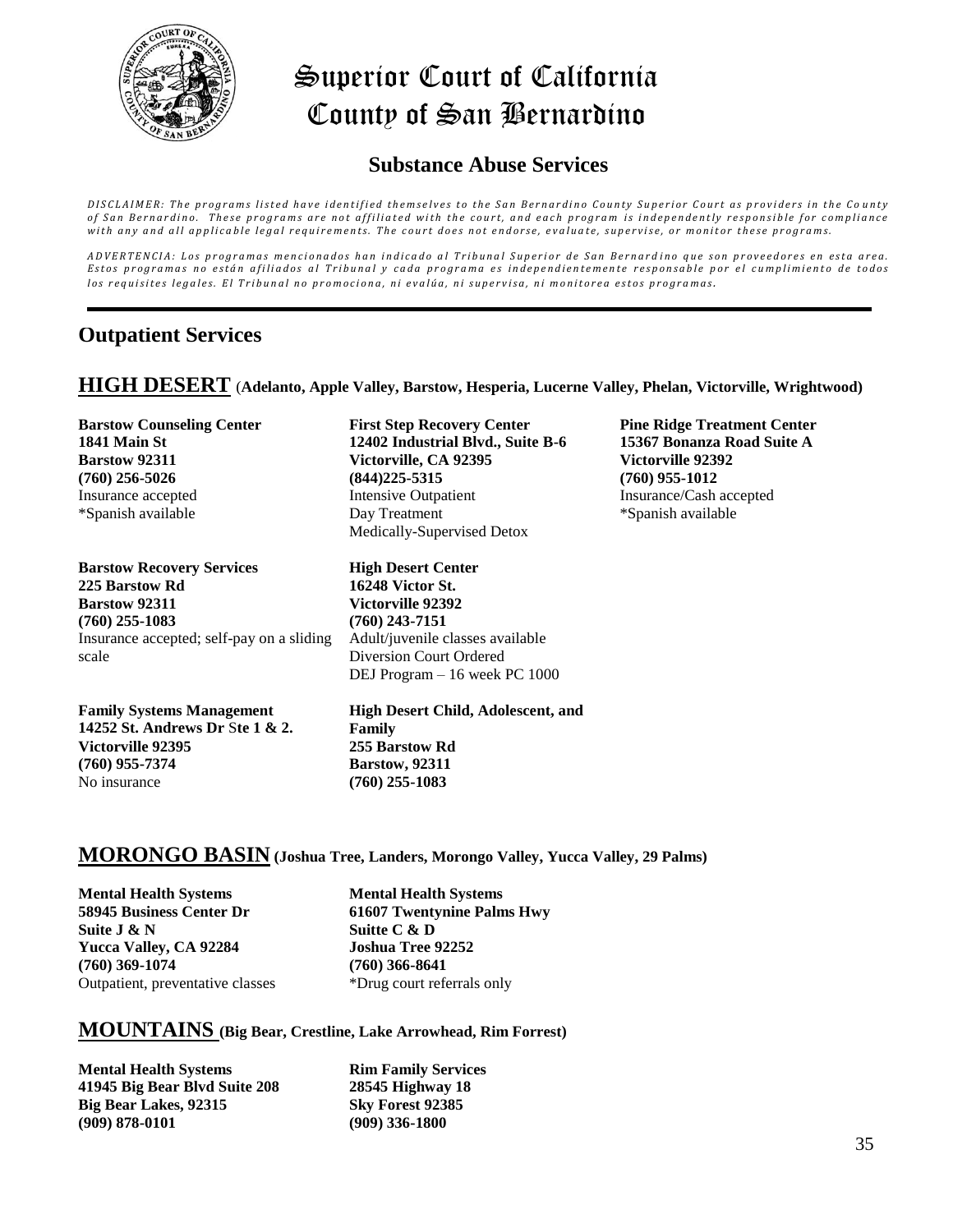

# **Substance Abuse Services**

DISCLAIMER: The programs listed have identified themselves to the San Bernardino County Superior Court as providers in the County of San Bernardino. These programs are not affiliated with the court, and each program is independently responsible for compliance with any and all applicable legal requirements. The court does not endorse, evaluate, supervise, or monitor these programs.

ADVERTENCIA: Los programas mencionados han indicado al Tribunal Superior de San Bernardino que son proveedores en esta area. Estos programas no están afiliados al Tribunal y cada programa es independientemente responsable por el cumplimiento de todos los requisites legales. El Tribunal no promociona, ni evalúa, ni supervisa, ni monitorea estos programas.

### **Outpatient Services**

### **RIVERSIDE COUNTY**

**Alpha Program 3757 Elizabeth Street Riverside 92506 (888) 770-8524** DUI Programs Only \*Spanish Available

**MFI Recovery Center 2781 W. Ramsey Street Ste. 1 Banning 92220 (951) 849-3896**  Men & Women \*English only **[www.mfirecovery.com](http://www.mfirecovery.com/)**

**MFI Recovery Center 24885 Whitewood Rd Murrieta 92563 (951) 698-8558** Outpatient programs for Men/Women **[www.mfirecovery.com](http://www.mfirecovery.com/)**

**MFI Recovery Center 1604 S. Santa Fe Avenue Ste 403 San Jacinto 92583 (951) 654-2026 [www.mfirecovery.com](http://www.mfirecovery.com/)**

**Pine Ridge Treatment Cente. 77-682 Country Club Dr Ste F-3 Palm Desert 92211 (760) 200-1339**  Insurance/Cash accepted

**PHS Services 13800 Heacock St Bldg C Ste 218 Moreno Valley 92553 (951) 526-5092**  16 week PC 1000 class \*Spanish Classes Available \*Located in multiple locations

**Riverside County Substance Abuse Program 623 N. Main St Ste D11 Corona, Ca 92880 (951) 737-2962** 

**Riverside County Substance Abuse Program 83-912 Ave 45 Ste 9 Indio, Ca 92201 (760) 347-0754** 

**Riverside County Substance Abuse Program/Drug Court 1827 Atlanta Ste D1 Riverside, Ca 92507 (951) 955-2105**

**Riverside County Substance Abuse Program 41002 County Center Dr. Ste 320 Temecula, 92591 (951)600-6360** M-Th 8am-5pm

**Riverside Recovery Resources 600 3rd Street Lake Elsinore 92530 (951) 674-5354**  DUI program only Self-pay

**Riverside Treatment Center 1021 W. La Cadena Avenue Riverside (951) 543-4157 (866)819-0176** 21 day detox (self-pay) Insurance/MediCal accepted \*Bilingual

**Valley Wide Counseling 1604 S. Santa Fe Ave Hemet 92583 (951)683-6596**  Some insurance accepted, self-pay on a sliding scale \*Spanish available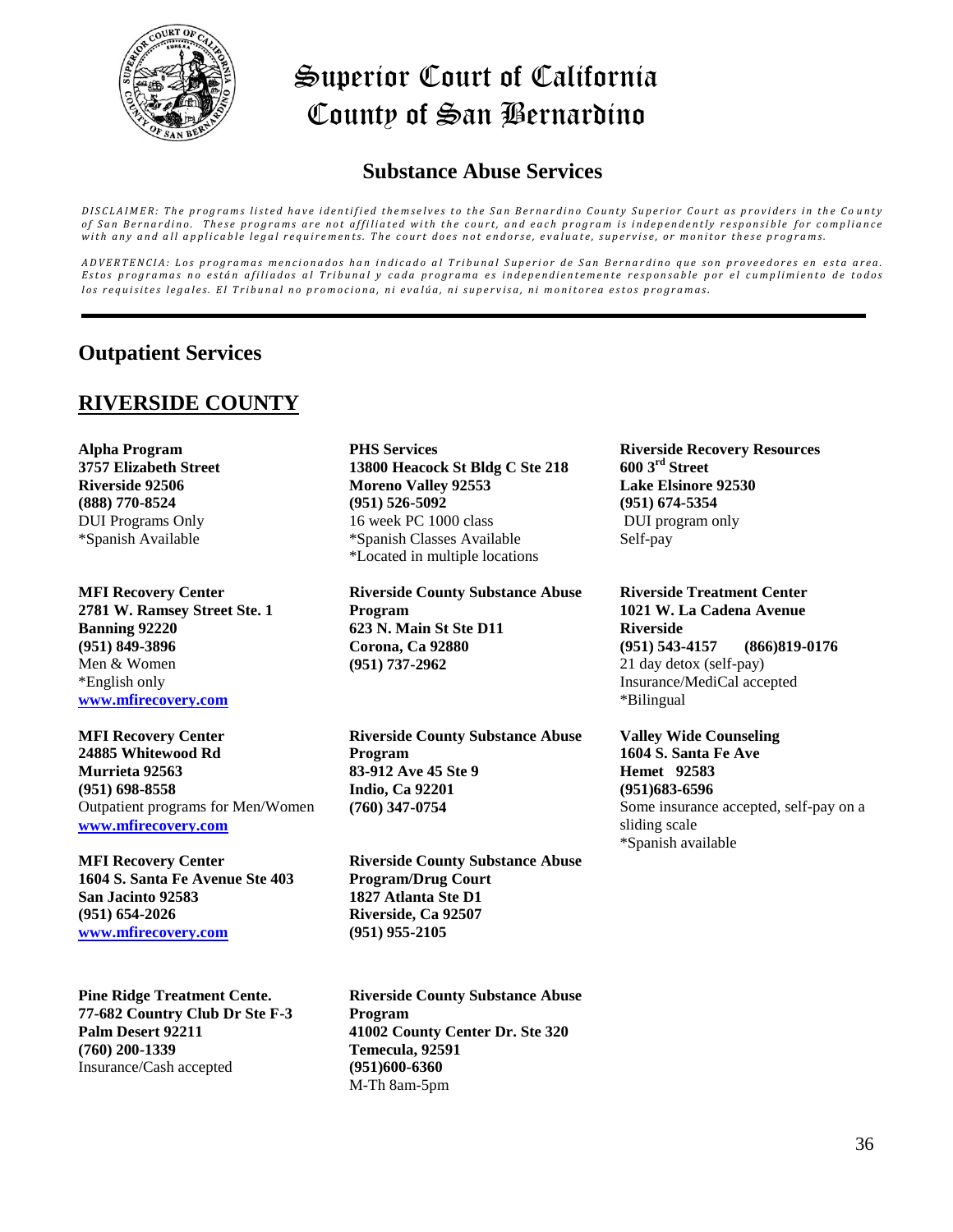

### **Substance Abuse Services**

DISCLAIMER: The programs listed have identified themselves to the San Bernardino County Superior Court as providers in the County of San Bernardino. These programs are not affiliated with the court, and each program is independently responsible for compliance with any and all applicable legal requirements. The court does not endorse, evaluate, supervise, or monitor these programs.

ADVERTENCIA: Los programas mencionados han indicado al Tribunal Superior de San Bernardino que son proveedores en esta area. Estos programas no están afiliados al Tribunal y cada programa es independientemente responsable por el cumplimiento de todos los requisites legales. El Tribunal no promociona, ni evalúa, ni supervisa, ni monitorea estos programas.

### **Inpatient Services**

#### **SAN BERNARDINO (Colton, Fontana, Highland, Loma Linda, Redlands, Rialto, San Bernardino, Yucaipa)**

**Cedar House 18612 Santa Ana Bloomington 92316 (909) 421-7120** Treatment Program for Men & Women Detox & Recovery DUI classes, Women with children or pregnant \*Spanish Available [www.cedarhouse.org](http://www.cedarhouse.org/)

**Gibson House for Women 1135 N. "D" Street San Bernardino 92404 (909) 888-6956** Residential drug/alcohol Self-pay \*Spanish available

**Gibson House for Men** (VARP, Inc.) **1100 N. "D" Street San Bernardino 92404 (909) 884-0840** Residential drug/alcohol Contact for fees and services available Self-pay \*Spanish available

**Loma Linda University Behavioral Medicine Center 1710 Barton Rd Redlands 92373 (909) 558-9277** Inpatient for adults & children Insurance accepted/ self-pay

#### **WEST END (Alta Loma, Chino, Chino Hills, Montclair, Ontario, Rancho, Upland)**

**Inland Valley Recovery Center 1260 East Arrow Highway Bldg C Upland 91786 (909) 932-1069**  \*English only available Men, women and children Insurance, self-pay, financial assistance 90-Day Program

**Living Word Men's Home 5151 "F" Street Chino 91710 (909) 613-1495** 12 months Self-pay on a sliding scale if have income; able to accept if no income NO sex offenders; 18+ Pre-Requisite: Interviews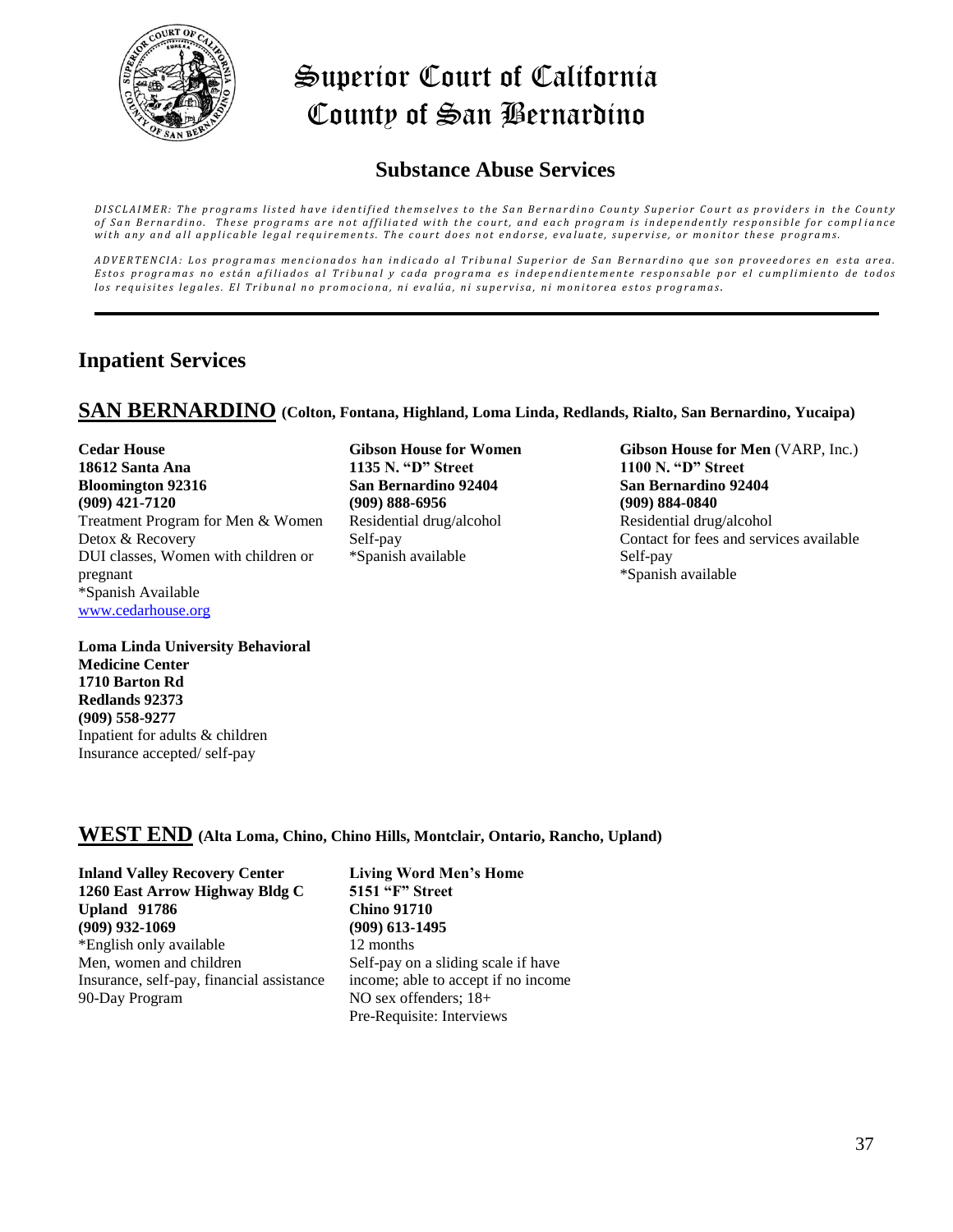

### **Substance Abuse Services**

DISCLAIMER: The programs listed have identified themselves to the San Bernardino County Superior Court as providers in the County of San Bernardino. These programs are not affiliated with the court, and each program is independently responsible for compliance with any and all applicable legal requirements. The court does not endorse, evaluate, supervise, or monitor these programs.

ADVERTENCIA: Los programas mencionados han indicado al Tribunal Superior de San Bernardino que son proveedores en esta area. Estos programas no están afiliados al Tribunal y cada programa es independientemente responsable por el cumplimiento de todos los requisites legales. El Tribunal no promociona, ni evalúa, ni supervisa, ni monitorea estos programas.

### **Inpatient Services**

### **LA COUNTY (Pomona)**

| <b>BHS-American Recovery Center</b> |
|-------------------------------------|
| <b>2180 West Valley Boulevard</b>   |
| <b>Pomona</b> 91767                 |
| $(909) 865 - 2336$                  |

**Prototypes 845 E. Arrow HWY Pomona 91767 (909)624-1233** \*Women only with children

#### **HIGH DESERT** (**Adelanto, Apple Valley, Barstow, Hesperia, Lucerne Valley, Phelan, Victorville, Wrightwood)**

**Pine Ridge Treatment Ctr. 9401 Crystal Creek Road Lucerne Valley 92356 (760)248-9199**  Insurance/Cash accepted 28 day residential program

**St. John of God Health Care Services 13333 Palmdale Rd Victorville 92392 (760) 241-4917**  \*Residential 90 day program for Men/Women/Parents w/children 0-5 yrs \*Residential 7 day detox program nonmedical \*Spanish available \*Self-pay on a sliding scale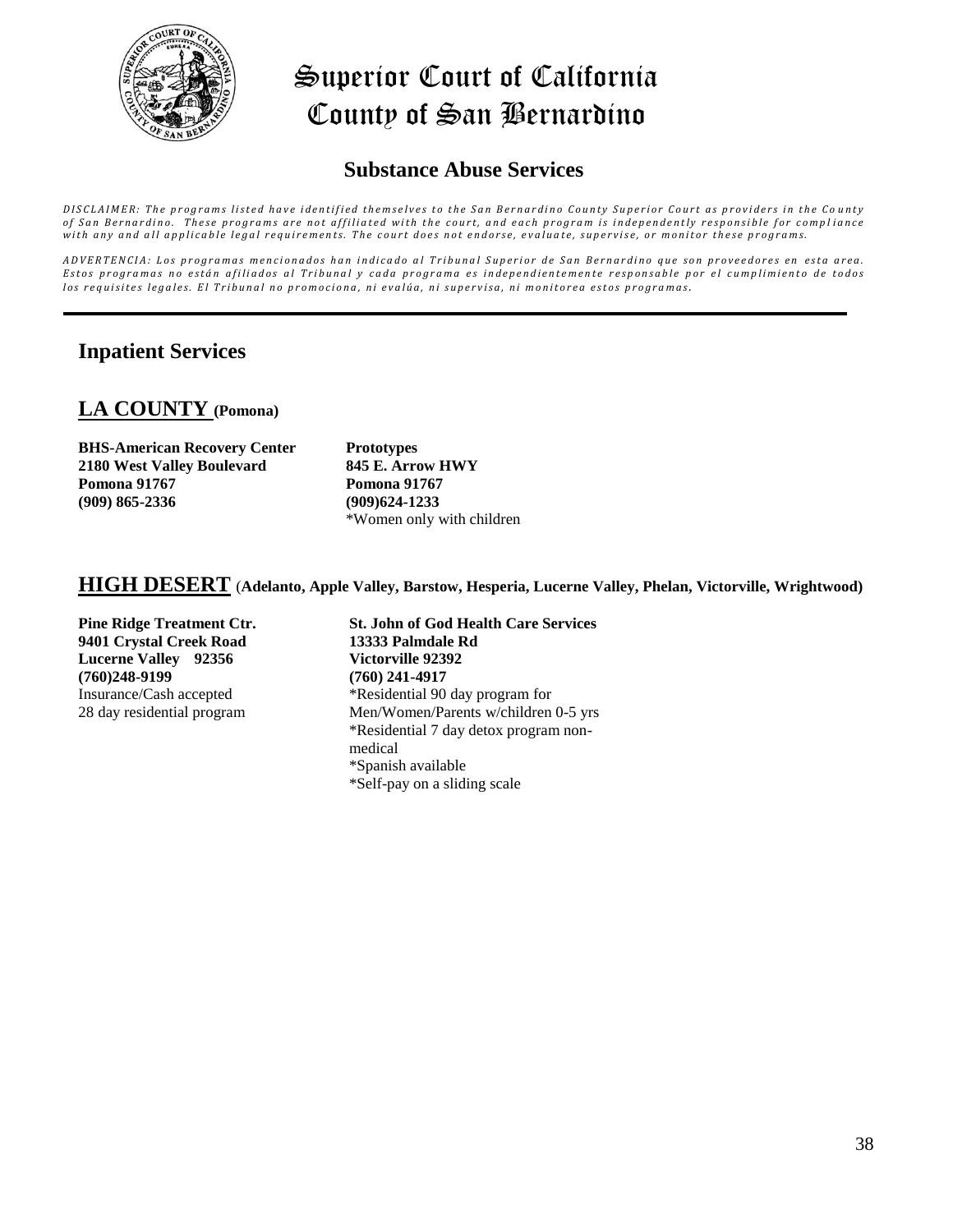

### **Substance Abuse Services**

DISCLAIMER: The programs listed have identified themselves to the San Bernardino County Superior Court as providers in the County of San Bernardino. These programs are not affiliated with the court, and each program is independently responsible for compliance with any and all applicable legal requirements. The court does not endorse, evaluate, supervise, or monitor these programs.

ADVERTENCIA: Los programas mencionados han indicado al Tribunal Superior de San Bernardino que son proveedores en esta area. Estos programas no están afiliados al Tribunal y cada programa es independientemente responsable por el cumplimiento de todos los requisites legales. El Tribunal no promociona, ni evalúa, ni supervisa, ni monitorea estos programas.

### **Inpatient Services**

### **RIVERSIDE COUNTY**

**Hacienda Valdez** (Women's) **12890 Quinta Way Desert Hot Springs 92240 (760) 329-2959**  60-90 day program Self-pay **[www.ranchrecovery.org](http://www.ranchrecovery.org/)**

**Living Word Women's Home 3940 5th St Riverside 92501 (951) 347-939**  Self-pay if have income Still accepted if no income

**MFI Recovery Center 4295 Brockton Ave Riverside (951) 683-6596** Detox; Short & Long Term Residential Residential for Women and children \*Spanish available **[www.mfirecoverycenter.com](http://www.mfirecoverycenter.com/)**

**Pacific Grove 5900 Brockton Riverside (951) 275-8400 (800) 992-0901** Detox facility Insurance accepted/Medicare accepted \*English only

**Pine Ridge Treatment Ctr. 41-910 Boardwalk Ste A9 Palm Desert 92211 (909) 890-0495** 28 day residential program Contact for cost of programs/payment plans available – initial assessment free

**Riverside Recovery Resources Our House 1119 W 7th San Jacinto (951) 654-1089** \*Women only Insurance accepted; self-pay

**Riverside Recovery Resources 40329 Stetson Ave Hemet 92544 (951) 658-4466** \*Residential-Men Non-medical facility Non-medical detox services \*Not a bilingual facility

**The Ranch** (Men's Program) **7885 Annandale Desert Hot Springs 92240 (760) 329-2924**  \*Residential Treatment Center 60-90 day program **[www.ranchrecovery.org](http://www.ranchrecovery.org/)** Self-pay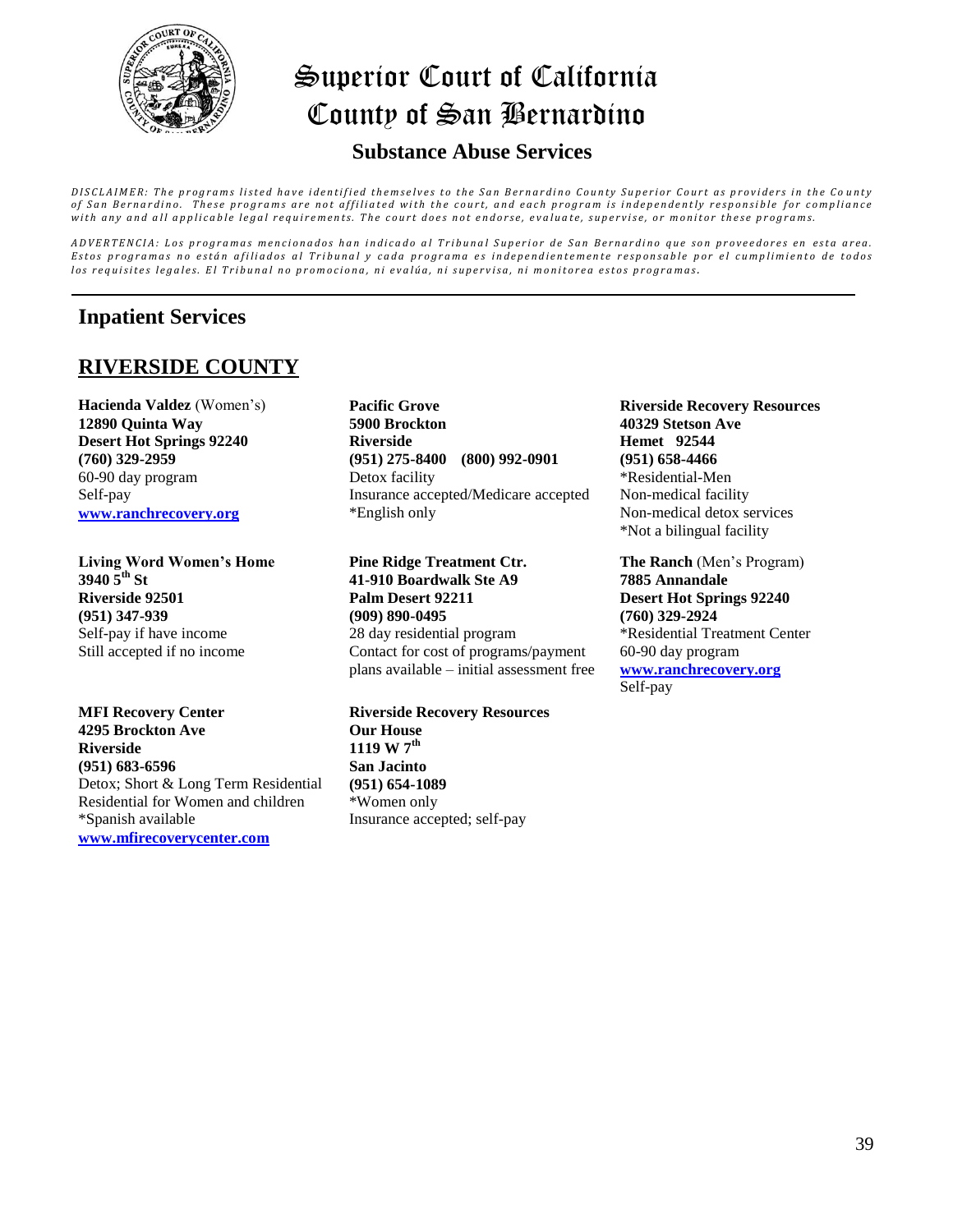

### **Substance Abuse Services**

DISCLAIMER: The programs listed have identified themselves to the San Bernardino County Superior Court as providers in the County of San Bernardino. These programs are not affiliated with the court, and each program is independently responsible for compliance with any and all applicable legal requirements. The court does not endorse, evaluate, supervise, or monitor these programs.

ADVERTENCIA: Los programas mencionados han indicado al Tribunal Superior de San Bernardino que son proveedores en esta area. Estos programas no están afiliados al Tribunal y cada programa es independientemente responsable por el cumplimiento de todos los requisites legales. El Tribunal no promociona, ni evalúa, ni supervisa, ni monitorea estos programas.

### **12 Step Meetings**

#### **Alcoholics Anonymous**

- Adelanto (760) 246-6392
- Apple Valley (760) 242-9292
- Chino (909) 628-4428
- Colton (909) 825-4700
- Ontario (909) 484-7005
- Pomona (909) 628-4428
- San Bernardino (909) 881-3230
- Victorville (760) 952-9192

### **Al-Anon**

(909) 824-1516

#### **Alateen**

(909) 824-1516

#### **Narcotics Anonymous**

(800) 559-9503

#### **800 NUMBERS**

Alcohol Hotline (800) 252-6465

Schick Hospital (800) 272-8464

Substance Abuse & Treatment (800) 662-4357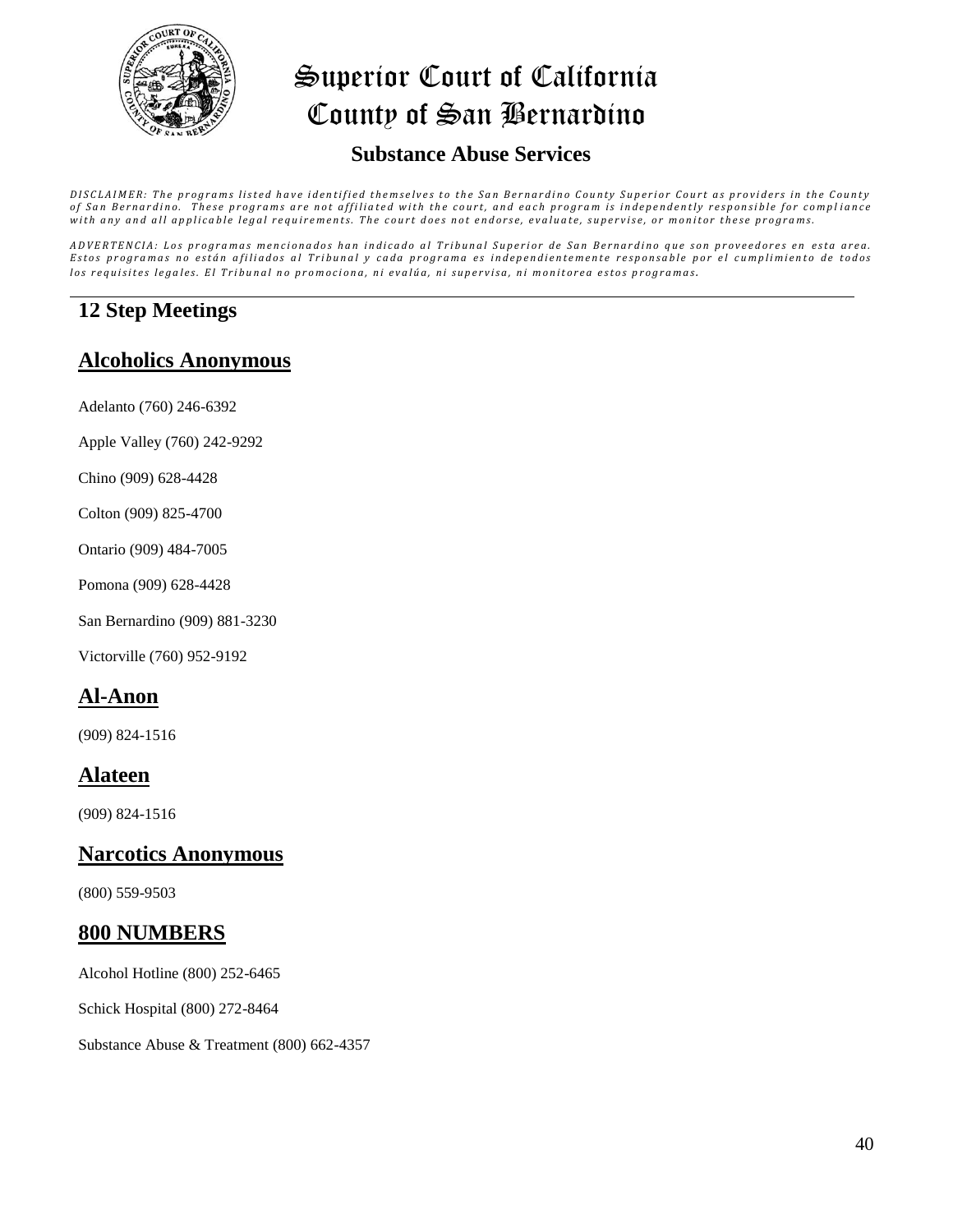

### **Substance Abuse Services**

DISCLAIMER: The programs listed have identified themselves to the San Bernardino County Superior Court as providers in the County of San Bernardino. These programs are not affiliated with the court, and each program is independently responsible for compliance with any and all applicable legal requirements. The court does not endorse, evaluate, supervise, or monitor these programs.

ADVERTENCIA: Los programas mencionados han indicado al Tribunal Superior de San Bernardino que son proveedores en esta area. Estos programas no están afiliados al Tribunal y cada programa es independientemente responsable por el cumplimiento de todos los requisites legales. El Tribunal no promociona, ni evalúa, ni supervisa, ni monitorea estos programas.

#### **Alcohol Assessments**

**Kristina Roberts, Ph.D 18031 Outer US Hwy 18, Suite E Apple Valley, CA 92307 (760)242-2224**

**Patrick MacAfee, PhD 6887 Magnolia Ave. Riverside, CA 92506 (951) 784-0540**

**Steve Kaczor 125 Business Center, Ste C Corona, CA (951)352-4022**

**Matrix Institute 1177 Sebastian Way Ste. 204 Rancho Cucamonga 91730 (909) 989-9724**

**Southwest Family Counseling 27715 Jefferson Ave. Suite 122 Temecula 92590 (951) 857-3215** Prop 36/Outpatient program Contact for more information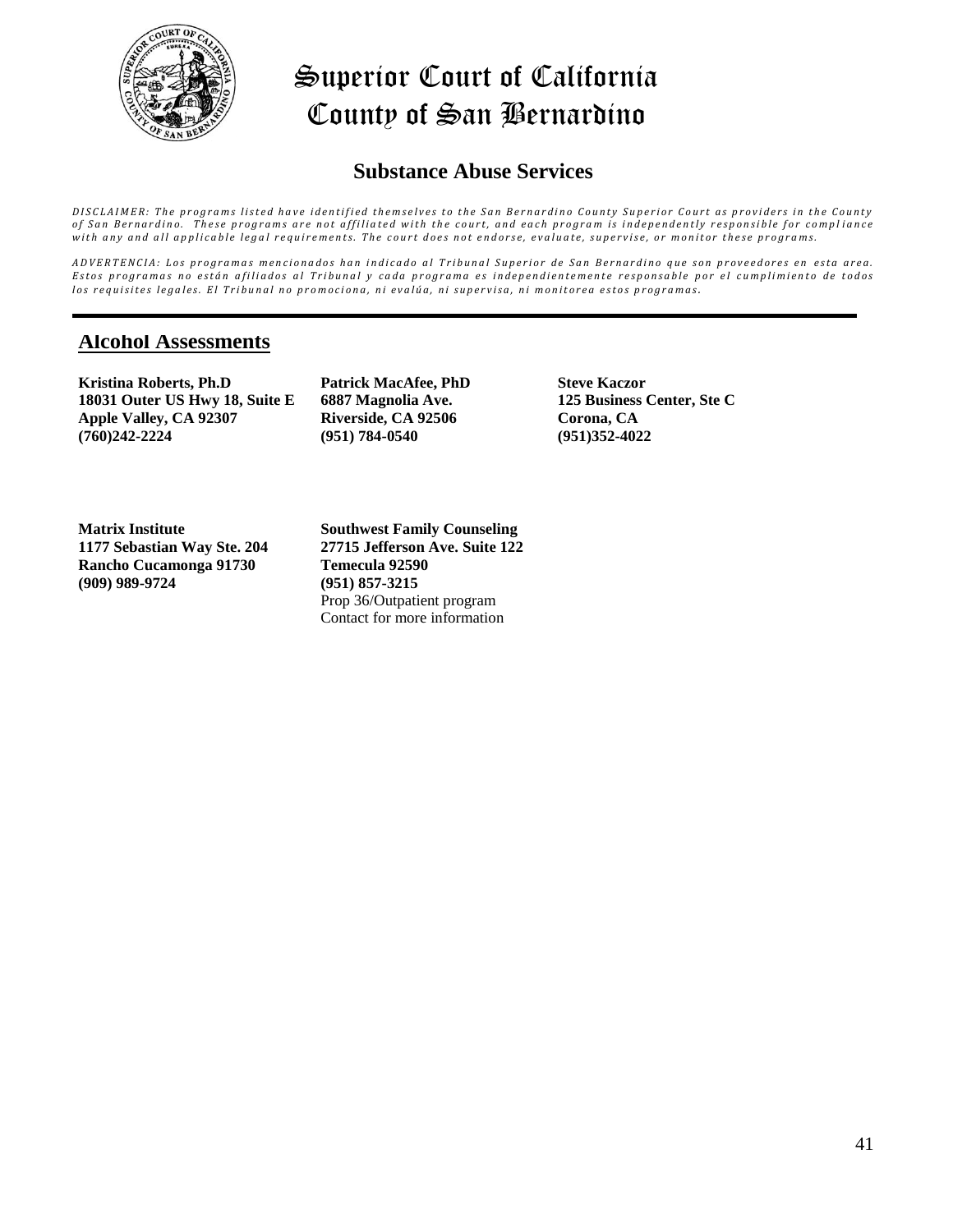

### **730 Child Custody Evaluations**

DISCLAIMER: The programs listed have identified themselves to the San Bernardino County Superior Court as providers in the *County of San Bernardino. These programs are not affiliated with the court, and each program is independently responsible for compliance with any and all applicable legal requirements. The court does not endorse, evaluate, supervise, or monitor these p r o g r a m s .*

ADVERTENCIA: Los programas mencionados han indicado al Tribunal Superior de San Bernardino que son proveedores en esta area. Estos programas no están afiliados al Tribunal y cada programa es independientemente responsable por el cumplimiento de todos los requisites legales. El Tribunal no promociona, ni evalúa, ni supervisa, ni monitorea estos programas.

**Robert C. Connerley, Ph.D 7177 Brockton Ave, Ste 331 Riverside 92506 (951) 788-8810 office (951)788-8811 fax** Fee: \$150 per hour Per evaluation: \$3000 - \$5000+ Court appearance: \$400 per hour Pro Bono: No

**Teresita Guerrero-Cottrell, Ph.D. 409 E. Kimball Ave Hemet 92543 (951) 658-0052 office (951) 658-1774 fax** Fee: \$300-600 per hour Per evaluation**:** \$4,000

**Shirley J. Harrison, Ph.D 101 N. Citrus Ave. #4B Covina 91723 (626) 915-2033 office (626) 915-2033fax** Fees: \$250 per hour Per evaluation: \$7,500 Court appearance: \$2,000 Pro Bono: No.

**Sharon Heaston, LMFT 10630 Towne Center Drive Rancho Cucamonga 91730 (909) 945-8894 office (909)945-2855 fax** Per hour: sliding scale Pro Bono: Yes

**James Husen, Psy.D 3068 Brockton Ave. Riverside 92501 (951)781-8985 office (951)781-2088 fax** Fee: \$250 per hour Per evaluation: \$\$3,500- \$4,500 Court appearance: \$250 per hour Pro Bono: No

**Amy Miller, Psy.D. Health Group Psychological Services 8580 Utica Ave, Ste 200 Rancho Cucamonga 92337 (909)944-1717 ext. 25 office (909)948-5199 fax** Per Evaluation; \$4,600 All hours charged based on service

**New Day Institute Yaser Selim, MFT 16823 Arrow Blvd Fontana 92335 (909) 355-3888 office (909) 355-3196 fax** Fee: \$150/45 minute session Court Appearance: \$1000 ½ day \$2000 full day Limited Focus Evaluations: \$200 hour Pro Bono: No Language: English, Spanish & Arabic

**Michael Perrotti, Ph.D. 3 Pointe Drive #303 Brea 92821 (714)716-4011 office (714)528-2575 fax** Fee: \$400 per hour/sliding scale Court appearance: \$2,500 half day Pro Bono: No

**Kristina Roberts, Ph.D. 18031 Outer US Hwy. 18, Suite E Apple Valley 92307 & 325 W. Hospitality, Suite 110 San Bernardino, CA 92405 (760)242-2224 office (760)242-2236 fax** Fee: \$300 per hour Per evaluation: \$7,000 Court appearance: \$2,500 day Pro Bono: Yes